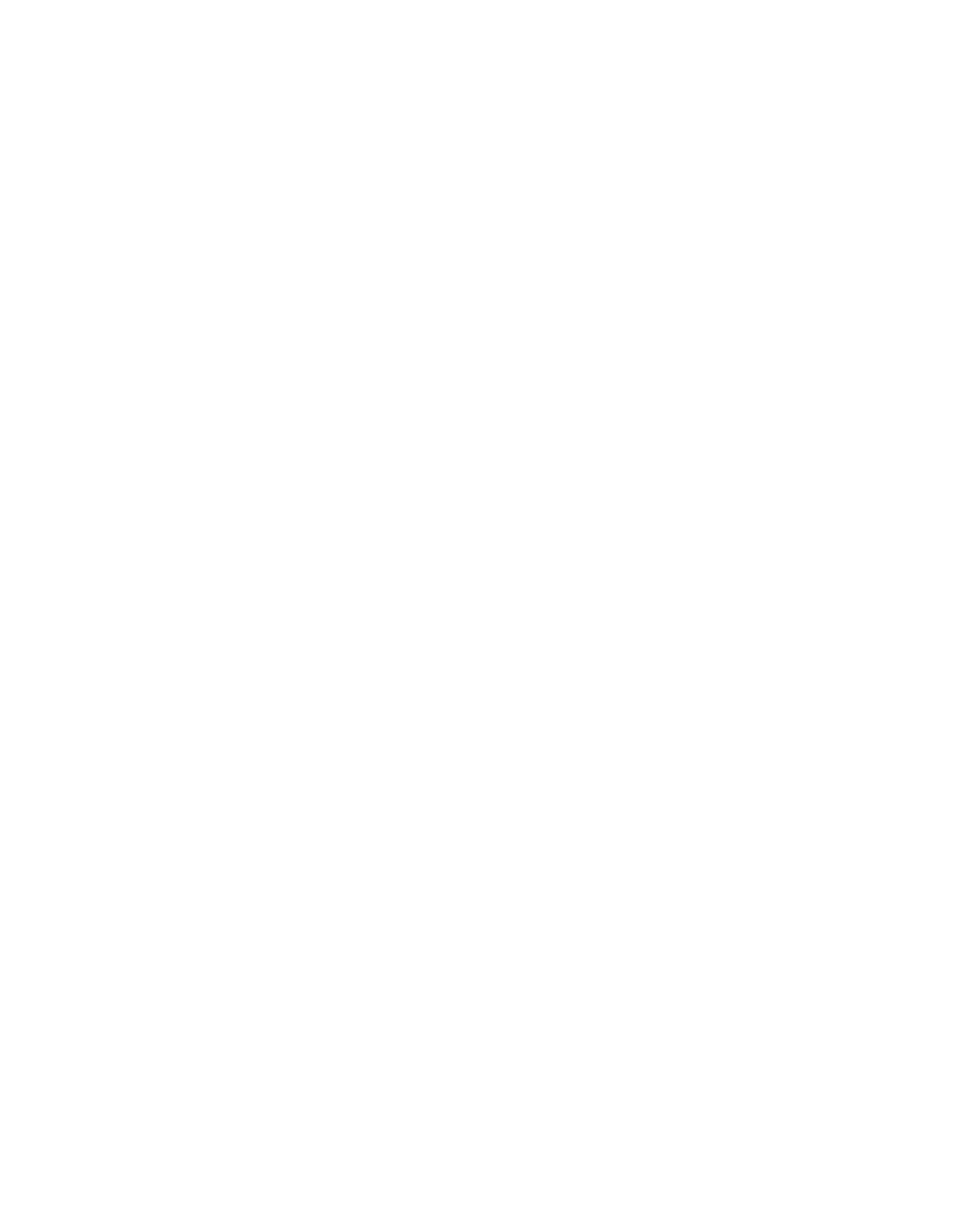

2960 Hillside Leveling System

for 9600, 9610, and 9650 John Deere Combines

# **TABLE OF CONTENTS**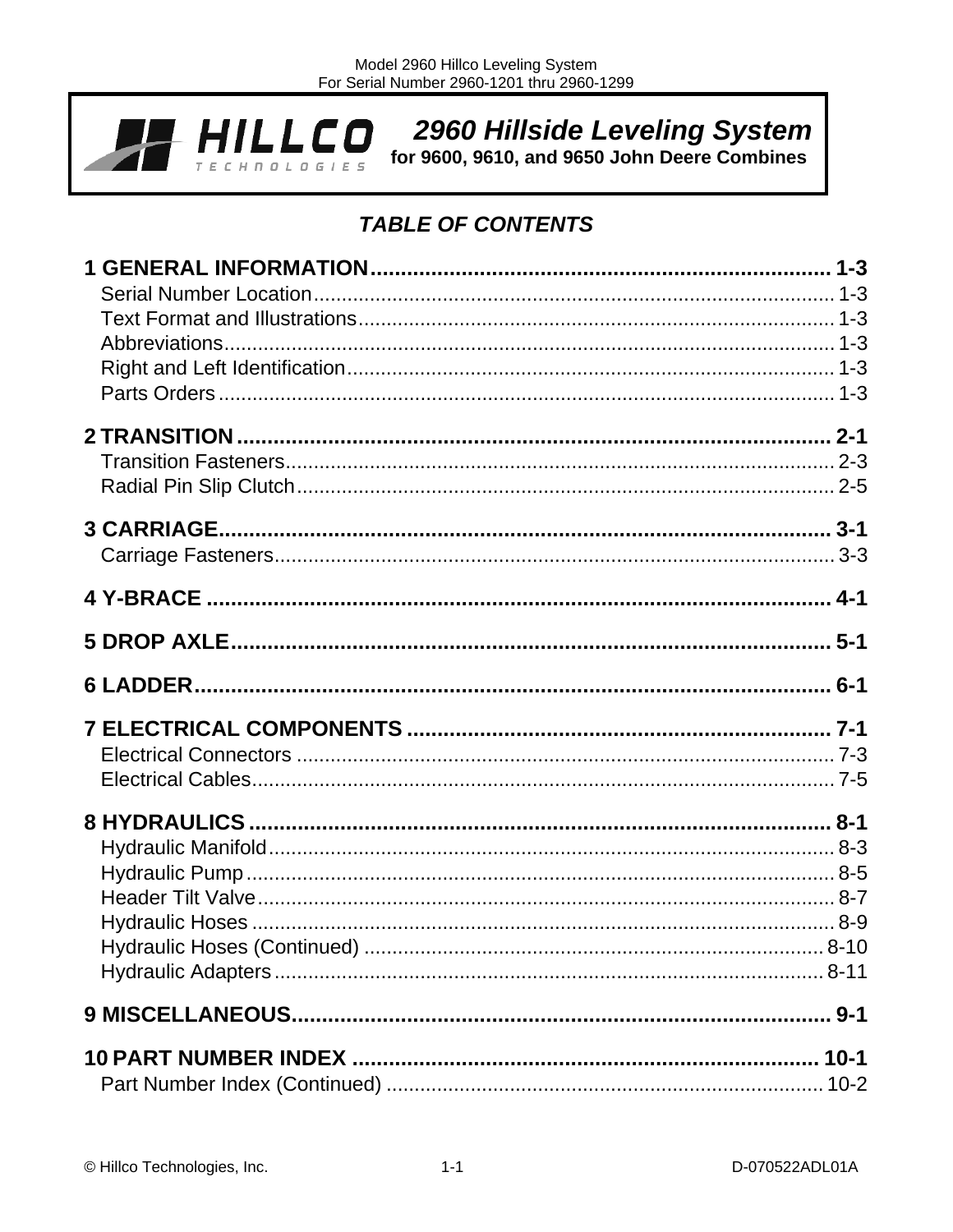Hillco Technologies, Inc. 107 1<sup>st</sup> Avenue Nezperce Id. 83543

Fax 208.937.2280 Phone 208.937.2461<br>Toll Free 800.937.2461 Toll Free 800.937.2461

www.hillcotechnologies.com

© Hillco Technologies, Inc. 1-2 1-2 D-070522ADL01A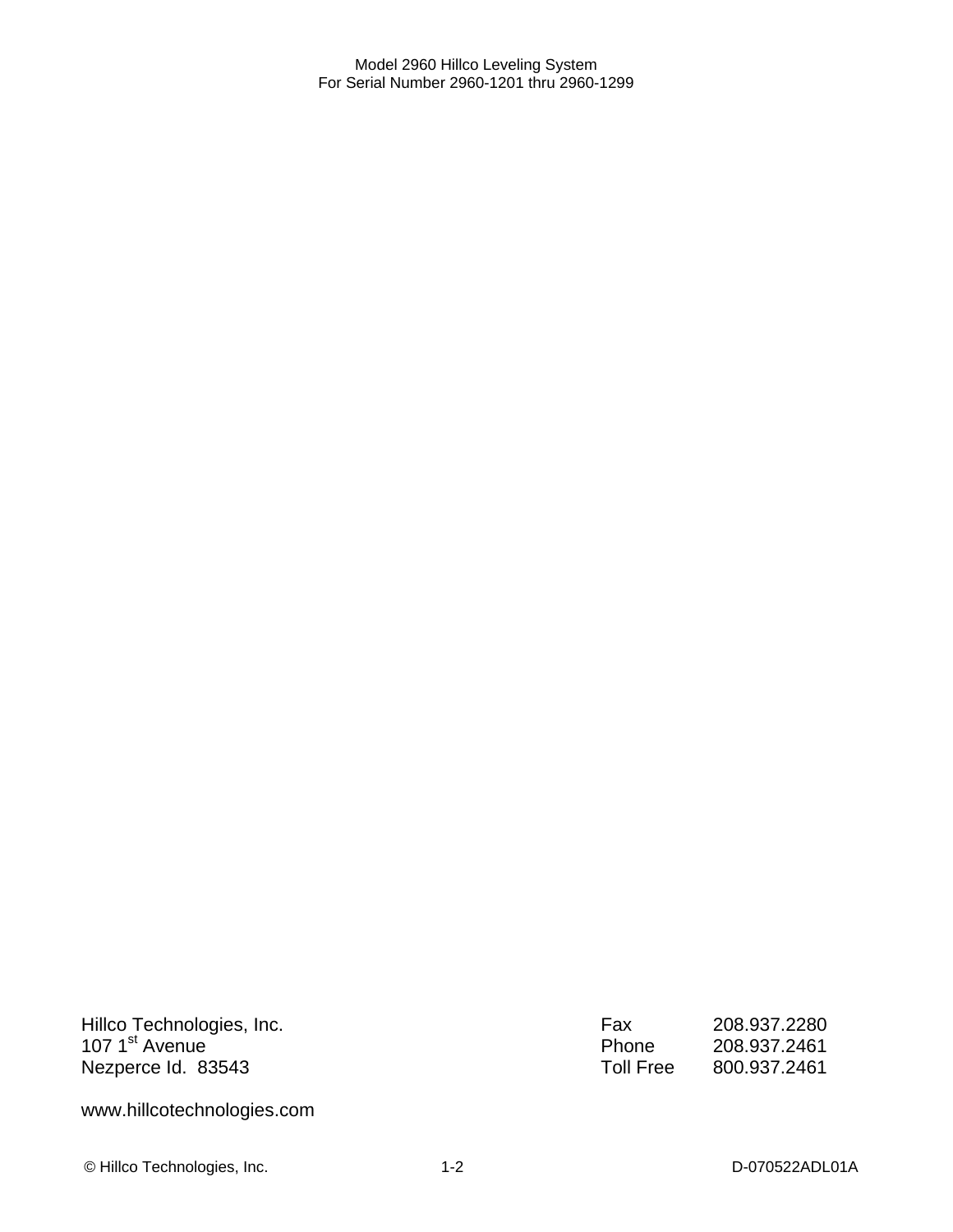#### Model 2960 Hillco Leveling System For Serial Number 2960-1201 thru 2960-1299 **1** *GENERAL INFORMATION*

# *SERIAL NUMBER LOCATION*



# *TEXT FORMAT AND ILLUSTRATIONS*

The arrangement of this parts catalog is for easy identification of parts. All parts are illustrated in exploded views in proper relation to each other. Some diagrams refer to other pages for further information. Reference numbers used in the illustrations refer to line numbers in the part lists. The part lists appear to the right of all diagrams and correspond with those diagrams. Included in the part lists, along with the reference numbers are part numbers, part descriptions and the quantity of the part required per leveling system.

### *ABBREVIATIONS*

**SN** "Serial Number" refers to the serial number given to each leveling system (by Hillco Technologies), as well as the serial number given to the combine (by the specific combine manufacturer) the leveling system is installed upon. This abbreviation is used interchangeably in both instances. Each model 2960 Leveling System uses the following serial number format: 2960-XXXX (sequential numbers).

**ASM** "Assembly" refers to a whole grouping of parts (usually shown in the diagram corresponding with the page where "ASM" is shown unless otherwise noted). Some assemblies have parts that are sold separately, however some must be purchased as a single unit. Hillco Product Specialists will be able to assist you with any questions.<br>NS "N

"Not Shown" refers to a part that is not depicted in the illustration.

# *RIGHT AND LEFT IDENTIFICATION*

The reference to right-hand and left-hand in this catalog is identified by the operator sitting in the operator's seat, looking toward the front of the machine (in normal forward travel).

# *PARTS ORDERS*

Orders must specify product model, serial number, correct part number, complete description, quantity required, method of shipment, shipping address, and billing address.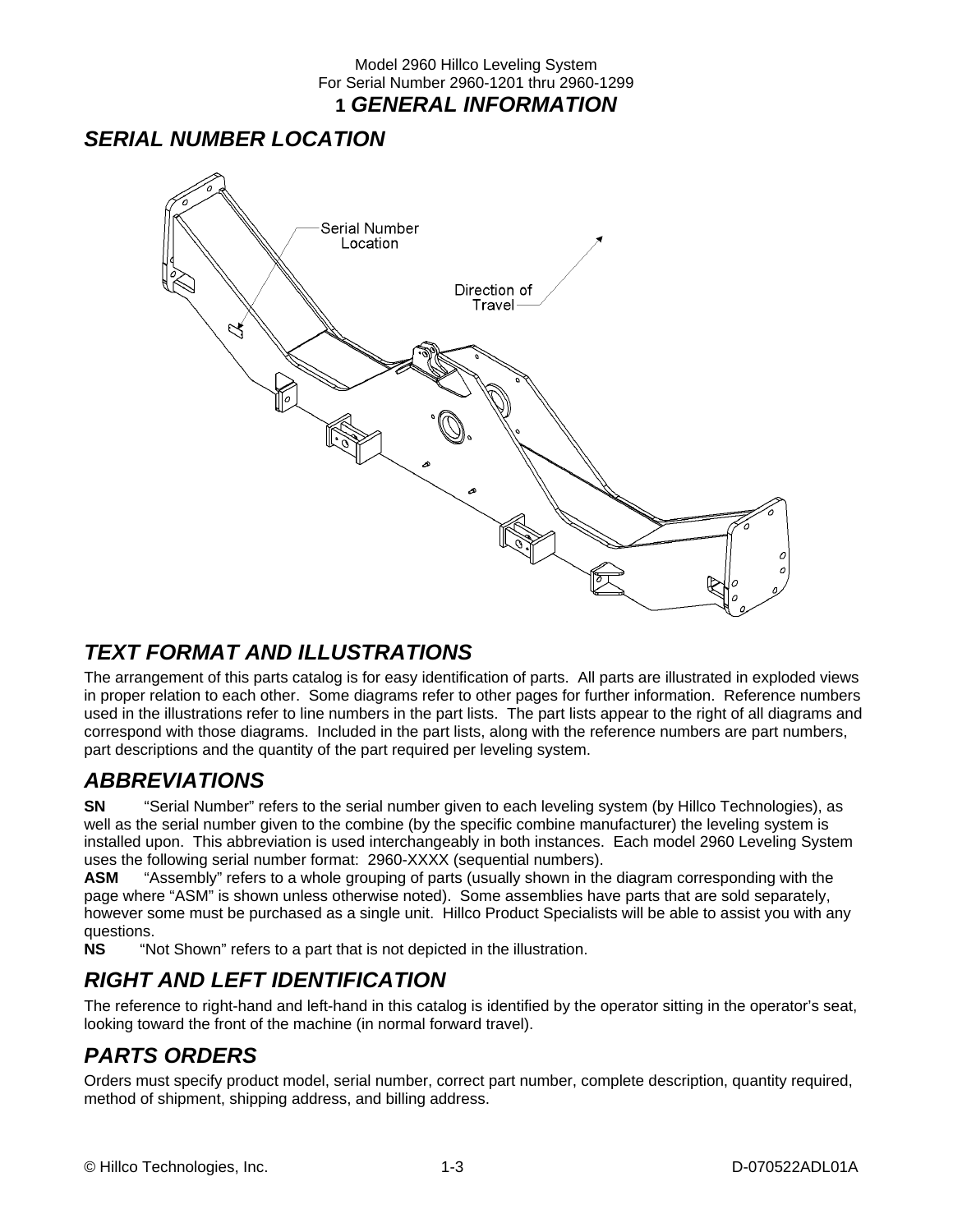

© Hillco Technologies, Inc. 2-1 2-1 D-070522ADL01A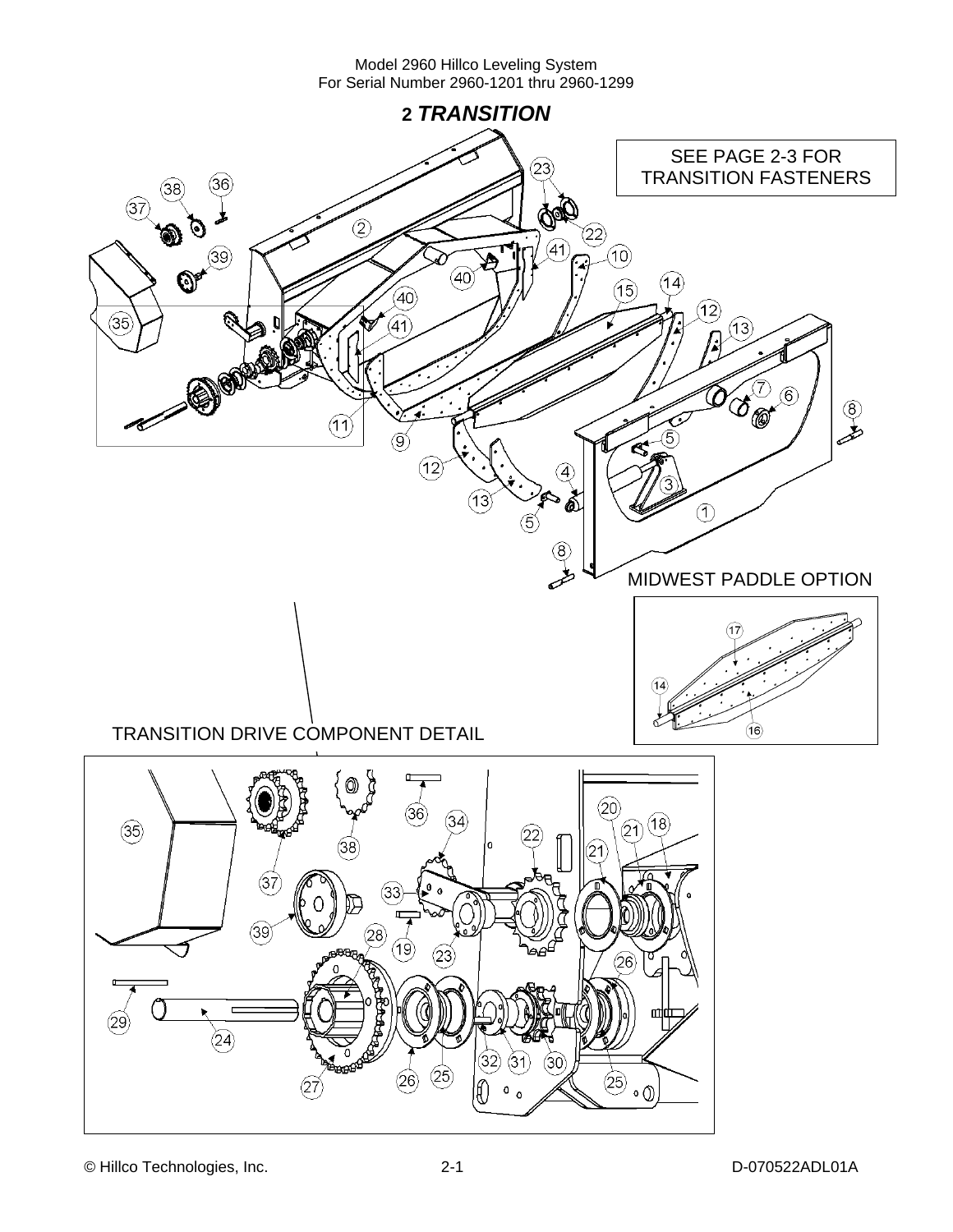| <b>TRANSITION</b> |                          |                |                                                                            |                                   |  |
|-------------------|--------------------------|----------------|----------------------------------------------------------------------------|-----------------------------------|--|
| REF.              | <b>PART NO.</b>          | QTY.           | <b>PART NAME</b>                                                           | <b>NOTES</b>                      |  |
| 1                 | LA-228893                | 1              | TA ADAPTER ASM                                                             |                                   |  |
| 2                 | LA-234952                | 1              | TT THROAT ASM                                                              |                                   |  |
| 3                 | LA-229022                | $\mathbf{1}$   | TM MOUNT ASM, ROD                                                          |                                   |  |
| 4                 | HC-100706                | 1              | CYLINDER, SLAVE                                                            | <i>SEE HYDRAULICS PAGE</i>        |  |
| ΝS                | HC-134191                | 1              | SEAL KIT, SLAVE CYLINDER                                                   |                                   |  |
| 5                 | LA-229071                | 2              | TM PIN ASM, TRIM CYLINDER                                                  |                                   |  |
| 6                 | LM-226841                | $\mathbf{1}$   | TM COLLAR, PIVOT                                                           |                                   |  |
| 7                 | LTP-241721               | 1              | <b>BUSHING, GRAPHITE</b>                                                   |                                   |  |
|                   |                          |                |                                                                            |                                   |  |
| 8                 | LM-229192                | 2              | TM ROD, LOCK                                                               |                                   |  |
| <b>NS</b>         | MC-135531                | 2              | SPRING, COMPRESSION                                                        |                                   |  |
| 9                 | LM-229152                | 1              | TM PLATE, WEAR BOTTOM                                                      |                                   |  |
| 10                | LM-229161                | 1              | TM PLATE, WEAR LH                                                          |                                   |  |
| 11                | LM-229171                | 1              | TM PLATE, WEAR RH                                                          |                                   |  |
| 12                | LM-249861                | 2              | TM PLT, BACKING                                                            |                                   |  |
| 13                | LP-249871                | 2              | TM UHMW, BACKING                                                           |                                   |  |
|                   |                          |                | <b>BEATER SHAFT</b>                                                        |                                   |  |
| 14                | LA-249611                | 1              | TB ASM, SHAFT                                                              |                                   |  |
| 15                | LM-238341                | 2              | TB PADDLE, METAL                                                           |                                   |  |
| 16                | LM-228442                | 2              | TB PLATE, PADDLE BACKING                                                   | <b>OPTIONAL</b>                   |  |
| 17                | LP-228881                | 2              | TB PADDLE, RUBBER                                                          | <b>OPTIONAL</b>                   |  |
| 18                | LA-229051                | 2              | TM MOUNT ASM, BEATER                                                       |                                   |  |
| 19                | LS-212701                | 1              | TM KEY, BEATER DRIVE                                                       |                                   |  |
|                   |                          |                |                                                                            |                                   |  |
| 20                | MC-100548                | 2              | BEARING INSERT, 1-7/16, NON-RELUBE                                         |                                   |  |
| 21                | MC-101339                | 2              | FLANGETTES, RND BEARING (PAIR)                                             |                                   |  |
| 22                | MC-135501                | 1              | SPROCKET, 16T 80P TAPER BORE HRD                                           |                                   |  |
| 23                | MC-135511                | 1              | HUB, SPLIT TAPER 1-7/16                                                    |                                   |  |
| <b>NS</b>         | LP-232162                | $\mathbf{1}$   | TM CHAIN, 28 PIN 80P                                                       |                                   |  |
| NS.               | MC-139341                | 1              | LINK, CONNECTING, 80P                                                      |                                   |  |
| <b>NS</b>         | MC-139351                | 1              | LINK, OFFSET, 80P                                                          |                                   |  |
|                   |                          |                | <b>TRANSITION THROAT JACK SHAFT</b>                                        |                                   |  |
| 24                | LM-229142                | 1              | TM SHAFT, JACK                                                             |                                   |  |
| 25                | MC-100548                | 2              | BEARING INSERT, 1-7/16, NON-RELUBE                                         |                                   |  |
| 26                | MC-101339                | $\overline{2}$ | FLANGETTES, RND BEARING (PAIR)                                             |                                   |  |
| 27                | LM-226532                | 1              | TM SPROCKET, RADIAL SLIP CLUTCH                                            |                                   |  |
| 28                |                          | 1              | RADIAL PIN SLIP CLUTCH                                                     | <i>SEE RADIAL PIN SLIP CLUTCH</i> |  |
|                   | MC-136921                |                |                                                                            | PAGE                              |  |
| 29                | LS-244471                | 1              | TM KEY, RADIAL PIN SLIP CLUTCH                                             |                                   |  |
| 30                | MC-135491                | 1              | SPROCKET, 11T 80P TAPER BORE HRD                                           |                                   |  |
| 31                | MC-135511                | 1              | HUB, SPLIT TAPER 1-7/16                                                    |                                   |  |
| 32                | LS-212701                | 1              | TM KEY, BEATER DRIVE                                                       |                                   |  |
| ΝS                | LP-255131                | 1              | TM CHAIN, 72 PIN 60P                                                       |                                   |  |
| <b>NS</b>         | MC-139361                | 1              | LINK. CONNECTING. 60P                                                      |                                   |  |
| ΝS                | MC-139371                | 1              | LINK, OFFSET, 60P                                                          |                                   |  |
|                   |                          |                | <b>TENSIONER</b>                                                           |                                   |  |
| 33                | MC-100546                | 1              | <b>TENSIONER</b>                                                           |                                   |  |
| 34                | MC-100237                | 1              | SPROCKET, IDLER, 15T60P5/8B                                                |                                   |  |
| <b>NS</b>         | MC-139241                | 1              | TENSIONER HARDWARE KIT                                                     |                                   |  |
|                   |                          |                | <b>FEEDER HOUSE BEATER DRIVE</b>                                           |                                   |  |
|                   |                          |                |                                                                            |                                   |  |
| 35                | LM-236232                | 1              | TM SHIELD, DRIVE                                                           |                                   |  |
| <b>NS</b>         | LP-232162                | 1              | TM ROLLER CHAIN, 28 PIN 80P                                                |                                   |  |
| 36                | LS-234241                | 1              | TM KEY, FEEDER SHAFT                                                       |                                   |  |
| <b>NS</b>         | LM-254781                | 1              | LM FLAT, CM BAR                                                            |                                   |  |
|                   | FOR 9650 & 9660 COMBINES |                |                                                                            |                                   |  |
| 37                | LA-263171                | 1              | TM ASM, DRIVE SPROCKET                                                     |                                   |  |
|                   | FOR 9600 & 9610 COMBINES |                |                                                                            |                                   |  |
| 38                | MC-103113                | 2              | SPROCKET, 15T 60P 1-1/2B HRD3/8K                                           |                                   |  |
| 39                | LTA-242191               | 1              | LTM ASM, HEX DRIVE ADAPTOR                                                 |                                   |  |
| <b>NS</b>         | MC-142001                | 2              | 1PC SPLIT COLLAR WITH 1-3/8 BORE                                           |                                   |  |
|                   |                          |                |                                                                            |                                   |  |
|                   |                          |                | OPTIONAL - FOR COMBINES HARVESTING LEGUMES (PEAS, LENTILS, GARBONZO BEANS, |                                   |  |
| <b>FLAX)</b>      |                          |                |                                                                            |                                   |  |
| 40                | LA-260051                | 2              | TM ASM, ANTI-WRAP                                                          |                                   |  |
| 41                | LM-260041                | 2              | TM PLATE, NARROWING                                                        |                                   |  |
| <b>NS</b>         | LA-243121                | 1              | TRANSITION THROAT NARROWING KIT                                            |                                   |  |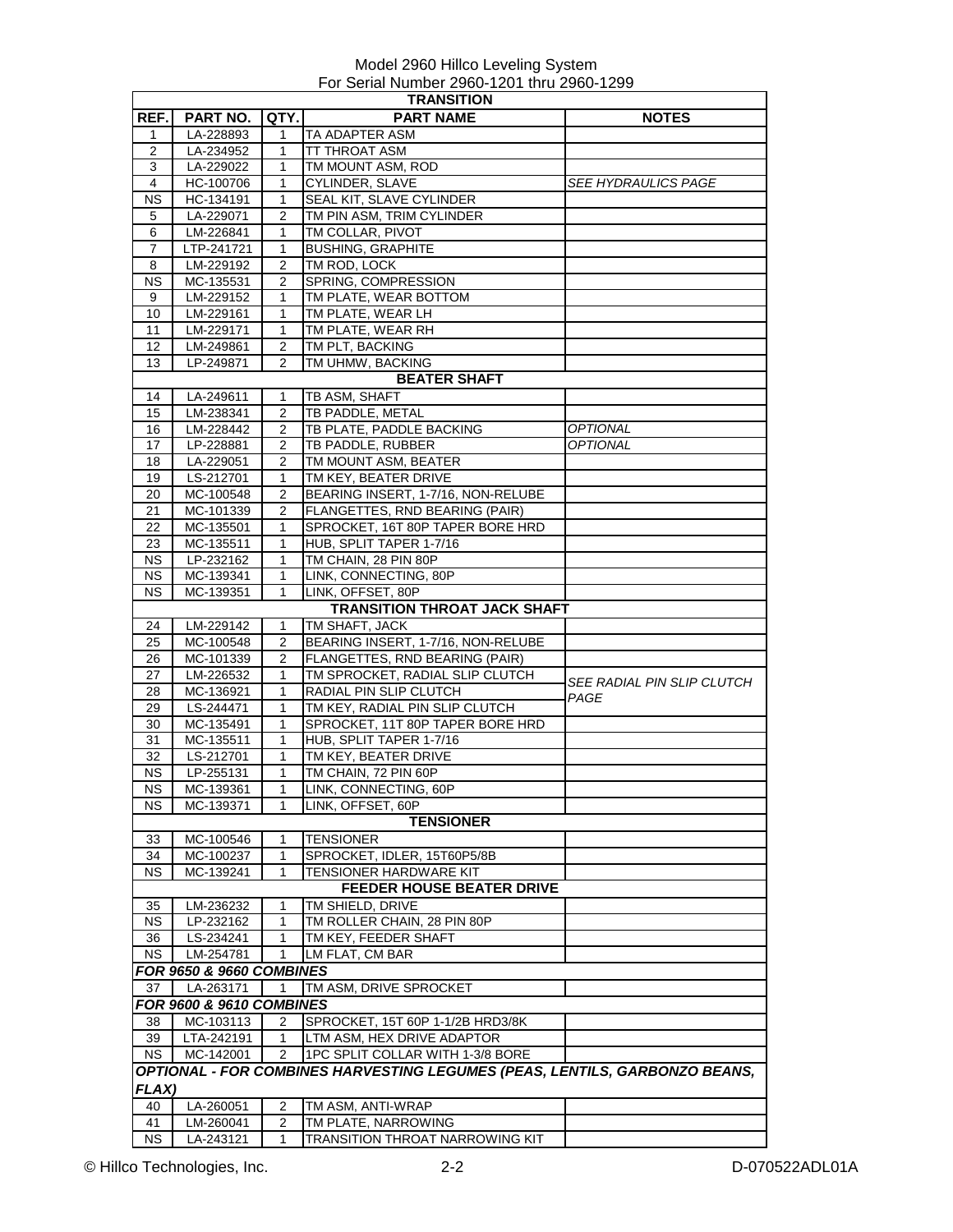Model 2960 Hillco Leveling System For Serial Number 2960-1201 thru 2960-1299 *TRANSITION FASTENERS* 

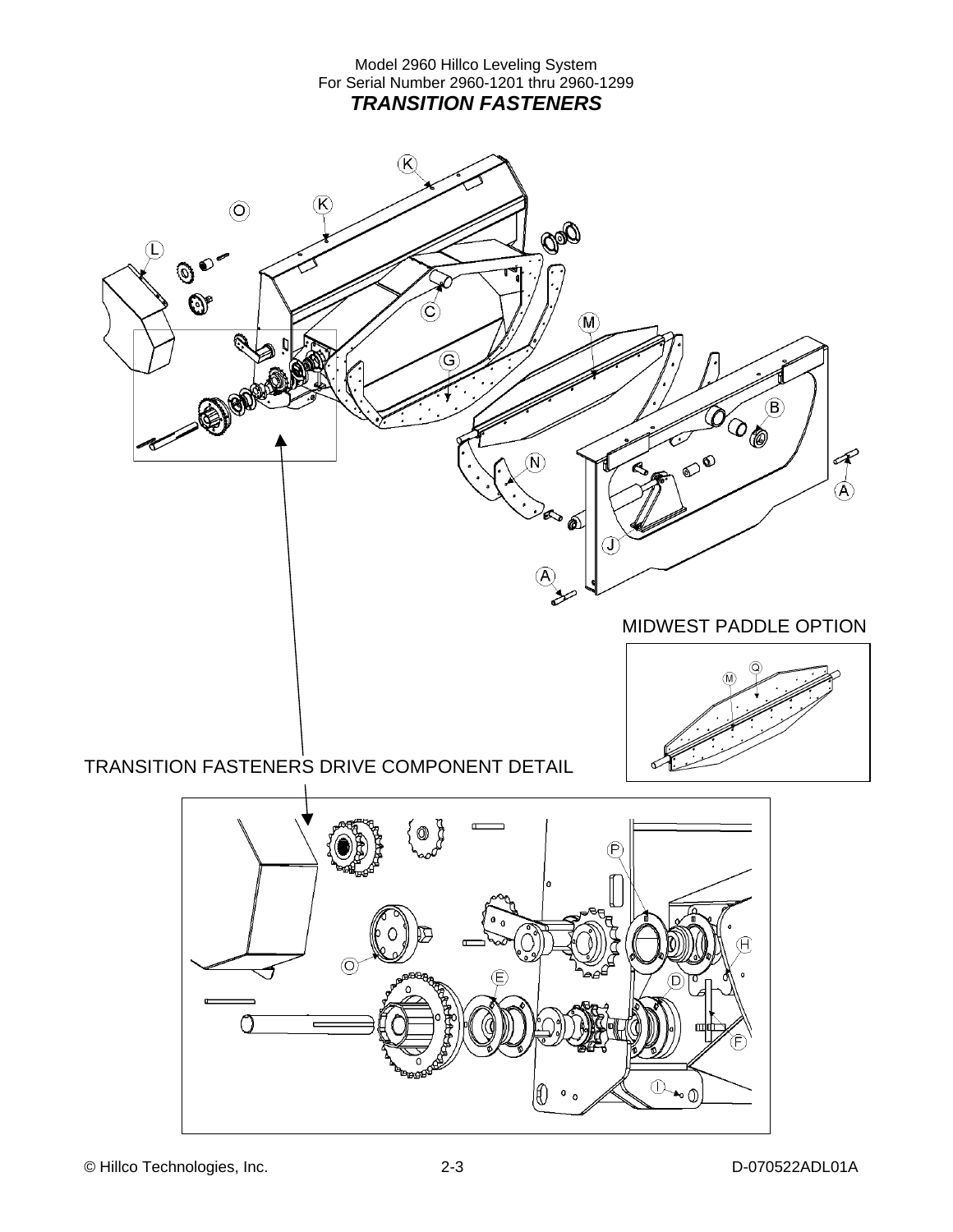|                       | <b>TRANSITION FASTENERS</b>          |                |                                               |                                               |  |  |  |
|-----------------------|--------------------------------------|----------------|-----------------------------------------------|-----------------------------------------------|--|--|--|
| <b>ASM</b>            | PART NO.                             | QTY.           | <b>PART NAME</b>                              | <b>WHERE USED</b>                             |  |  |  |
| A                     | F-SHC-10M070F                        | 2              | SHCS-8.8 M10 X 1.5O X 70                      | THA HEADER LOCK                               |  |  |  |
| B                     | F-HC-16M120E                         | 1              | HC-10.9 M16 X 2.00 X 120                      | <b>MAIN PIVOT PIN COLLAR</b>                  |  |  |  |
| $\overline{B}$        | F-HNS-16ME                           | 1              | HN-10.9 M16 X 2.00 STV                        | MAIN PIVOT PIN COLLAR                         |  |  |  |
| $\overline{\text{c}}$ | F-MB-14NR40                          | 3              | MACH BUSH 14 GA NR 2-1/2" ID                  | <b>MAIN PIVOT PIN</b>                         |  |  |  |
| D                     | F-HCF-10M020E                        | 3              | FLHC-10.9 M10 X 1.50 X 20                     | INNER 3-BOLT JS BEARING                       |  |  |  |
| E                     | F-CB-10M030F                         | 3              | CARR-8.8 M10 X 1.50 X 30                      | OUTER 3-BOLT JS BEARING                       |  |  |  |
| E                     | F-HNF-10MF                           | 3              | FLHN-8.8 M10 X 1.50                           | OUTER 3-BOLT JS BEARING                       |  |  |  |
| $\overline{F}$        | F-FWH-08                             | 4              | FW 1/2 HD YELLOW                              | BEATER BRNG TAKE-UP BLT                       |  |  |  |
| F                     | F-HNJ-12MF                           | 4              | HN-8.8 M12 X 1.75 JAM                         | <b>BEATER BRNG TAKE-UP BLT</b>                |  |  |  |
| G                     | F-FHS-8M015E                         | 29             | FHSC-10.9 M8 X 1.25 X 15                      | TT FACE PLATE                                 |  |  |  |
| Н                     | F-CB-12M040F                         | 8              | CARR-8.8 M12 X 1.75 X 40                      | TT BEATER BRNG MNT PLT                        |  |  |  |
| H                     | F-HNF-12MF                           | 8              | FLHN-8.8 M12 X 1.75                           | TT BEATER BRNG MNT PLT                        |  |  |  |
| $\mathbf{I}$          | F-HCF-10M020F                        | $\mathcal{P}$  | FLHC-8.8 M10 X 1.50 X 20                      | SLAVE CYL MNT PIN                             |  |  |  |
| J                     | F-HC-16M050E                         | 3              | HC-10.9 M16 X 2.00 X 50                       | <b>ROD MNT</b>                                |  |  |  |
| J                     | F-HNS-16ME                           | 3              | HN-10.9 M16 X 2.00 STV                        | ROD MNT                                       |  |  |  |
| Κ                     | F-HCF-12M040E                        | 4              | FLHC-10.9 M12 X 1.75 X 40                     | <b>TRANSITION MNT</b>                         |  |  |  |
| Κ                     | F-HCF-16M040E                        | $\overline{4}$ | FLHC-10.9 M16 X 2.00 X 40                     | <b>TRANSITION MNT</b>                         |  |  |  |
| L                     | F-HNF-10MF                           | $\overline{2}$ | FLHN-8.8 M10 X 1.50                           | TM DRIVE SHIELD                               |  |  |  |
| L                     | F-HCF-10M020F                        | $\overline{2}$ | FLHC-8.8 M10 X 1.50 X 20                      | TM DRIVE SHIELD                               |  |  |  |
| м                     | F-HNSF-12ME                          | 9              | FLHN-10.9 M12 X 1.75 FLNG, STV                | <b>BEATER PADDLES</b>                         |  |  |  |
| М                     | <b>F-HCF-12M080E</b>                 | 9              | FLHC-10.9 M12 X 1.75 X 80                     | <b>BEATER PADDLES</b>                         |  |  |  |
| N                     | F-HCF-12M040E                        | 10             | IFLHC-10.9 M12 X 1.75 X 40                    | <b>BACKING PLATES</b>                         |  |  |  |
| O                     | F-HC-12M050E                         | $\overline{7}$ | HC-10.9 M12 X 1.75 X 50                       | FEEDER HOUSE HEX DRIVE<br><b>SHAFT</b>        |  |  |  |
| O                     | F-HNS-12ME                           | $\overline{7}$ | <b>I</b> HN-10.9 M12 X 1.75 STV               | FEEDER HOUSE HEX DRIVE<br><b>SHAFT</b>        |  |  |  |
| O                     | F-FWH-08                             | $\overline{7}$ | <b>FW 1/2 HD</b>                              | <b>FEEDER HOUSE HEX DRIVE</b><br><b>SHAFT</b> |  |  |  |
| P                     | F-HCF-10M020F                        | 6              | FLHC-8.8 M10 X 1.50 X 20                      | TT BEATER BRNG MNT PLT                        |  |  |  |
|                       | <b>OPTIONAL FOR MIDWEST COMBINES</b> |                |                                               |                                               |  |  |  |
| Q                     | F-EB-04C20                           | 34             | BOLT, ELEVATOR, 1/4-20 x 1-1/4<br><b>ZINC</b> | <b>PB PADDLES</b>                             |  |  |  |
| Q                     | F-HNF-04C                            | 34             | FLHN 1/4-20 ZINC, SERR                        | <b>PB PADDLES</b>                             |  |  |  |
| R                     | F-HCF-10M025E                        | 4              | FLHC- 10.9 M10 X 1.50 X 25                    | <b>ANTI-WRAP ASSEMBLIES</b>                   |  |  |  |
| $\mathsf{R}$          | F-HNF-10ME                           | 4              | FLHN- 10.9 M10 X 1.50                         | <b>ANTI-WRAP ASSEMBLIES</b>                   |  |  |  |
| S                     | F-HC-06M020F                         | 6              | HC-8.8 M6 X 1.0 X 20                          | THROAT NARROWING PLATES                       |  |  |  |
| S                     | F-HNF-06MF                           | 6              | FLHN- 8.8 M6 X 1.0                            | THROAT NARROWING PLATES                       |  |  |  |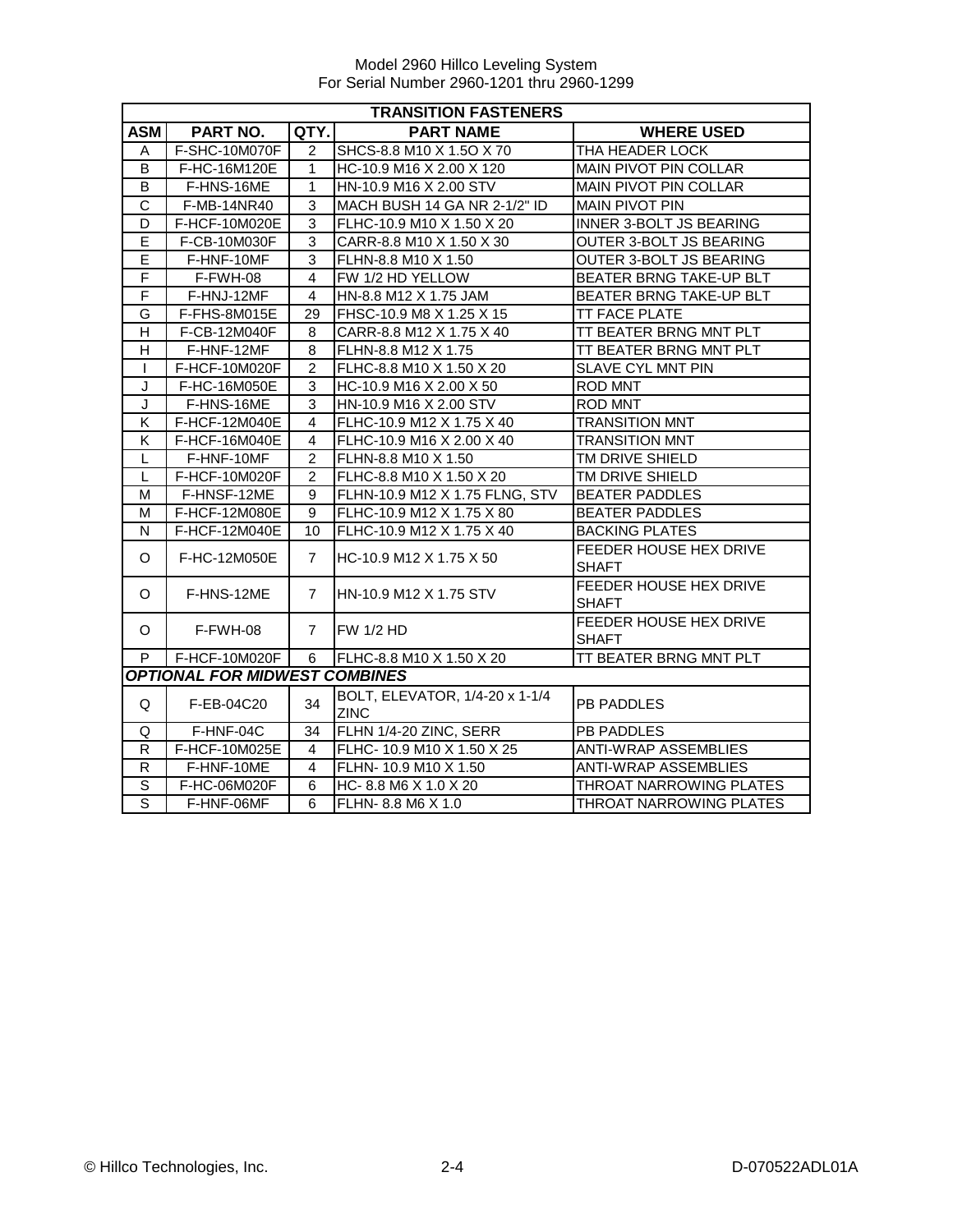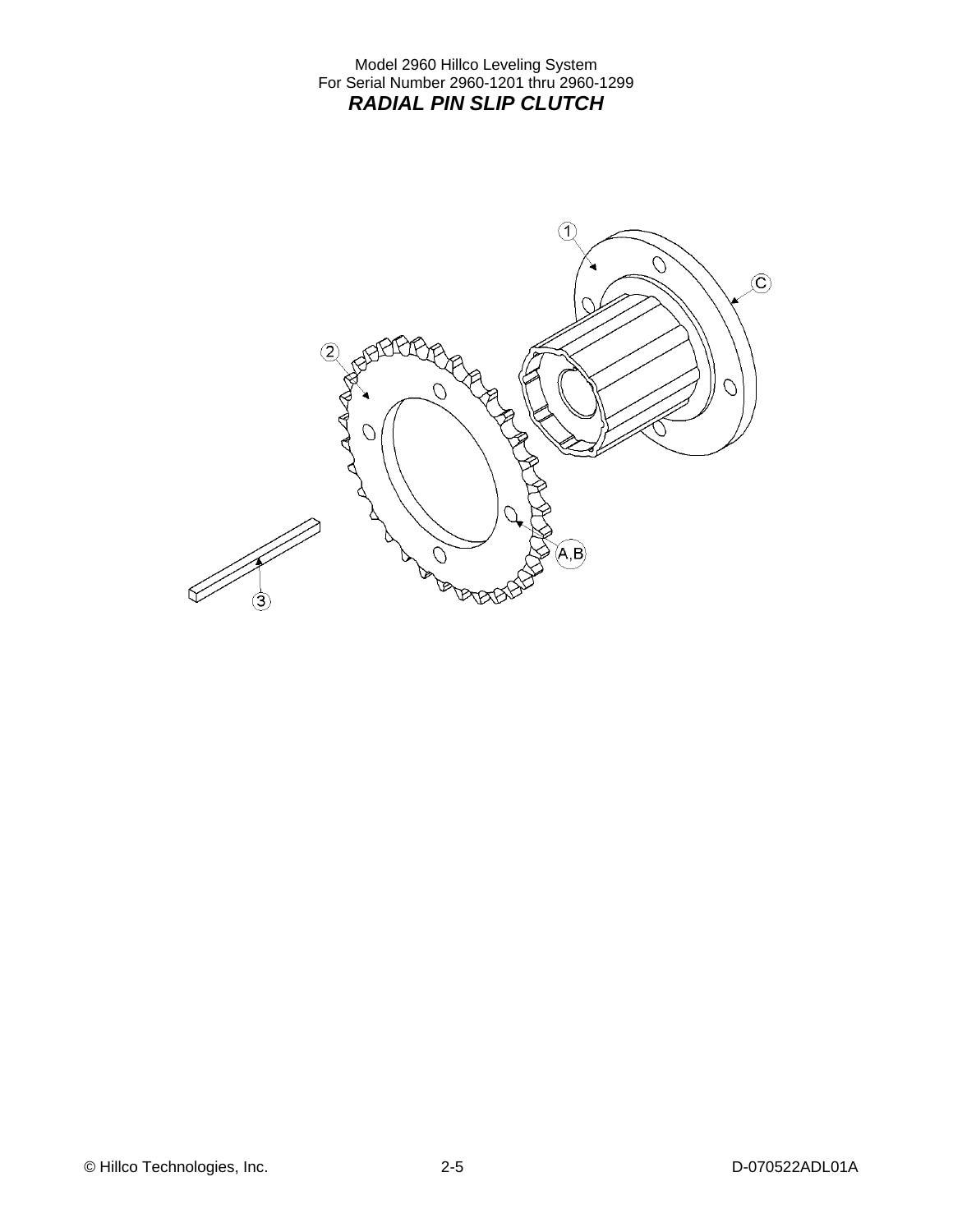|                | <b>RADIAL PIN SLIP CLUTCH COMPONENTS</b>                    |               |                                         |                   |  |  |
|----------------|-------------------------------------------------------------|---------------|-----------------------------------------|-------------------|--|--|
| REF.           | <b>PART NO.</b><br>QTY.<br><b>PART NAME</b><br><b>NOTES</b> |               |                                         |                   |  |  |
|                | LM-226532                                                   |               | TM SPROCKET, RADIAL SLIP CLUTCH         |                   |  |  |
| $\mathfrak{p}$ | MC-136921                                                   |               | RADIAL PIN SLIP CLUTCH                  |                   |  |  |
| 3              | LS-244471                                                   |               | TM KEY, RADIAL PIN SLIP CLUTCH          |                   |  |  |
|                |                                                             |               | <b>RADIAL PIN SLIP CLUTCH FASTENERS</b> |                   |  |  |
| REF.           | <b>PART NO.</b>                                             | QTY.          | <b>PART NAME</b>                        | <b>WHERE USED</b> |  |  |
| A              | F-HC8-08F20                                                 | 4             | $HC8$ 1/2-20 X 1-1/4                    |                   |  |  |
| B              | <b>F-LW-08A</b>                                             | 4             | $LW$ 1/2 HD                             |                   |  |  |
| C              | F-SSS-06C08                                                 | $\mathcal{P}$ | SCREW, SOCKET SET 3/8-16 X 1/2          |                   |  |  |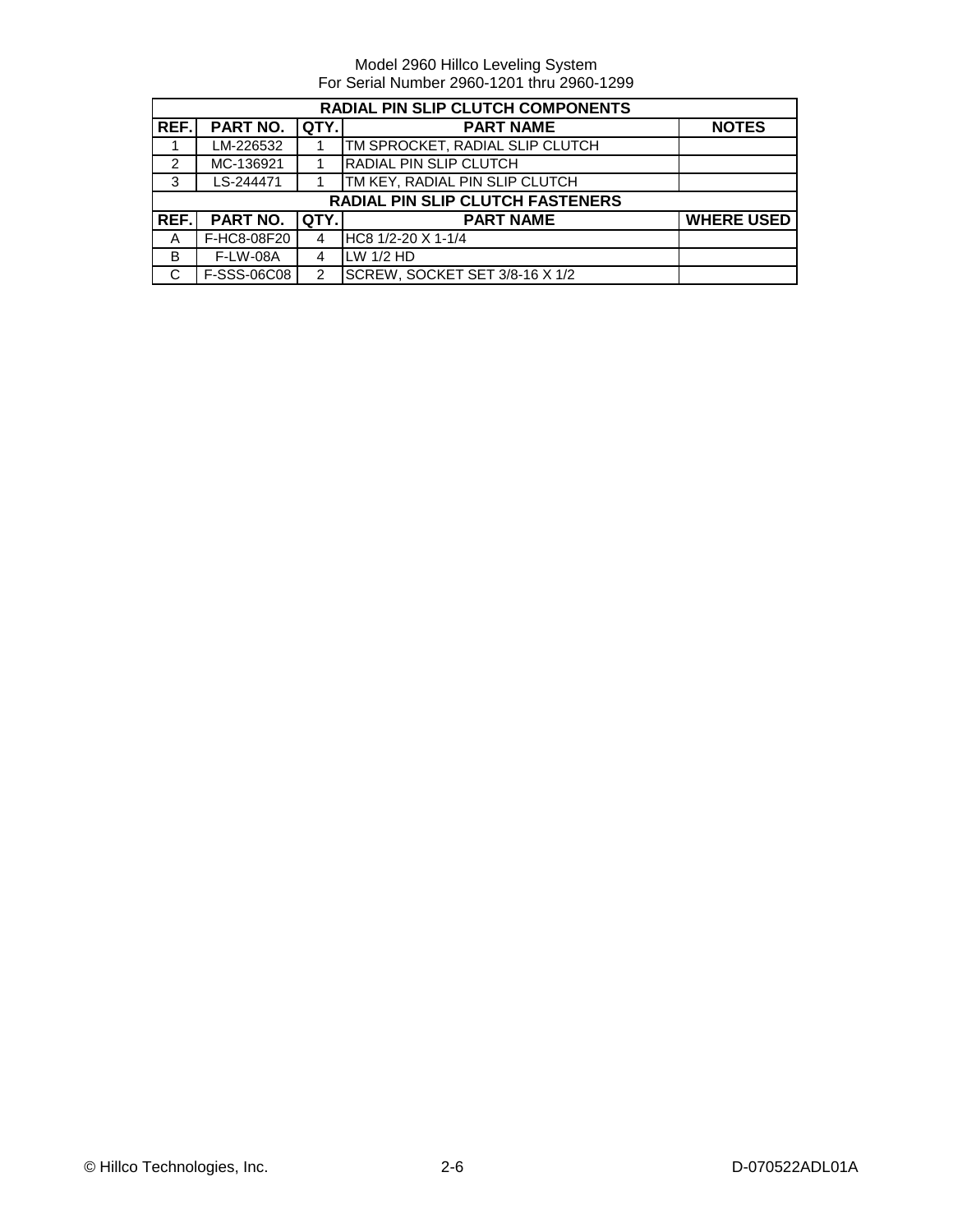**3** *CARRIAGE* 

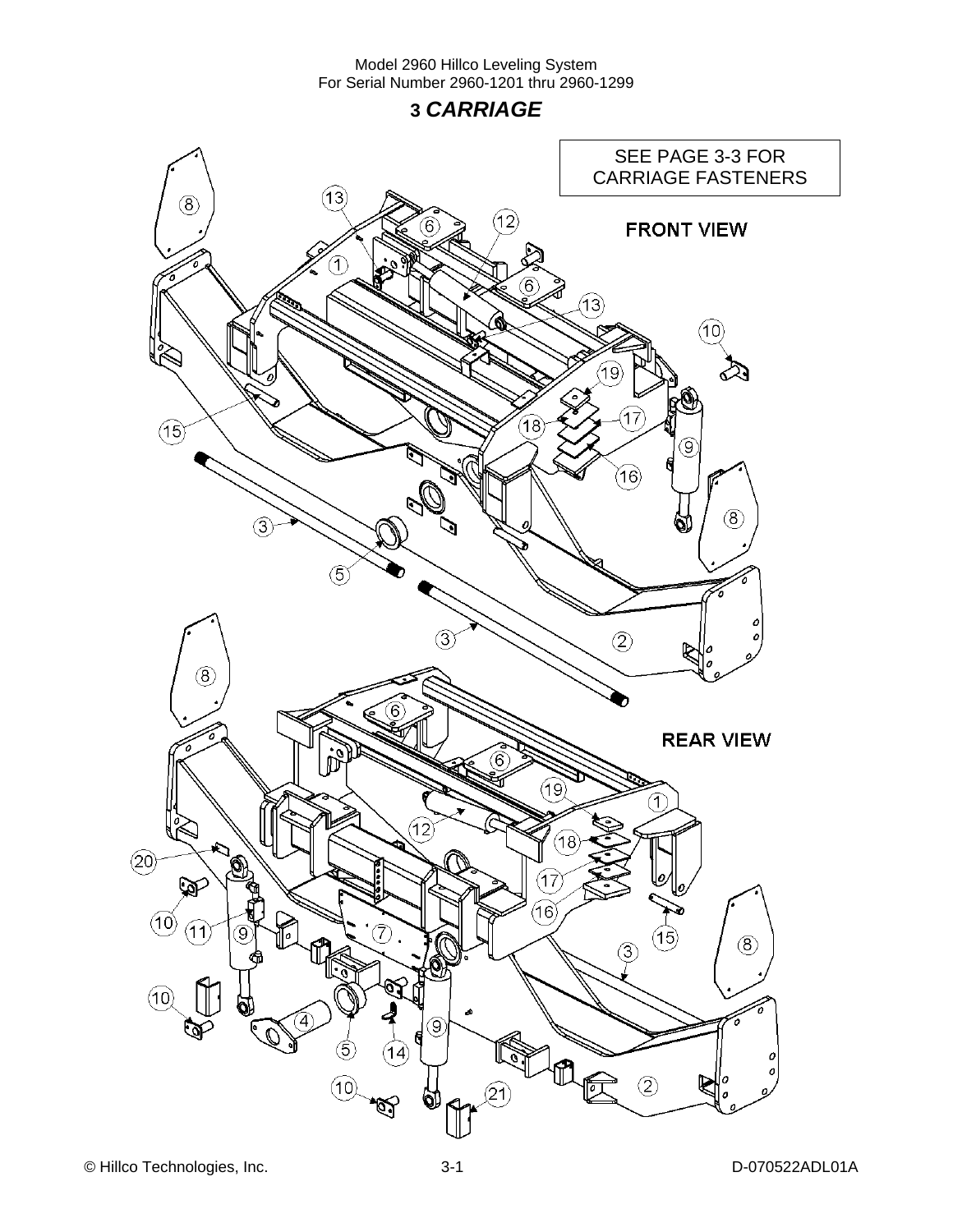| <b>CARRIAGE COMPONENTS</b> |             |                |                                 |                           |  |
|----------------------------|-------------|----------------|---------------------------------|---------------------------|--|
| REF.                       | PART NO.    | QTY.           | <b>PART NAME</b>                | <b>NOTES</b>              |  |
| 1                          | LA-228453   | 1              | CO OVERCARRIAGE ASM             |                           |  |
| 2                          | LA-238271   | 1              | CU ASM, 131.875                 |                           |  |
| 3                          | MC-133081   | 2              | COUNTER SHAFT, 1209 MM          |                           |  |
| 4                          | LA-229251   | 1              | CM PIN ASM, MAIN PIVOT          |                           |  |
| 5                          | LP-103871   | 2              | CO BUSHING, PIVOT               |                           |  |
| 6                          | LA-228681   | $\overline{2}$ | CM PLATE ASM, AXLE BOLT         |                           |  |
| $\overline{7}$             | LM-236473   | 1              | EM PLATE, CONTROL BOX MOUNT     |                           |  |
| 8                          | LP-230241   | 2              | CM CAP, AXLE                    |                           |  |
| 9                          | HC-103228   | $\mathfrak{p}$ | CYLINDER, MAIN LEVELING         | <i>SEE HYDRAULIC PAGE</i> |  |
| 10                         | LA-230551   | 4              | CM PIN ASM, MAIN CYLINDER       |                           |  |
| 11                         | HC-139151   | $\mathfrak{p}$ | VALVE, 3-PORT COUNTERBALANCE    | <b>SEE HYDRAULIC PAGE</b> |  |
| 12                         | HC-101842   | 1              | CYLINDER, MASTER                | <b>SEE HYDRAULIC PAGE</b> |  |
| 13                         | LA-229071   | 2              | TM PIN ASM, TRIM CYLINDER       |                           |  |
| 14                         | LP-234572   | 2              | EM MOUNT, LIMIT SWITCH ACTUATOR |                           |  |
| 15                         | LM-229483   | 2              | CM PIN, HEADER LIFT             |                           |  |
| 16                         | LM-230621   | $\overline{2}$ | CM SPACER, CO MOUNT 3/8         |                           |  |
| 17                         | LM-230611   | $\overline{2}$ | CM SPACER, CO MOUNT 1/4         |                           |  |
| 18                         | LM-230641   | 2              | CM SPACER, CO MOUNT 3/16        |                           |  |
| 19                         | LM-230631   | 2              | CM PAD, CO MOUNT TOP            |                           |  |
| 20                         | LL20-100790 | 1              | SERIAL NUMBER PLATE             |                           |  |
| 21                         | LP-249321   | 1              | <b>CM SPACER, SHIPPING</b>      |                           |  |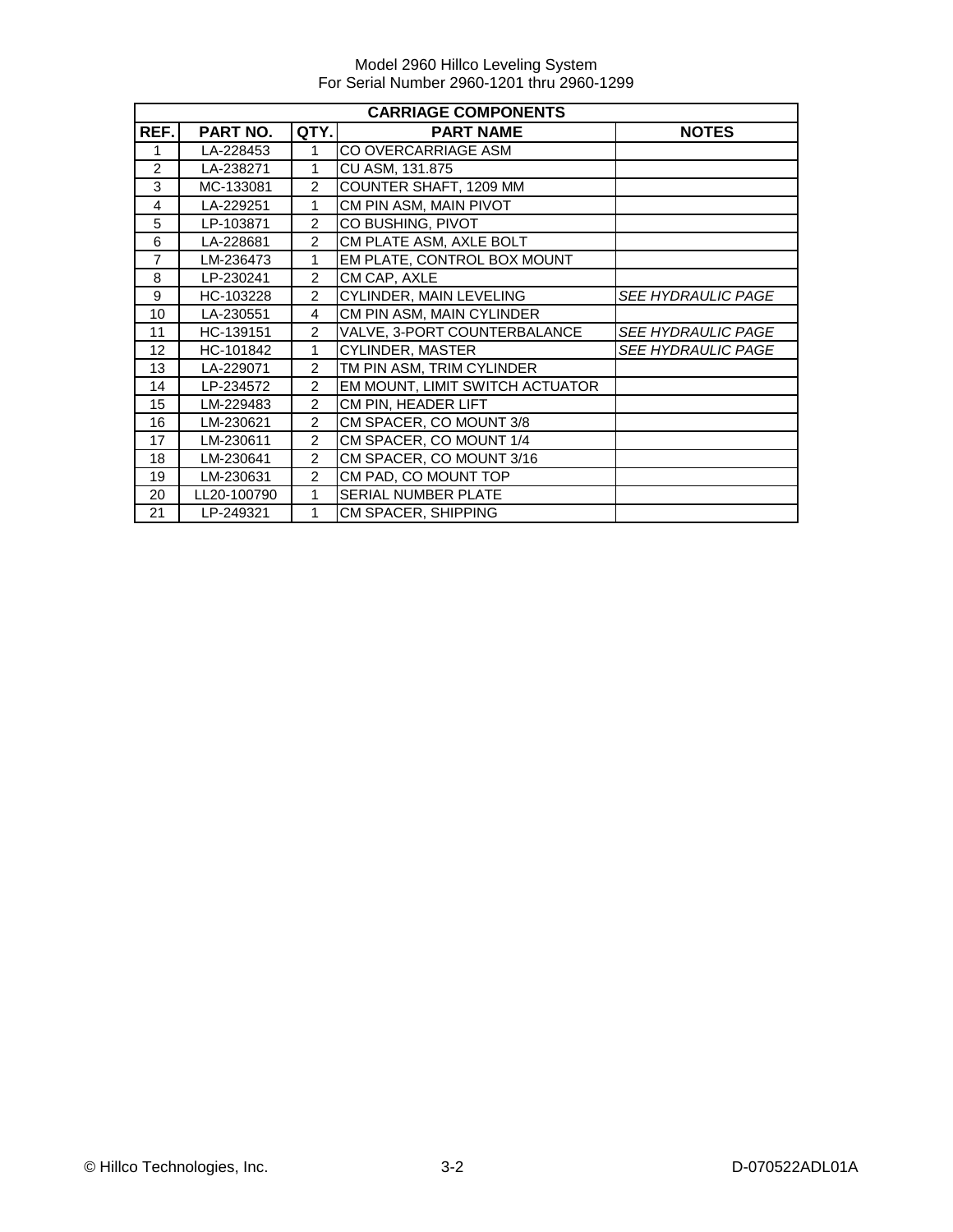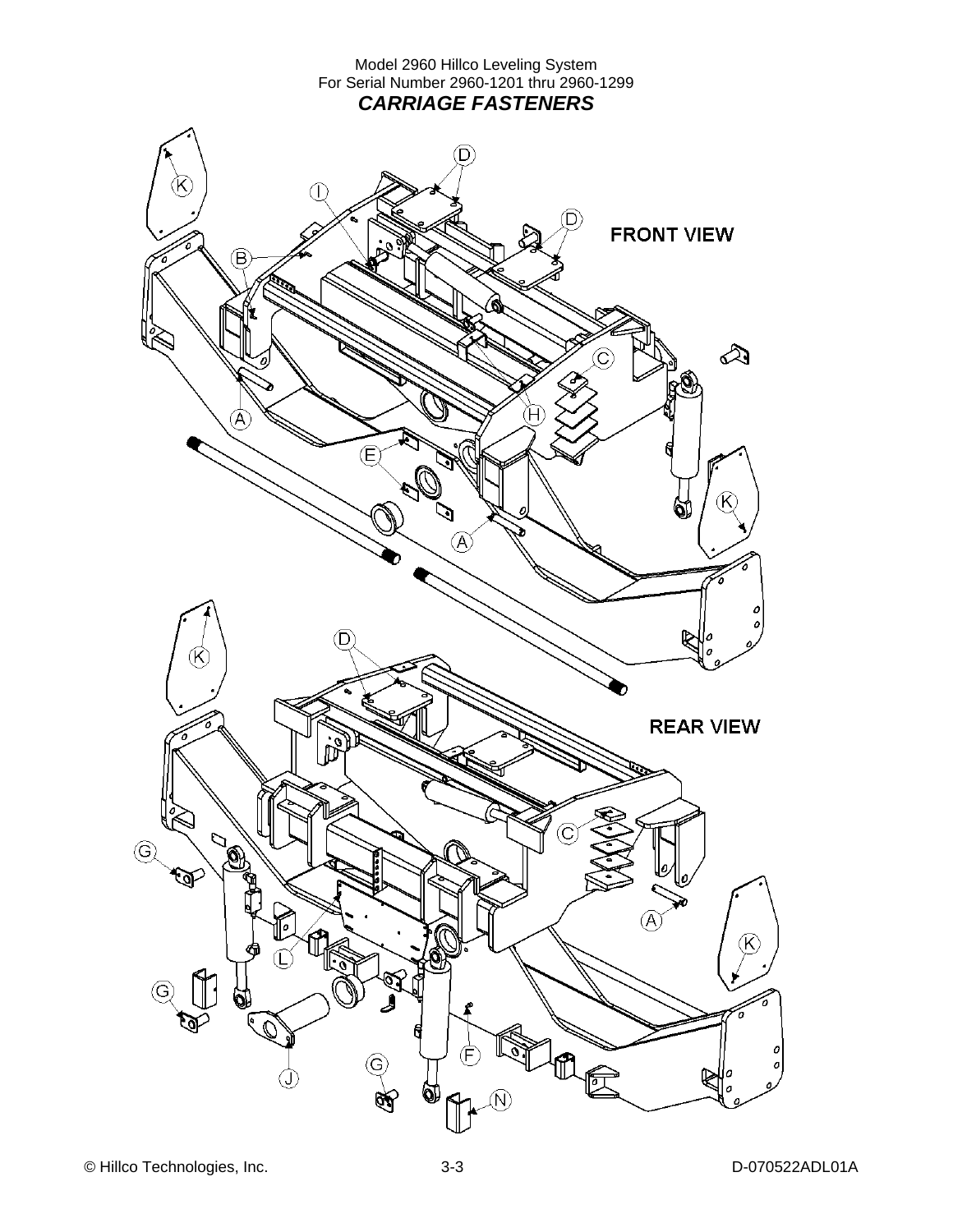|              | <b>CARRIAGE FASTENERS</b> |                |                            |                                            |  |  |
|--------------|---------------------------|----------------|----------------------------|--------------------------------------------|--|--|
| REF.         | PART NO.                  | QTY.           | <b>PART NAME</b>           | <b>WHERE USED</b>                          |  |  |
| A            | F-PCT-05X48               | $\overline{4}$ | <b>COTTER PIN 5/16 X 3</b> | BUTT END HEADER LIFT CYLINDER              |  |  |
| A            | F-MB-10NR20               | 4              | MACH BUSH, 10 GA NR 1-1/4  | <b>BUTT END HEADER LIFT CYLINDER</b>       |  |  |
| B            | F-HNF-08MF                | $\overline{7}$ | FLHN-8.8 M8 X 1.25         | <b>HOSE CLAMPES</b>                        |  |  |
| C            | F-HC-16M180E              | $\mathfrak{p}$ | HC-10.9 M16 X 2.00 X 180   | FRONT OVERCARRIAGE MOUNT                   |  |  |
| C            | $F-FWH-10$                | 4              | <b>FW 5/8 HD</b>           | <b>FRONT OVERCARRIAGE MOUNT</b>            |  |  |
| C            | F-HNS-16ME                | $\overline{2}$ | HN-10.9 M16 X 2.00 STV     | <b>FRONT OVERCARRIAGE MOUNT</b>            |  |  |
| D            | F-HNS-12C                 | 8              | <b>HN8 3/4-10 STV</b>      | <b>REAR OVERCARRIAGE MOUNT</b>             |  |  |
| D            | F-HC8-12C240              | 8              | HC8 3/4-10 X 15            | <b>REAR OVERCARRIAGE MOUNT</b>             |  |  |
| E            | <b>F-HCF-16M080E</b>      | 4              | IFLHC-10.9 M16 X 2.00 X 80 | TRANSMISSION                               |  |  |
| F            | F-HNF-10ME                | $\overline{2}$ | FLHN-10.9 M10 X 1.50       | <b>LIMIT SWITCH ACTUATOR</b>               |  |  |
| G            | F-HCF-12M025F             | 4              | FLHC-8.8 M12 X 1.75 X 25   | <b>LEVELING CYL MNT PIN</b>                |  |  |
| H            | F-HC-08M090F              | $\mathcal{P}$  | IHC-8.8 M8 X 1.25 X 90     | BEHRINGER CLAMPS FOR HYDRO<br><b>HOSES</b> |  |  |
| H            | F-HNF-08MF                | $\mathcal{P}$  | FLHN-8.8 M8 X 1.25         | BEHRINGER CLAMPS FOR HYDRO<br><b>HOSES</b> |  |  |
| $\mathsf{I}$ | F-HCF-10M020E             | $\overline{2}$ | IFLHC-10.9 M10 X 1.50 X 20 | <b>MASTER CYL MNT PIN</b>                  |  |  |
| J            | F-HC-16M060E              | $\overline{2}$ | HC-10.9 M16 X 2.00 X 60    | <b>MAIN PVT PIN</b>                        |  |  |
| J            | F-HNS-16ME                | $\overline{2}$ | HN-10.9 M16 X 2.00 STOVER  | <b>MAIN PVT PIN</b>                        |  |  |
| K            | F-HC-10M040F              | 8              | HC-8.8 M10 X 1.50 X 40     | ORIGINAL AXLE COVER                        |  |  |
| K            | F-FWF-06020               | 8              | 3/8 FW FENDER X 1-1/4      | ORIGINAL AXLE COVER                        |  |  |
| K            | F-HNF-10MF                | 8              | FLHN-8.8 M10 X 1.50        | <b>ORIGINAL AXLE COVER</b>                 |  |  |
| L            | F-HC-10M025F              | 4              | HC-8.8 M10 X 1.50 X 25     | CONTROL BOX MOUNT BRACKET                  |  |  |
|              | F-HNF-10MF                | 4              | FLHN-8.8 M10 X 1.50        | CONTROL BOX MOUNT BRACKET                  |  |  |
| M            | F-UDS-#7X06               | $\overline{2}$ | #7 X 3/8 U-DRIVE SCREW     | <b>SERIAL NUMBER PLATE</b>                 |  |  |
| N            | F-PSL-04X48               | $\mathcal{P}$  | SNAP LOCK PIN 1/4 X 3      | <b>SAFETY STOPS</b>                        |  |  |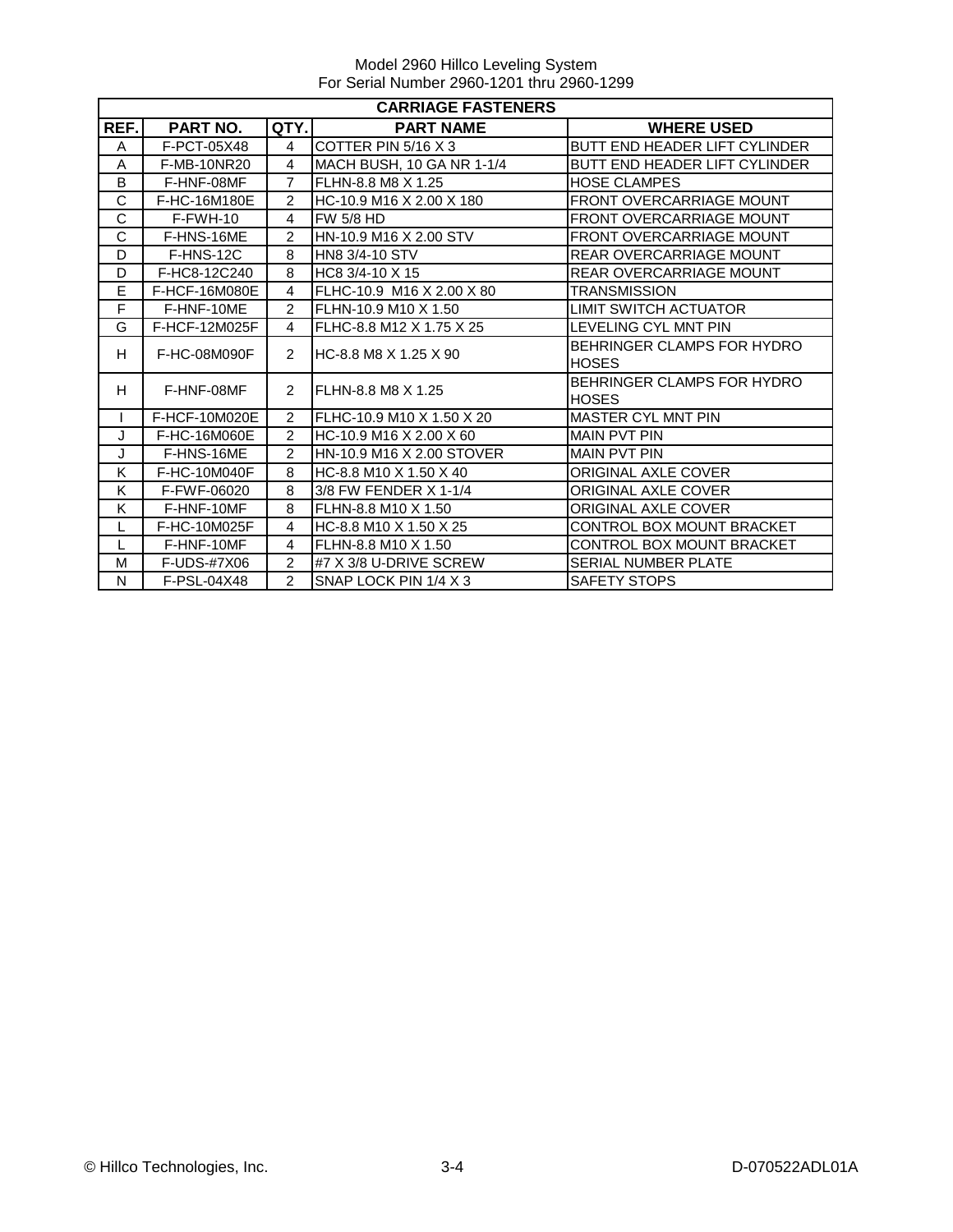## **4** *Y-BRACE*



© Hillco Technologies, Inc. 4-1 4-1 D-070522ADL01A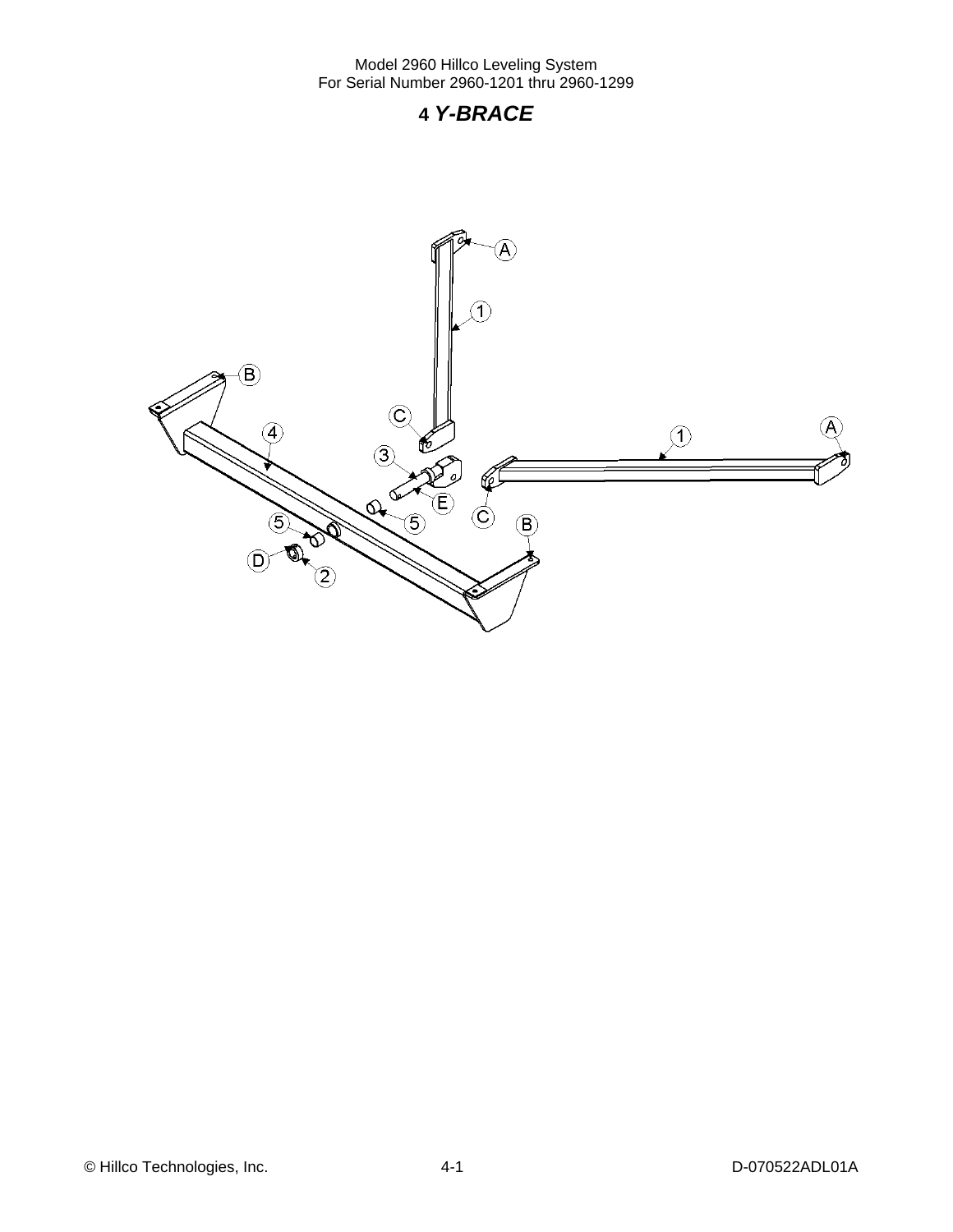|                | <b>Y-BRACE COMPONENTS</b> |               |                              |                               |  |  |
|----------------|---------------------------|---------------|------------------------------|-------------------------------|--|--|
| REF.           | <b>PART NO.</b>           | QTY.          | <b>PART NAME</b>             | <b>NOTES</b>                  |  |  |
|                | LA-228702                 | 2             | YB ARM ASM                   |                               |  |  |
| $\overline{2}$ | LM-234101                 | 1             | YB COLLAR, PIVOT PIN         |                               |  |  |
| 3              | LA-228762                 | 1             | YB PIN ASM, PIVOT            |                               |  |  |
| 4              | LA-228721                 | 1             | YB SUPPORT ASM, CROSS        |                               |  |  |
| 5              | MC-135431                 | 2             | <b>BUSHING, PLANE</b>        |                               |  |  |
|                |                           |               |                              |                               |  |  |
|                |                           |               | <b>Y-BRACE FASTENERS</b>     |                               |  |  |
| REF.           | <b>PART NO.</b>           | QTY.          | <b>PART NAME</b>             | <b>WHERE USED</b>             |  |  |
| A              | F-HC-24M070E              | $\mathcal{P}$ | HC-10.9 M24 X 3.00 X 70      | Y-BRACE FRNT MNT              |  |  |
| A              | F-HNS-24ME                | 2             | HN-10.9 M24 X 3.00 STOVER    | <b>Y-BRACE FRNT MNT</b>       |  |  |
| B              | F-HC-16M140E              | 4             | HC-10.9 M16 X 2.00 X 140     | <b>Y-BRACE FRAME MNT</b>      |  |  |
| B              | F-HNS-16ME                | 4             | HN-10.9 M16 X 2.00 STOVER    | <b>Y-BRACE FRAME MNT</b>      |  |  |
| B              | F-FWH-10                  | 8             | <b>FW 5/8 HD</b>             | Y-BRACE FRAME MNT             |  |  |
| C              | F-HC-24M110E              | 1             | HC-10.9 M24 X 3.00 X 110     | Y-BRACE REAR MNT              |  |  |
| C              | F-HNS-24ME                | 1             | HN-10.9 M24 X 3.00 STOVER    | <b>Y-BRACE REAR MNT</b>       |  |  |
| D              | F-HC-12M080E              | 1             | HC-10.9 M12 X 1.75 X 80      | Y-BRACE PVT PIN COLLAR        |  |  |
| D              | F-HNS-12ME                | 1             | HN-10.9 M12 X 1.75 STOVER    | <b>Y-BRACE PVT PIN COLLAR</b> |  |  |
| E              | <b>F-MB-18NR24</b>        | 20            | MACH BUSH 18 GA NR 1-1/2" ID | Y-BRACE PVT PIN               |  |  |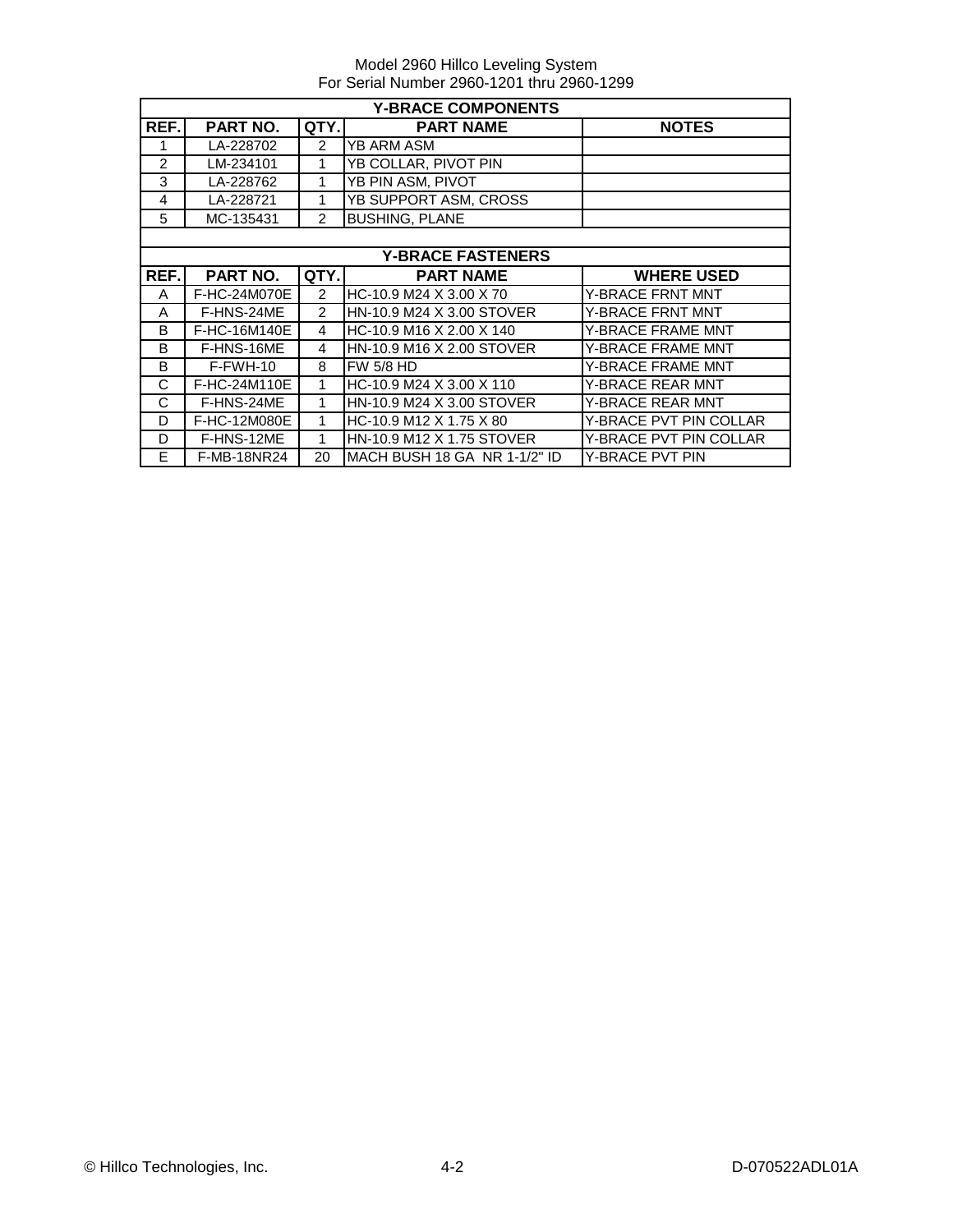## **5** *DROP AXLE*

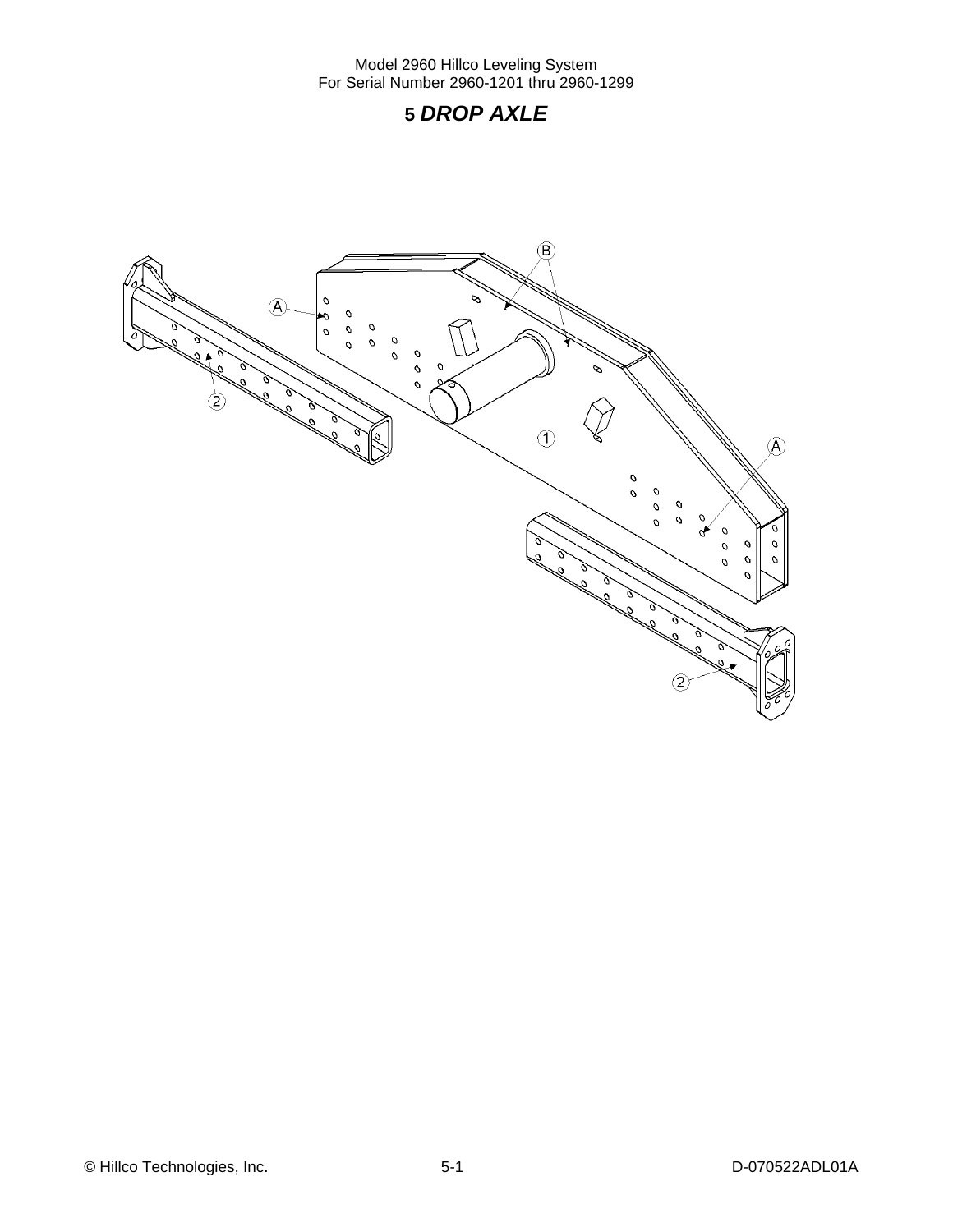| <b>DROP AXLE COMPONENTS</b> |                 |               |                            |                                                                        |  |
|-----------------------------|-----------------|---------------|----------------------------|------------------------------------------------------------------------|--|
| REF.                        | <b>PART NO.</b> | QTY.          | <b>PART NAME</b>           | <b>NOTES</b>                                                           |  |
|                             | LA-228811       |               | DA AXLE ASM, DROP          |                                                                        |  |
| $\mathcal{P}$               | LA-238881       | $\mathcal{P}$ | DA ASM, EXTENSION          | <b>OPTIONAL- IF COMBINE DIDN'T</b><br><b>HAVE ADJUSTABLE REAR AXLE</b> |  |
|                             |                 |               |                            |                                                                        |  |
|                             |                 |               | <b>DROP AXLE FASTENERS</b> |                                                                        |  |
| REF.                        | PART NO.        | QTY.          | <b>PART NAME</b>           | <b>WHERE USED</b>                                                      |  |
| A                           | F-HC-20M160E    | 8             | HC-10.9 M20 X 2.50 X 160   |                                                                        |  |
| A                           | F-HC-20M210E    | 4             | HC-10.9 M20 X 2.50 X 210   | STEERING CYLINDER MOUNT                                                |  |
| A                           | F-HNS-20ME      | 12            | HN-10.9 M20 X 2.50 STV     |                                                                        |  |
| B                           | F-HCF-06M045F   | 2             | FLHC-8.8 M6 X 1.00 X 45    |                                                                        |  |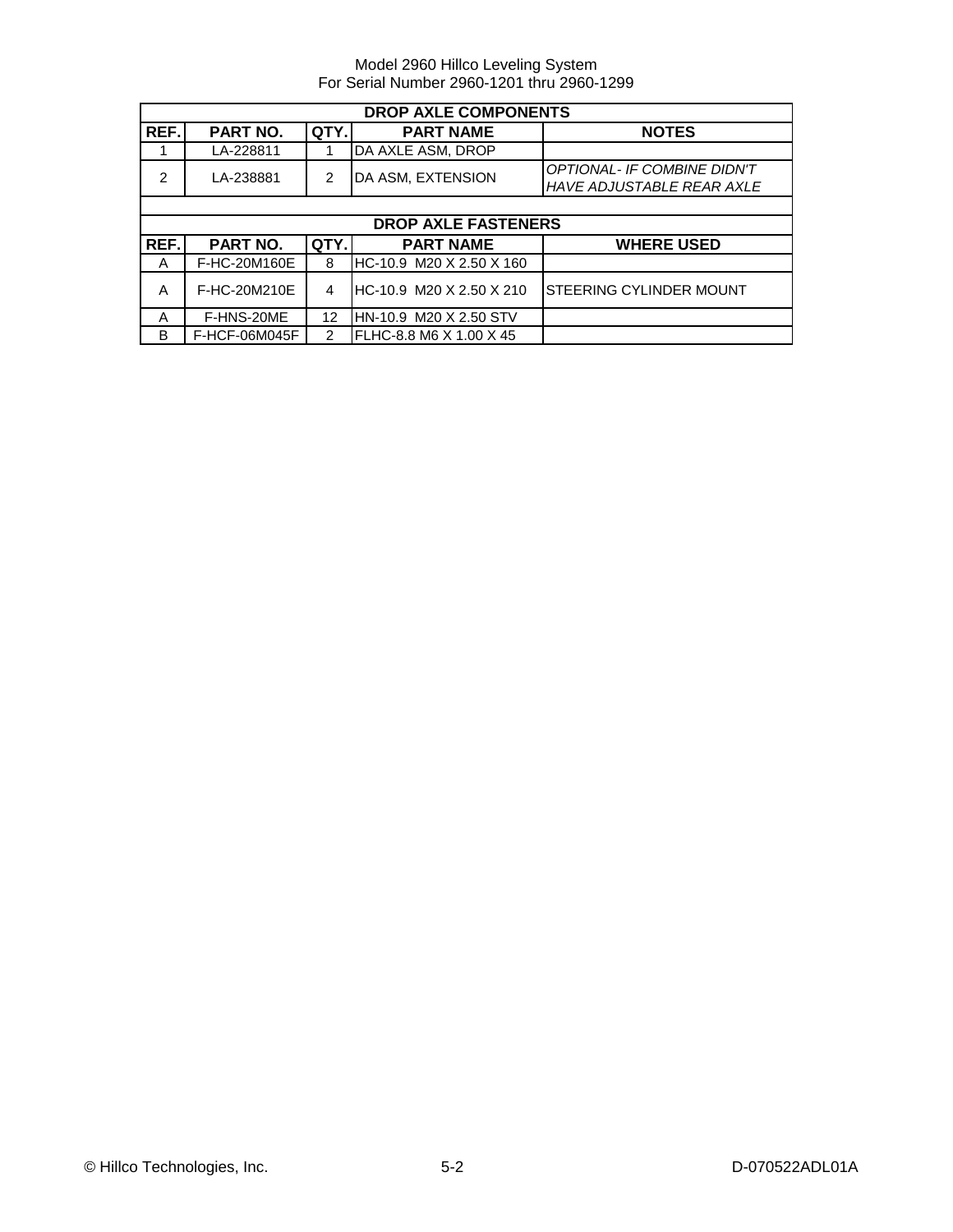# **6** *LADDER*

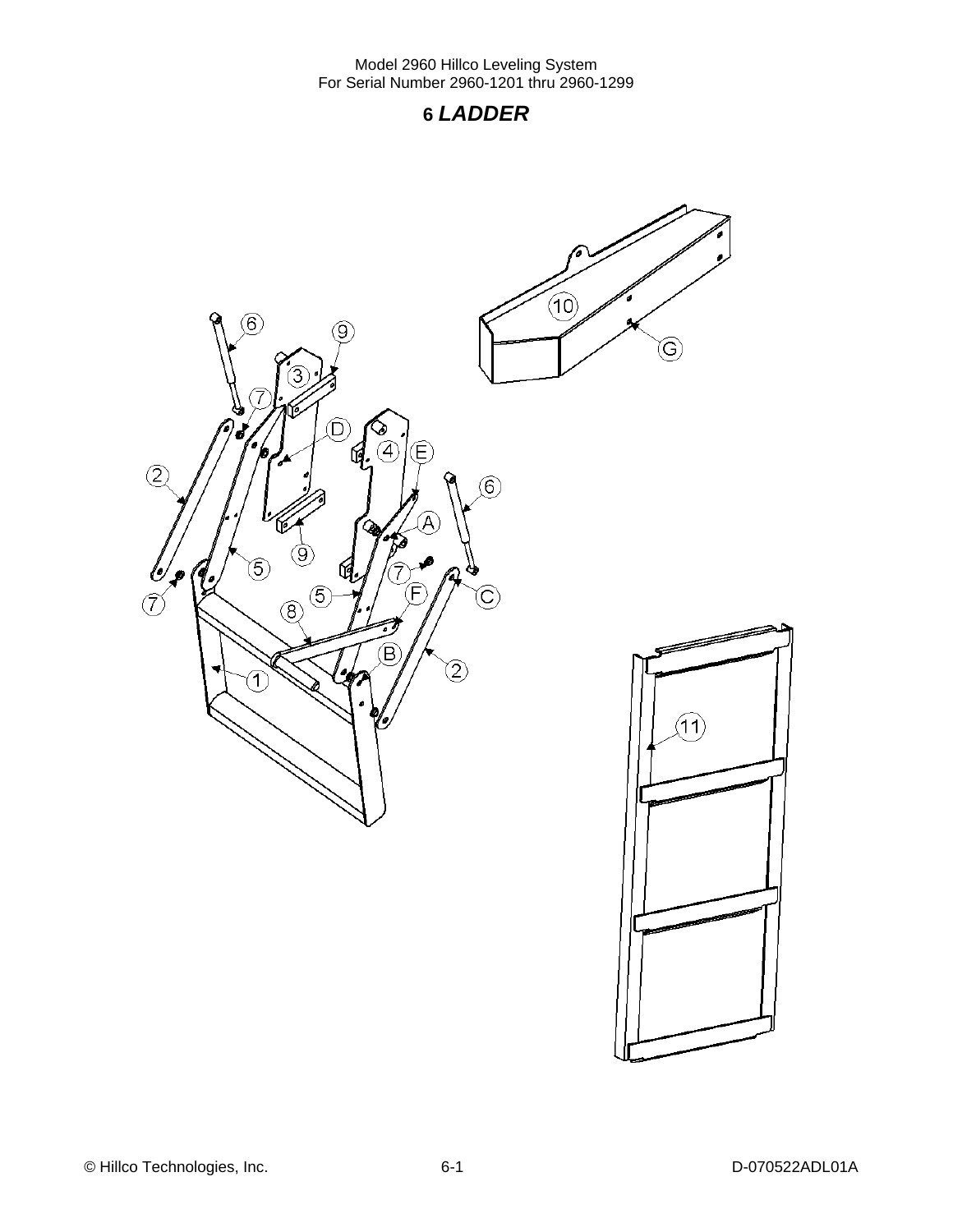|                | <b>LADDER COMPONENTS</b> |                |                                      |                        |  |  |
|----------------|--------------------------|----------------|--------------------------------------|------------------------|--|--|
| REF.           | PART NO.                 | QTY.           | <b>PART NAME</b>                     | <b>DESCRIPTION</b>     |  |  |
| 1              | LA-236563                | 1              | LM ASM, LOWER STEP ASM               |                        |  |  |
| $\overline{2}$ | LM-236053                | $\overline{2}$ | LM PLT, MID ARM (FOLDING LADDER      |                        |  |  |
|                |                          |                | LINK)                                |                        |  |  |
| 3              | LA-236542                | $\mathbf{1}$   | LM PLT ASM, LFT SIDE FOLDING         |                        |  |  |
|                |                          |                | <b>LADDER</b>                        |                        |  |  |
| 4              | LA-236552                | $\mathbf{1}$   | LM PLT ASM, RHT SIDE FOLDING         |                        |  |  |
|                |                          |                | <b>LADDER</b>                        |                        |  |  |
| 5              | LM-236632                | 2              | LM PLT, UPPER ARM                    |                        |  |  |
| 6              | MC-134921                | 2              | <b>I</b> LIFT SUPPORT. GAS CHARGED   |                        |  |  |
| <b>NS</b>      | MC-134931                | $\overline{2}$ | <b>BRACKETS, LIFT SUPPORT (PAIR)</b> |                        |  |  |
| $\overline{7}$ | MC-134941                | 8              | <b>BUSHING, FLANGED OILITE</b>       |                        |  |  |
| 8              | LA-238761                | 1              | LM ASM. LADDER HANDLE                |                        |  |  |
| 9              | LM-241271                | 4              | LM FLT, LADDER SPACER                |                        |  |  |
| 10             | LA-240161                | 1              | LM ASM, LDR WEDGE                    |                        |  |  |
| 11             | LA-238691                | 1              | LM ASM, REAR LADDER                  |                        |  |  |
|                |                          |                |                                      |                        |  |  |
|                |                          |                | <b>LADDER FASTENERS</b>              |                        |  |  |
| REF.           | PART NO.                 | QTY.           | <b>PART NAME</b>                     | <b>WHERE USED</b>      |  |  |
| A              | F-HC-12M050E             | $\overline{2}$ | HC-8.8 M12 X 1.75 X 50               | TOP SIDE PLATE PIVOT   |  |  |
| Α              | F-HNS-12ME               | 2              | HN-10.9 M12 X 1.75 STV               | <b>PIVOTS</b>          |  |  |
| B              | F-HC-12M030F             | $\overline{4}$ | HC-8.8 M12 X 1.75 X 30               | <b>MIDDLE PIVOTS</b>   |  |  |
| B              | F-HNS-12ME               | $\overline{4}$ | HN-10.9 M12 X 1.75 STV               | <b>PIVOTS</b>          |  |  |
| $\mathsf{C}$   | F-HC-12M065F             | $\mathfrak{p}$ | HC-8.8 M12 X 1.75 X 65               | BOTTOM SIDE PLT PIVOTS |  |  |
| $\mathsf C$    | F-HNS-12ME               | $\overline{2}$ | HN-10.9 M12 X 1.75 STV               | <b>PIVOTS</b>          |  |  |
| D              | F-HC-08M035F             | 8              | HC-8.8 M8 X 1.25 X 35                | SIDE PLATE MOUNTS      |  |  |
| D              | F-HNF-08MF               | 8              | FLHN 8.8 M8 X 1.25                   | SIDE PLATE MOUNTS      |  |  |
| E              | F-HNJ-05C                | $\overline{2}$ | HN5 5/16-18 JAM NUT                  | <b>BALL STUD</b>       |  |  |
| E              | F-LW-05                  | 4              | LW 5/16                              | <b>BALL STUD</b>       |  |  |
| F              | F-HC-08M025F             | 2              | HC-8.8 M8 X 1.25 X 25                | <b>HANDLE</b>          |  |  |
| $\overline{F}$ | F-HNF-08MF               | $\overline{2}$ | FLHN 8.8 M8 X 1.25                   | <b>HANDLE</b>          |  |  |
| G              | F-HCF-10M025F            | 4              | FLHC-8.8 M10 X 1.50 X 25             | <b>WEDGE</b>           |  |  |
| G              | F-HNF-10MF               | 4              | FLHN-8.8 M10 X 1.50                  | <b>WEDGE</b>           |  |  |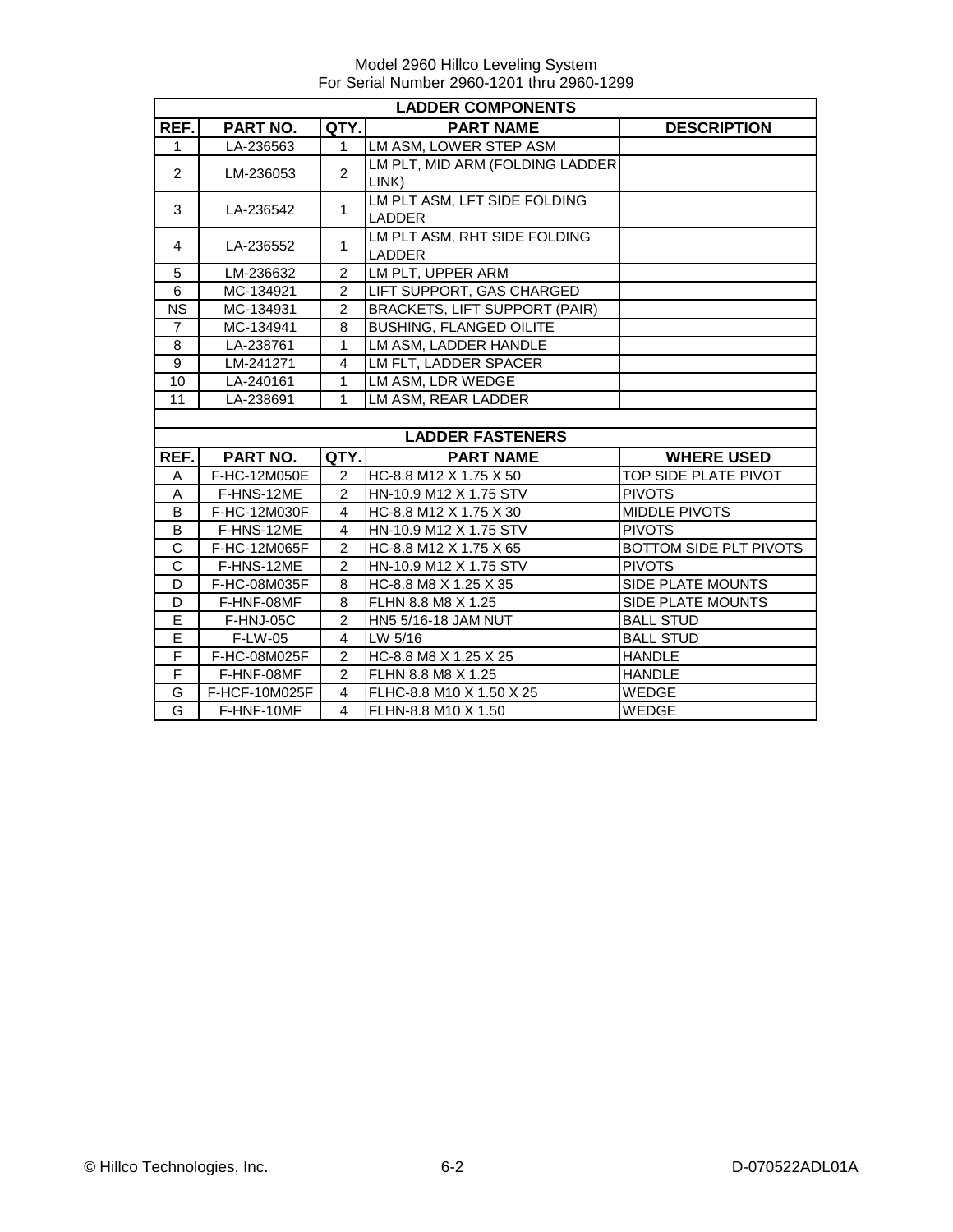# **7** *ELECTRICAL COMPONENTS*



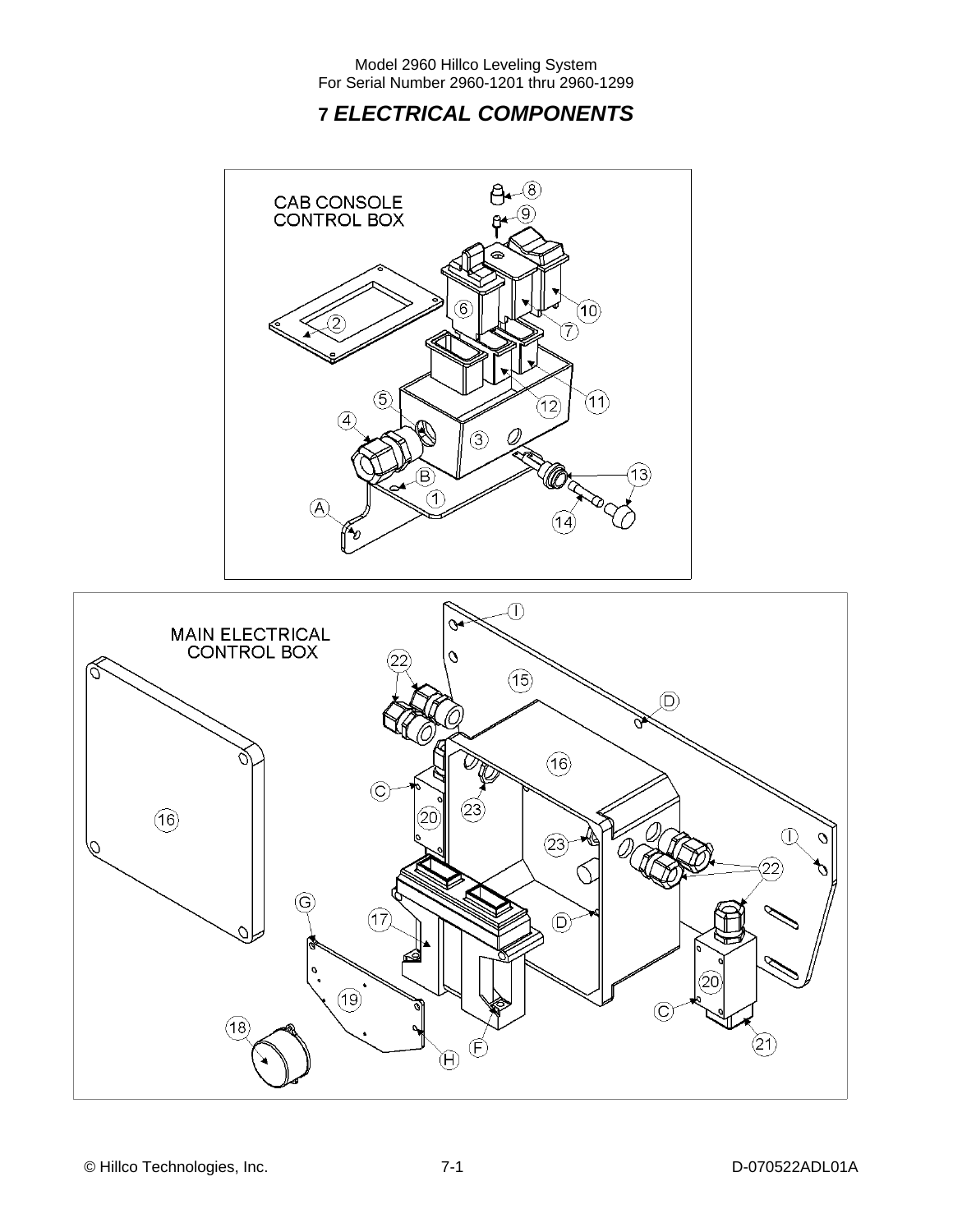| <b>CAB CONSOLE CONTROL BOX COMPONENTS</b> |                             |                |                                               |                                 |  |  |  |
|-------------------------------------------|-----------------------------|----------------|-----------------------------------------------|---------------------------------|--|--|--|
|                                           | 9600 AND 9610 COMBINES ONLY |                |                                               |                                 |  |  |  |
| REF.                                      | PART NO.                    | QTY.           | <b>PART NAME</b>                              | <b>NOTES</b>                    |  |  |  |
| <b>ASM</b>                                | LA-257351                   | 1              | EM ASM, CAB CONTROL BOX                       |                                 |  |  |  |
| 1                                         | LM-241101                   | 1              | EM PLT, CAB CONTROL BOX MNT                   |                                 |  |  |  |
| $\overline{2}$                            | LM-252611                   | 1              | EM LID, CAB CONTROL BOX                       |                                 |  |  |  |
| 3                                         | LM-241122                   | 1              | EM, CAB CONTROL BOX                           |                                 |  |  |  |
| 4                                         | EC-138791                   | $\mathbf{1}$   | STRAIN RELIEF, NYLON, BLK, PG<br>13.5         |                                 |  |  |  |
| 5                                         | EC-138801                   | 1              | STRAIN RELIEF NUT, NYLON, BLK,                |                                 |  |  |  |
| 6                                         | LA-259671                   | $\mathbf{1}$   | PG 13.5<br>SWITCH ASM, LEFT-RIGHT             |                                 |  |  |  |
| $\overline{7}$                            | LM-252621                   | $\mathbf{1}$   | EM MOUNT, MAX LEVEL LAMP                      |                                 |  |  |  |
| 8                                         | EC-140761                   | 1              | LENSE, YELLOW                                 |                                 |  |  |  |
| $\boldsymbol{9}$                          | EC-140871                   | 1              | <b>LED</b>                                    |                                 |  |  |  |
| 10                                        | LA-259661                   | $\mathbf{1}$   | SWITCH ASM, AUTO-OFF-MAN                      |                                 |  |  |  |
| 11                                        | EC-140751                   | $\overline{c}$ | <b>GANG MOUNT</b>                             |                                 |  |  |  |
| 12                                        | EC-140771                   | 1              | BEZEL, CENTER                                 |                                 |  |  |  |
| 13                                        | EC-136211                   | 1              | <b>3AG FUSE HOLDER</b>                        |                                 |  |  |  |
| 14                                        | EC-136221                   | 1              | <b>AGC-6A FUSE</b>                            |                                 |  |  |  |
|                                           |                             |                | <b>CAB CONSOLE CONTROL BOX FASTENERS</b>      |                                 |  |  |  |
| REF.                                      | PART NO.                    | QTY.           | <b>PART NAME</b>                              | <b>WHERE USED</b>               |  |  |  |
|                                           | MC-139941                   | 2              | #14 X 3/4 HEX CAP METAL SCREW                 | CAB CONTROL BOX                 |  |  |  |
| Α<br>B                                    | F-PHM-#6C12                 | 2              | PHMS 6-32 X 3/4                               | CAB CONTROL BOX                 |  |  |  |
| B                                         |                             | 2              | <b>FLHN 6-32</b>                              |                                 |  |  |  |
|                                           | F-HNF-#6C                   |                |                                               | CAB CONTROL BOX                 |  |  |  |
|                                           |                             |                |                                               |                                 |  |  |  |
|                                           |                             |                | <b>MAIN ELECTRICAL BOX COMPONENTS</b>         |                                 |  |  |  |
| REF.                                      | PART NO.                    | QTY.           | <b>PART NAME</b>                              | <b>DESCRIPTION</b>              |  |  |  |
| <b>ASM</b>                                | LA-257371                   | 1              | EM ASM, CONTROLLER                            |                                 |  |  |  |
| 15                                        | LM-236473                   | 1              | EM PLATE, CONTROL BOX MOUNT                   |                                 |  |  |  |
| 16                                        | LM-255341                   | 1              | EM BOX, CONTROLLER MOUNT                      |                                 |  |  |  |
| 17                                        | EC-141831                   | 1              | <b>CONTROLLER</b>                             |                                 |  |  |  |
| 18<br>19                                  | LA-255821<br>LM-255331      | 1<br>1         | EM ASM, CLINOMETER                            |                                 |  |  |  |
|                                           |                             | 2              | EM SHT, CLINOMETER MOUNT                      |                                 |  |  |  |
| 20                                        | EC-100557                   |                | <b>BODY, LIMIT SWITCH</b>                     |                                 |  |  |  |
| 21                                        | EC-100692                   | $\overline{2}$ | HEAD, LIMIT SWITCH STRAIGHT<br><b>PLUNGER</b> |                                 |  |  |  |
| 22                                        | EC-138781                   | 6              | STRAIN RELIEF, NYLON, BLK, 1/2<br><b>NPT</b>  |                                 |  |  |  |
| 23                                        | EC-142121                   | $\overline{4}$ | STRAIN RELIEF NUT, 1/2" NYLON,<br><b>BLK</b>  |                                 |  |  |  |
|                                           |                             |                |                                               |                                 |  |  |  |
|                                           |                             |                | <b>MAIN ELECTRICAL BOX FASTENERS</b>          |                                 |  |  |  |
| REF.                                      | PART NO.                    | QTY.           | <b>PART NAME</b>                              | <b>WHERE USED</b>               |  |  |  |
| С                                         | F-PHM-#10C28                | 4              | PHMS 10-24 X 1-3/4                            | <b>LIMIT SWITCH MNT</b>         |  |  |  |
| C                                         | F-HNF-#10C                  | $\overline{4}$ | HN 10-24, FLNG SERR                           | <b>LIMIT SWITCH MNT</b>         |  |  |  |
| D                                         | F-HC5-04C12                 | 3              | HC5 1/4-20 X 3/4                              | PVC BOX TO BRACKET              |  |  |  |
| D                                         | F-LW-04                     | 3              | LW 1/4                                        | PVC BOX TO BRACKET              |  |  |  |
| Е                                         | F-PHM-#6C06                 | $\overline{c}$ | PHMS #6-32 X 3/8                              | <b>CLINOMETER MOUNT</b>         |  |  |  |
| F                                         | F-PHM-04C24                 | 2              | PHMS 1/4-20 X 1-1/2                           | CONTROLLER TO PVC BOX           |  |  |  |
| F                                         | F-HNF-04C                   | 2              | <b>FLHN 1/4-20 SERR.</b>                      | CONTROLLER TO PVC BOX           |  |  |  |
| G                                         | F-PHM-04C36                 | 2              | PHMS 1/4-20 X 2-1/4                           | <b>GROUNDING PLATE MOUNTING</b> |  |  |  |
| G                                         | F-HNF-04C                   | $\overline{c}$ | <b>FLHN 1/4-20 SERR.</b>                      | <b>GROUNDING PLATE MOUNTING</b> |  |  |  |
| н                                         | F-PHM-#10C16                | $\overline{c}$ | PHMS 10-24 X 3/4                              | <b>GROUND</b>                   |  |  |  |
| H                                         | <b>F-HNF-#10C</b>           | 2              | HN5 10-24, FLNG SERR                          | <b>GROUND</b>                   |  |  |  |
| H                                         | F-HN-#10C                   | $\overline{2}$ | HN5 10-24                                     | <b>GROUND</b>                   |  |  |  |
| $\mathbf{I}$                              | F-HC-10M025F                | 4              | HC-8.8 M10 X 1.50 X 25                        |                                 |  |  |  |
|                                           | F-HNF-10MF                  | 4              | FLHN 8.8 M10 X 150                            |                                 |  |  |  |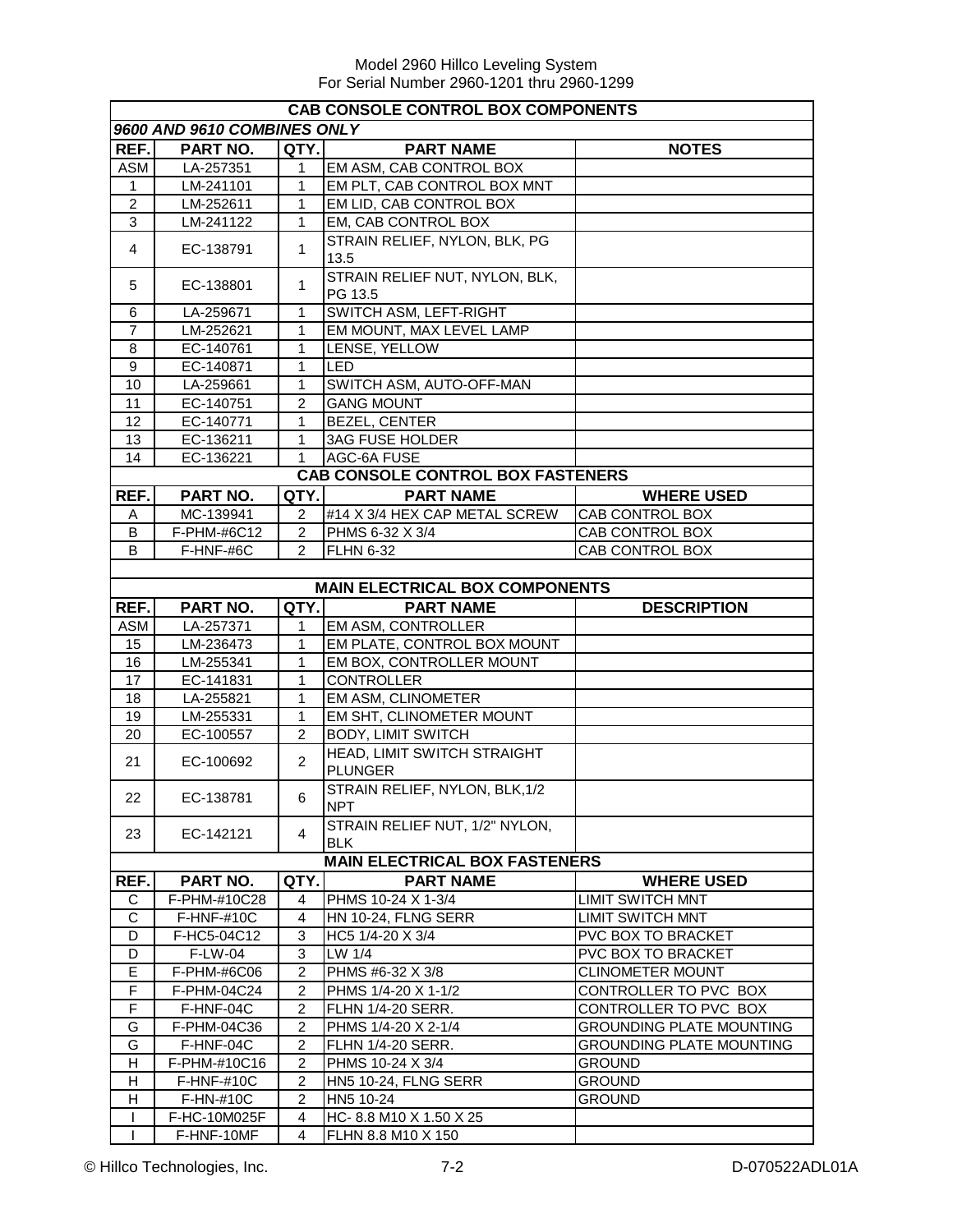Model 2960 Hillco Leveling System For Serial Number 2960-1201 thru 2960-1299 *ELECTRICAL CONNECTORS* 

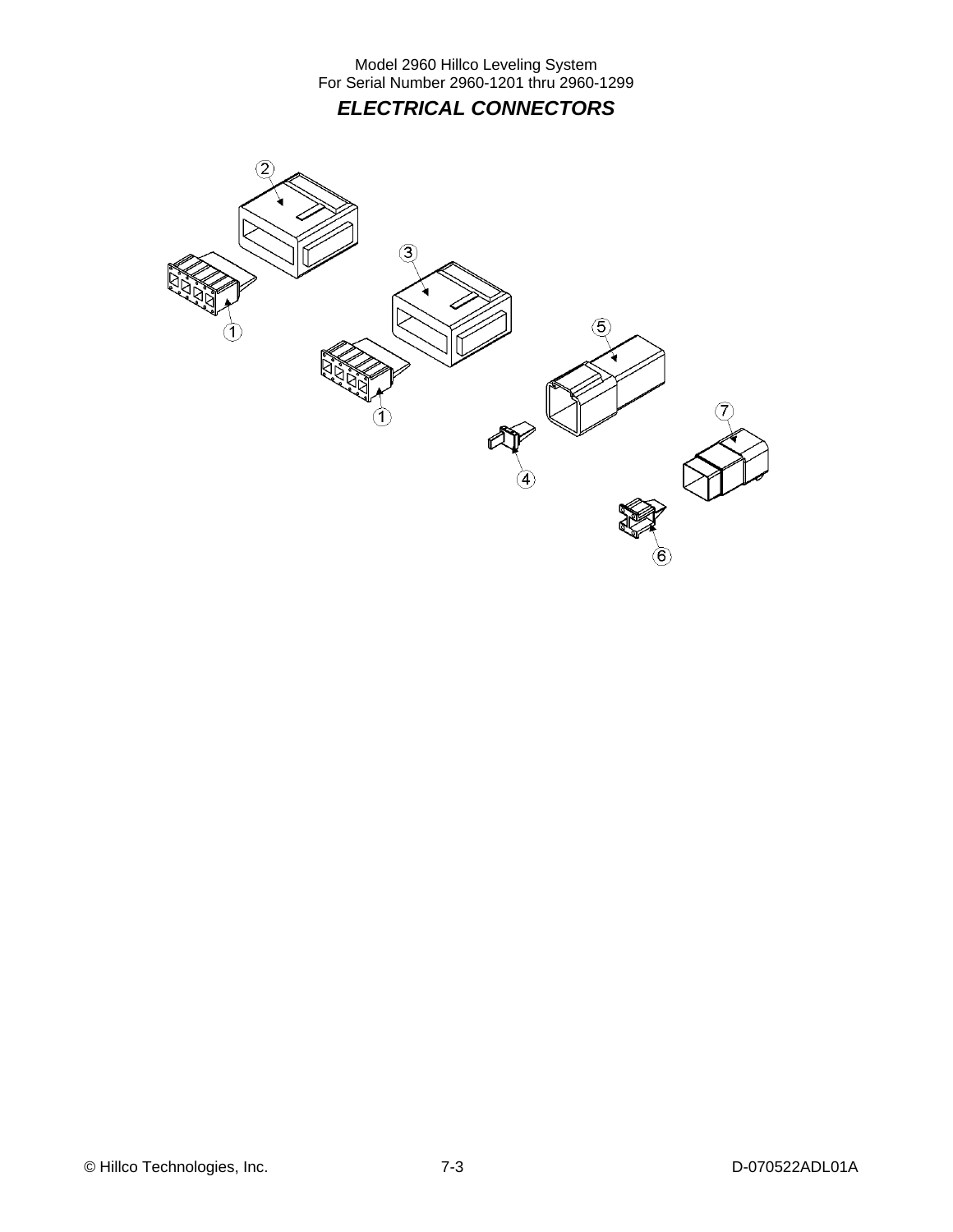|                | <b>ELECTRICAL CONNECTORS</b> |                |                                            |              |  |  |
|----------------|------------------------------|----------------|--------------------------------------------|--------------|--|--|
| REF.           | PART NO.                     | QTY.           | <b>PART NAME</b>                           | <b>NOTES</b> |  |  |
| 1              | EC-141741                    | $\overline{2}$ | DTM SERIES 12-SOCKET WEDGE                 |              |  |  |
| 2              | EC-141751                    | $\mathbf{1}$   | DTM SERIES 12-SOCKET PLUG W/ A-KEY         |              |  |  |
| 3              | EC-141761                    | 1              | DTM SERIES 12-SOCKET PLUG W/ B-KEY         |              |  |  |
| 4              | EC-141821                    | 1              | DTM SERIES 4-PIN WEDGE                     |              |  |  |
| 5              | EC-141811                    | 1              | DTM SERIES 4-PIN RECEPTACLE                |              |  |  |
| 6              | EC-141801                    | 1              | DTM SERIES 4-SOCKET WEDGE                  |              |  |  |
| $\overline{7}$ | EC-141791                    | $\mathbf{1}$   | DTM SERIES 4-SOCKET PLUG                   |              |  |  |
| <b>NS</b>      | EC-141771                    | 10             | DTM SERIES SOCKET CONTACT, STAMPED         |              |  |  |
| <b>NS</b>      | EC-141781                    | 4              | DTM SERIES PIN CONTACT, STAMPED            |              |  |  |
| <b>NS</b>      | ET-ST-20#10                  | 6              | TERMINAL, RING, #10, 20 GA., NON-INSULATED |              |  |  |
| <b>NS</b>      | ET-ST-2004                   | $\mathbf{1}$   | TERMINAL, RING, NON-INS, 1/4, 20 GA        |              |  |  |
| <b>NS</b>      | EC-136651                    | $\mathbf{1}$   | WP CONN. ASM. 1M                           |              |  |  |
| <b>NS</b>      | EC-136661                    | $\overline{4}$ | <b>WP PIN TERM</b>                         |              |  |  |
| <b>NS</b>      | EC-136681                    | $\mathbf{1}$   | WP CONN, ASM.4F                            |              |  |  |
| <b>NS</b>      | EC-136621                    | $\mathbf 1$    | WP FM SLEEVE TERM                          |              |  |  |
| <b>NS</b>      | EC-136631                    | 2              | <b>WP CABLE SEAL</b>                       |              |  |  |
| <b>NS</b>      | EC-133281                    | 2              | DIODE, 6 AMP, 50 PIV, SILICON              |              |  |  |
| <b>NS</b>      | EC-136711                    | $\mathbf{1}$   | AMP SOCKET                                 |              |  |  |
| <b>NS</b>      | EC-136741                    | $\mathbf{1}$   | AMP CPC CABLE CLAMP                        |              |  |  |
| <b>NS</b>      | EC-136731                    | 1              | AMP STD. SEX PLUG                          |              |  |  |
| <b>NS</b>      | ET-ST-2005                   | 2              | 5/16 STUD TERMINAL                         |              |  |  |
| <b>NS</b>      | EC-139631                    | 1              | CONNECTOR, PARALLEL 12-10 GA               |              |  |  |
| <b>NS</b>      | EC-139641                    | 2              | CONNECTOR, PARALLEL 16-14 GA               |              |  |  |
| <b>NS</b>      | EC-140891                    | 8              | SPADE, FEMALE, INSULATED, 16-22 GA         |              |  |  |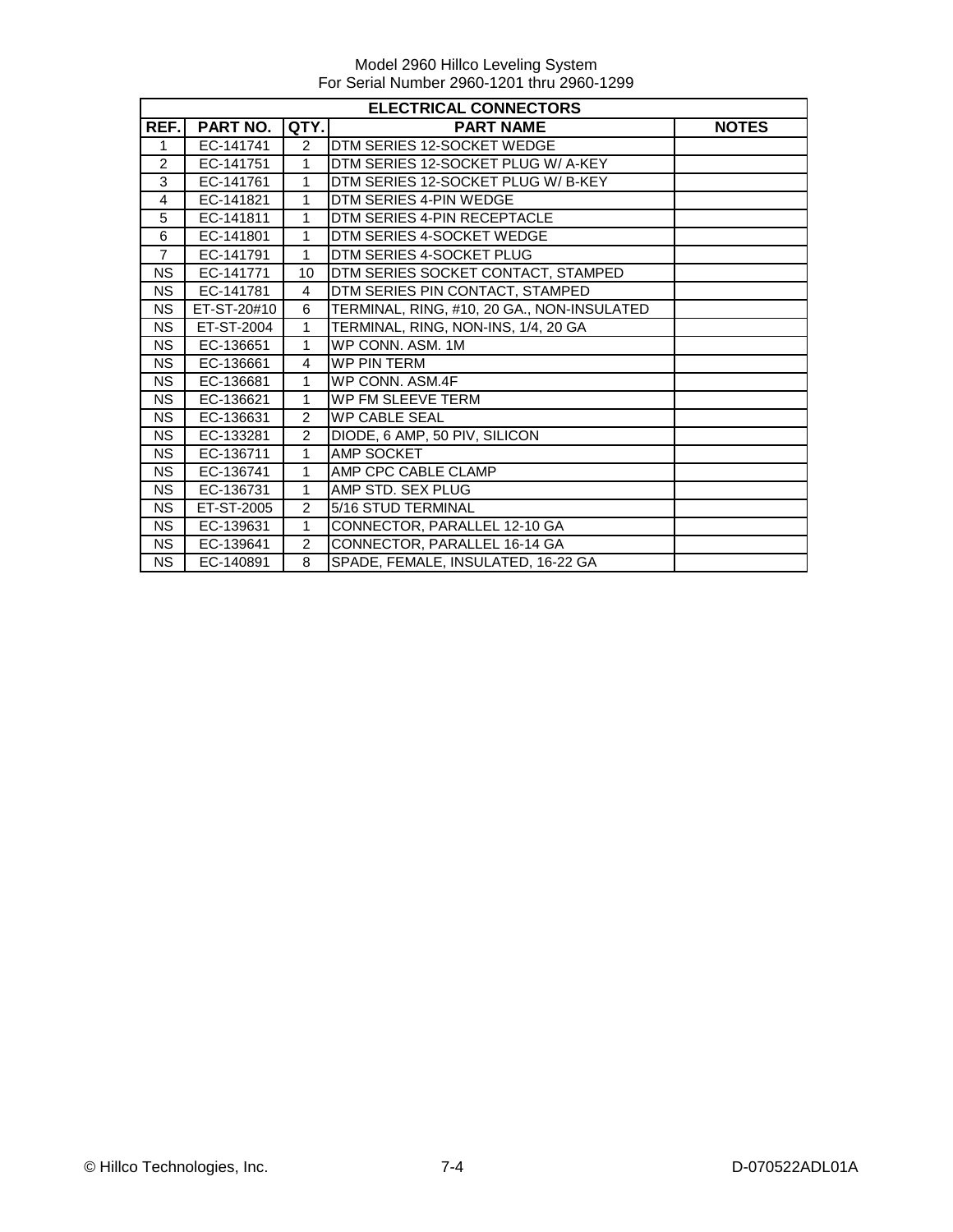Model 2960 Hillco Leveling System For Serial Number 2960-1201 thru 2960-1299 *ELECTRICAL CABLES* 



#1 LA-255631 EM CABLE ASM, LIMIT **SWITCH** 



#2 LA-257231 EM CABLE ASM, BOX TO VALVE



#3 LA-255821 EM ASM, CLINOMETER



#4 LA-249062 EM CABLE ASM, LEVELING VALVE



#5 LTA-242271 LTM CABLE MAIN WITH DIODES



#6 LA-257331 EM CABLE ASM, CAB TO BOX



#7 LTA-242291





AUTO LATERAL TILT CABLE ASSEMBLY



#11 LA-257311 EM ALL CABLE ASM, CAB TO BOX, LATE





#10 LA-257361 EM ALL CABLE ASM, CAB TO BOX, EARLY

© Hillco Technologies, Inc. 2008 7-5 2009 7-5 D-070522ADL01A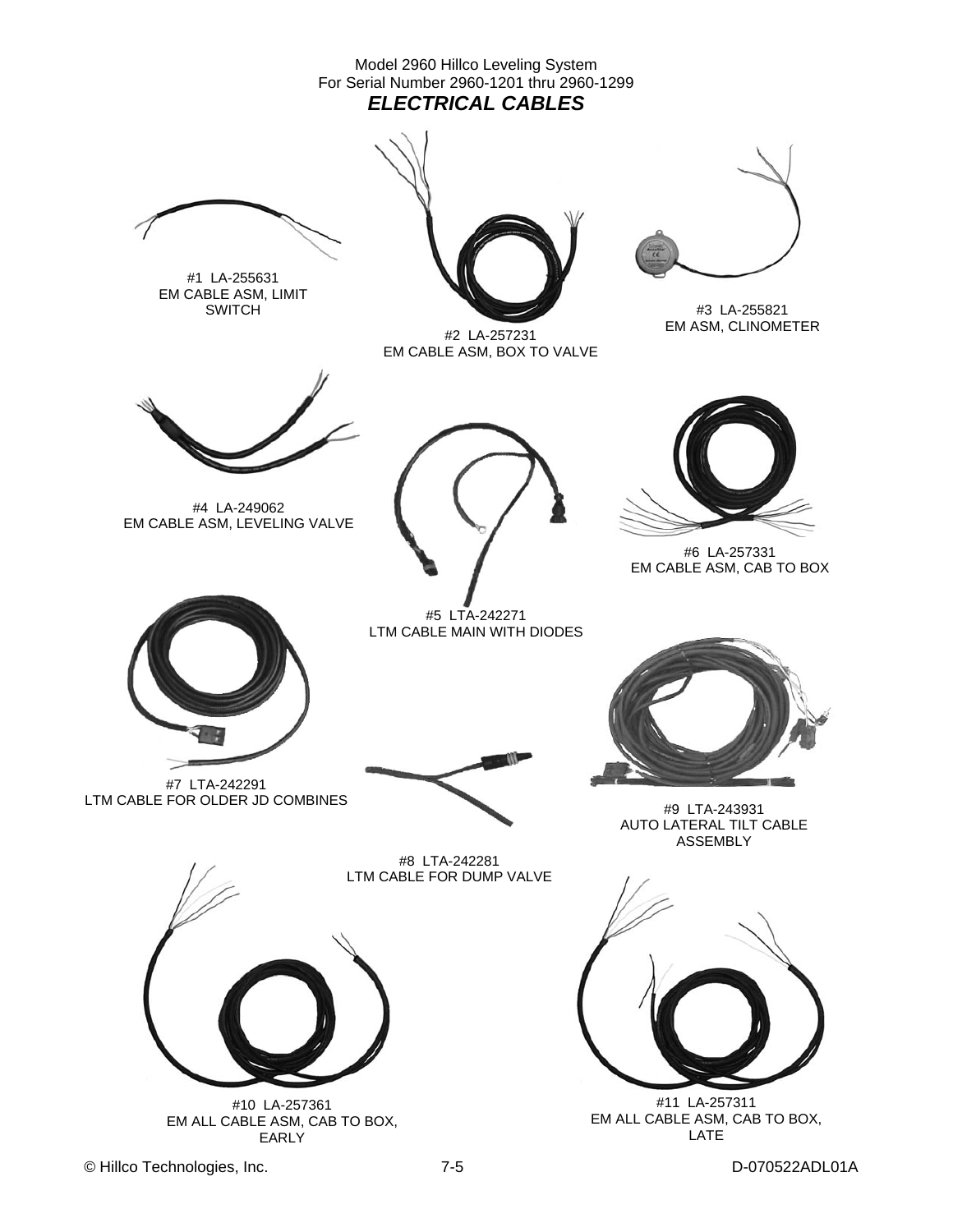Model 2960 Hillco Leveling System For Serial Number 2960-1201 thru 2960-1299

|                      | <b>ELECTRICAL CABLES</b> |              |                                                                 |                              |  |  |  |
|----------------------|--------------------------|--------------|-----------------------------------------------------------------|------------------------------|--|--|--|
| REF.I                | PART NO.                 | QTY.         | <b>PART NAME</b>                                                | <b>NOTES</b>                 |  |  |  |
|                      | <b>FOR ALL COMBINES</b>  |              |                                                                 |                              |  |  |  |
| 1                    | LA-255631                | 2            | EM CABLE ASM, LIMIT SWITCH                                      |                              |  |  |  |
| 2                    | LA-257231                | 1            | EM CABLE ASM, BOX TO VALVE                                      |                              |  |  |  |
| 3                    | LA-255821                | 1            | EM ASM, CLINOMETER                                              |                              |  |  |  |
| $\overline{4}$       | LA-249062                | 1            | EM CABLE ASM, LEVELING VALVE                                    |                              |  |  |  |
| 5                    | LTA-242271               | 1            | LTM CABLE MAIN W/ DIODES                                        |                              |  |  |  |
|                      |                          |              | <b>FOR COMBINES WITH SERIAL NUMBERS: 9600 (</b><br>$-660300$    |                              |  |  |  |
| 6                    | LA-257331                | 1            | EM CABLE ASM, CAB TO BOX                                        |                              |  |  |  |
| $\overline{7}$       | LTA-242291               | 1            | LTM CABLE FOR OLDER JD COMBINES                                 | FOR MANUAL HEADER TILT       |  |  |  |
| 8                    | LTA-242281               | 1            | LTM CABLE FOR DUMP VALVE                                        |                              |  |  |  |
| 9                    | LTA-243931               | 1            | AUTO LATERAL TILT CABLE ASSEMBLY                                | FOR AUTOMATIC HEADER TILT    |  |  |  |
|                      | LTA-248901               | 1            | CABLE A (FEEDER HOUSE CABLE)                                    | INCLUDED IN LA-243931        |  |  |  |
| $\ldots$             | LTA-248911               | 1            | CABLE B (VALVE CABLE)                                           | <b>INCLUDED IN LA-243931</b> |  |  |  |
|                      | LTA-248921               | 1            | CABLE C (CAB CABLE)                                             | INCLUDED IN LA-243931        |  |  |  |
|                      |                          |              | FOR COMBINES WITH SERIAL NUMBERS: 9600 & 9610 (660301-          |                              |  |  |  |
| 6                    | LA-257331                | 1            | EM CABLE ASM, CAB TO BOX                                        |                              |  |  |  |
| 8                    | LTA-242281               | $\mathbf{1}$ | LTM CABLE FOR DUMP VALVE                                        | FOR HEADER TILT              |  |  |  |
|                      |                          |              | <b>FOR EARLY 50 SERIES COMBINES WITH SERIAL NUMBERS: 9650 (</b> | -695300)                     |  |  |  |
| 10                   | LA-257361                | 1            | EM ALL CABLE ASM, CAB TO BOX, EARLY                             |                              |  |  |  |
|                      | LA-257321                | $\mathbf{1}$ | EM CABLE ASM, CAB TO BOX                                        | INCLUDED IN LA-257361        |  |  |  |
|                      | LA-252462                | 1            | EM CABLE ASM, MAX LEVEL LIGHT                                   | INCLUDED IN LA-257361        |  |  |  |
|                      |                          |              | FOR LATE 50 SERIES COMBINES WITH SERIAL NUMBERS: 9650 (695301-  |                              |  |  |  |
| 11                   | LA-257311                | 1            | EM ALL CABLE ASM, CAB TO BOX, LATE                              |                              |  |  |  |
| $\ldots$             | LA-255621                | 1            | EM CABLE ASM, RESISTOR                                          | INCLUDED IN LA-257311        |  |  |  |
| $\ddot{\phantom{1}}$ | LA-257301                | 1            | EM CABLE ASM, CAB TO BOX                                        | <b>INCLUDED IN LA-257311</b> |  |  |  |
|                      | LA-252462                | 1            | EM CABLE ASM, MAX LEVEL LIGHT                                   | <b>INCLUDED IN LA-257311</b> |  |  |  |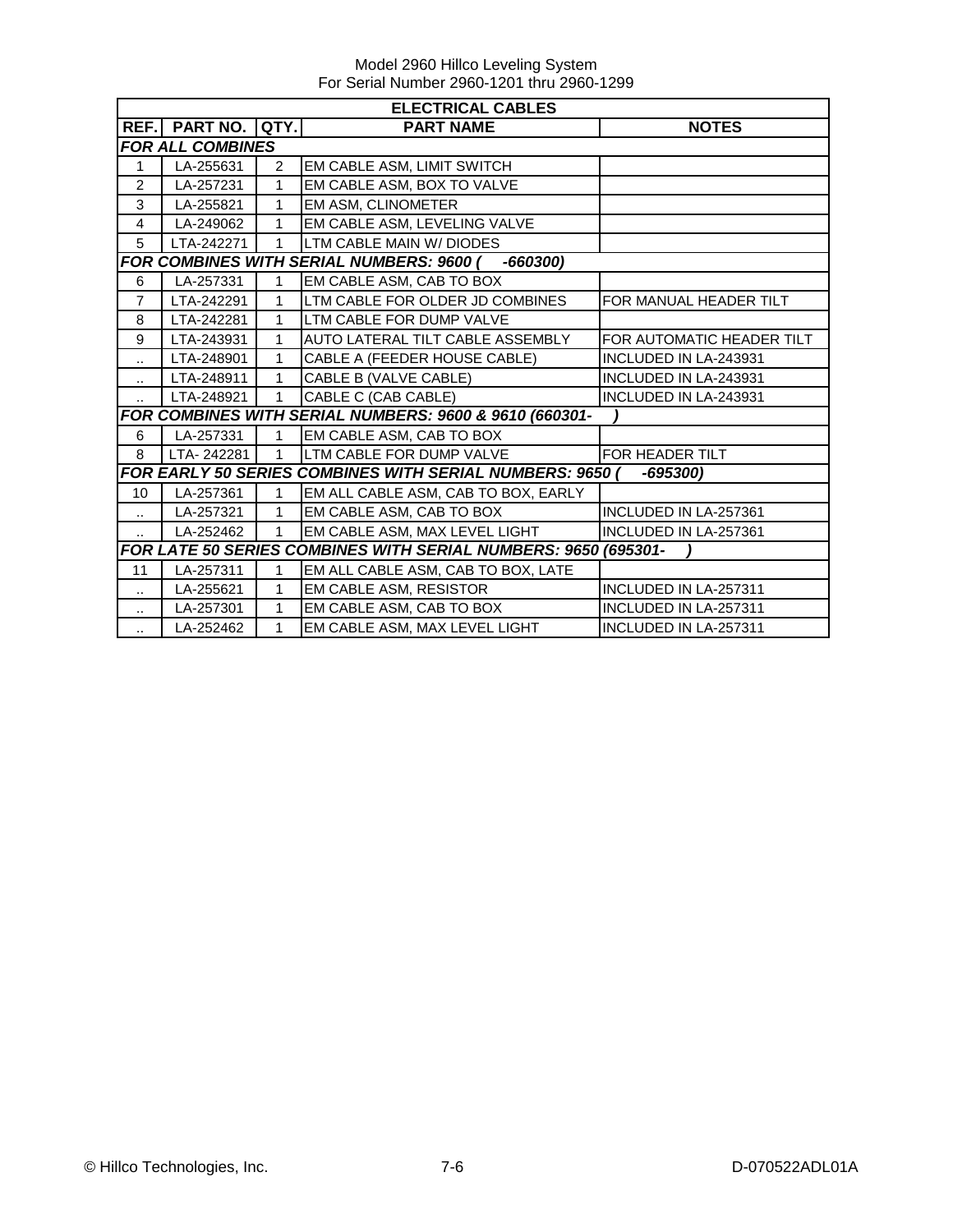### **8** *HYDRAULICS*

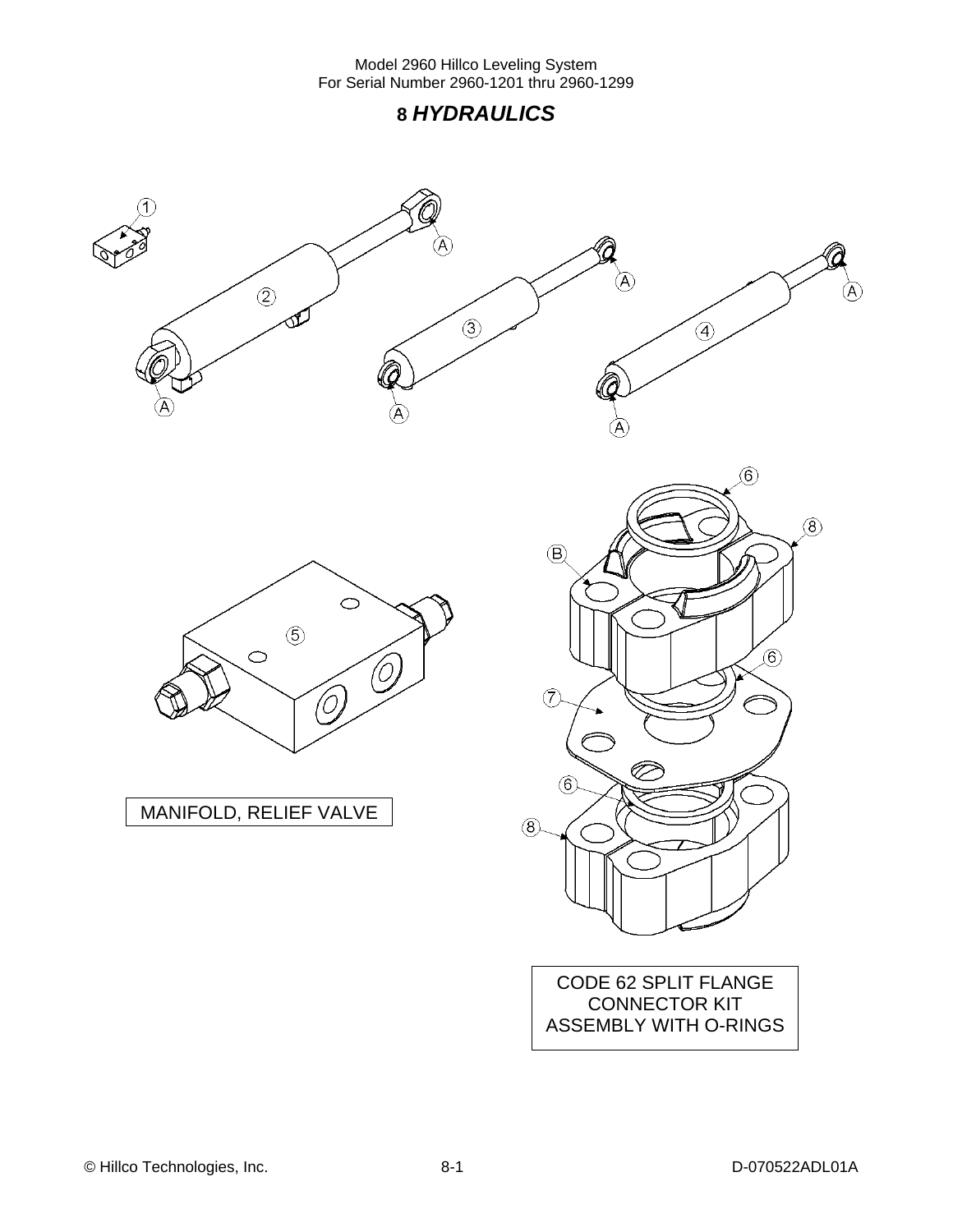|                      | <b>HYDRAULIC COMPONENTS &amp; FASTENERS</b>                |                |                                                                                   |                                            |  |  |  |
|----------------------|------------------------------------------------------------|----------------|-----------------------------------------------------------------------------------|--------------------------------------------|--|--|--|
| REF.                 | QTY.<br>PART NO.<br><b>PART NAME</b><br><b>DESCRIPTION</b> |                |                                                                                   |                                            |  |  |  |
| $\mathbf{1}$         | HC-139151                                                  | $\overline{2}$ | VALVE, 3-PORT COUNTERBALANCE                                                      |                                            |  |  |  |
| $\ddot{\phantom{a}}$ | HC-139181                                                  | $\overline{2}$ | BODY, COUNTERBALANCE VALVE                                                        |                                            |  |  |  |
| $\ddot{\phantom{a}}$ | HC-139161                                                  | $\overline{2}$ | CARTRIDGE, COUNTERBALACE VALVE                                                    |                                            |  |  |  |
| <b>NS</b>            | HC-140361                                                  | $\overline{2}$ | SEAL KIT, COUNTERBALANCE VALVE                                                    |                                            |  |  |  |
| 2                    | HC-103228                                                  | $\overline{2}$ | CYLINDER, MAIN LEVELING                                                           |                                            |  |  |  |
| <b>NS</b>            | HC-134251                                                  | $\overline{2}$ | SEAL KIT, MAIN LEVELING CYLINDER                                                  |                                            |  |  |  |
| 3                    | HC-101842                                                  | 1              | CYLINDER, MASTER                                                                  |                                            |  |  |  |
| <b>NS</b>            | HC-134201                                                  | 1              | SEAL KIT, MASTER CYLINDER                                                         |                                            |  |  |  |
| $\overline{4}$       | HC-100706                                                  | 1              | CYLINDER, SLAVE                                                                   |                                            |  |  |  |
| <b>NS</b>            | HC-134191                                                  | 1              | SEAL KIT, SLAVE CYLINDER                                                          |                                            |  |  |  |
| 5                    | HC-138691                                                  | 1              | MANIFOLD, RELIEF VALVE                                                            |                                            |  |  |  |
| <b>NS</b>            | HC-141351                                                  | $\overline{2}$ | CARTRIDGE, RELIEF VALVE                                                           |                                            |  |  |  |
| <b>NS</b>            | HC-141361                                                  | 1              | SEAL KIT, RELIEF VALVE                                                            |                                            |  |  |  |
| A                    | F-SSS-04F04                                                | 6              | SET SCREW, SOCKET 1/4-28 X 1/4,<br><b>GRADE 8</b>                                 | <b>MASTER AND MAIN</b><br><b>CYLINDERS</b> |  |  |  |
|                      |                                                            |                |                                                                                   |                                            |  |  |  |
|                      |                                                            |                | <b>CODE 62 SPLIT FLANGE CONNECTOR KIT ASSEMBLY</b>                                |                                            |  |  |  |
| <b>ASM</b>           | HC-101843                                                  | $\overline{2}$ | CODE 62 SPLIT FLANGE CONNECTOR FWD AND REAR PROPULSION<br><b>KIT WITH O-RINGS</b> | <b>HOSE</b>                                |  |  |  |
|                      | <b>ONE HC-101843 KIT INCLUDES</b>                          |                |                                                                                   |                                            |  |  |  |
| 6                    | HC-134911                                                  | 3              | O-RINGS, CODE 62 CONNECTOR                                                        |                                            |  |  |  |
| $\overline{7}$       | HC-137891                                                  | 1              | PLATE, CODE 62                                                                    |                                            |  |  |  |
| 8                    | HC-137901                                                  | $\mathcal{P}$  | CODE 62, #16 SPLIT FLANGE KIT                                                     |                                            |  |  |  |
| B                    | F-HC8-07C44                                                | $\overline{4}$ | HC8 7/16 X 2-3/4                                                                  |                                            |  |  |  |
| B                    | F-HN8-07C                                                  | $\overline{4}$ | HN8 7/16-14                                                                       |                                            |  |  |  |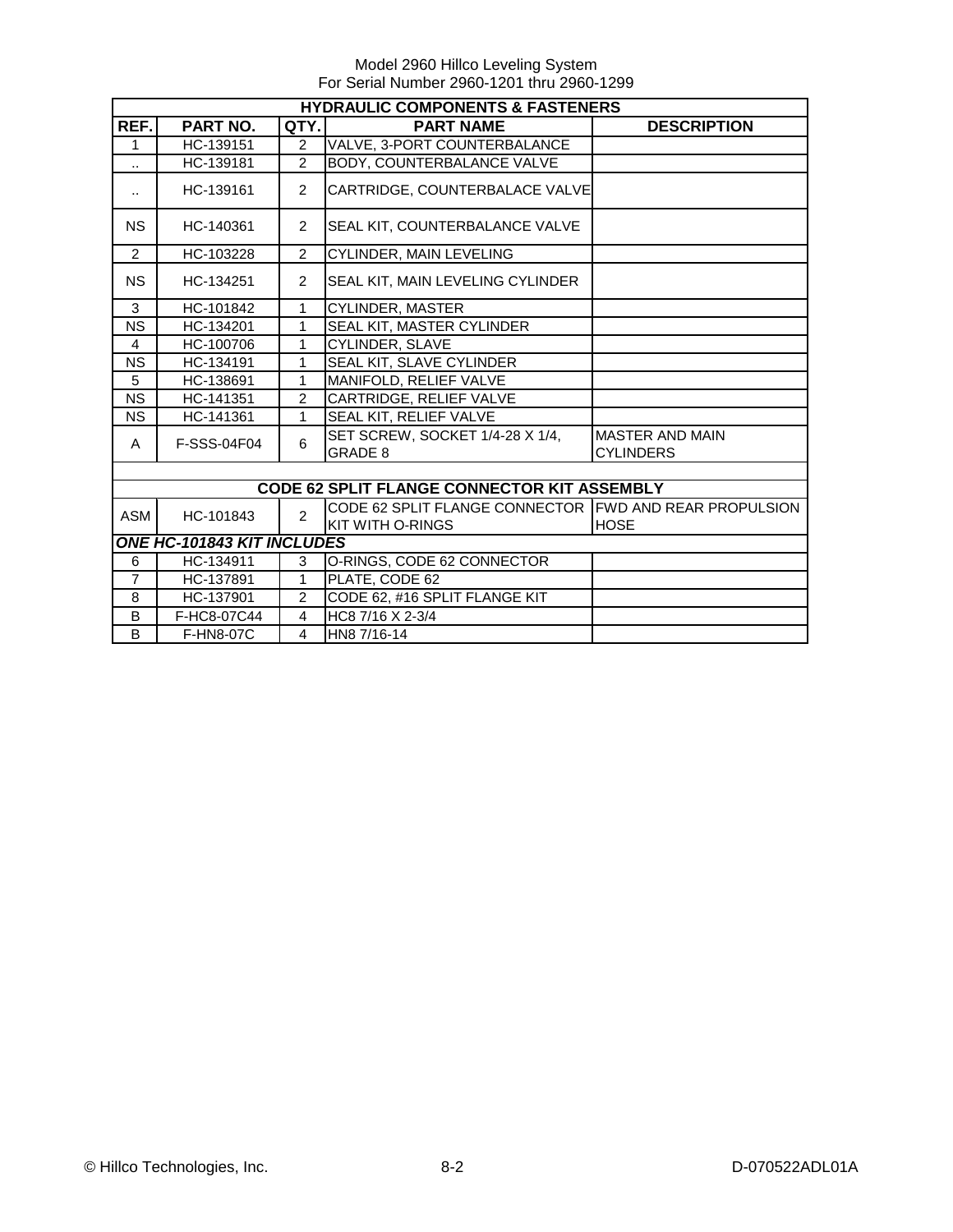Model 2960 Hillco Leveling System For Serial Number 2960-1201 thru 2960-1299 *HYDRAULIC MANIFOLD* 

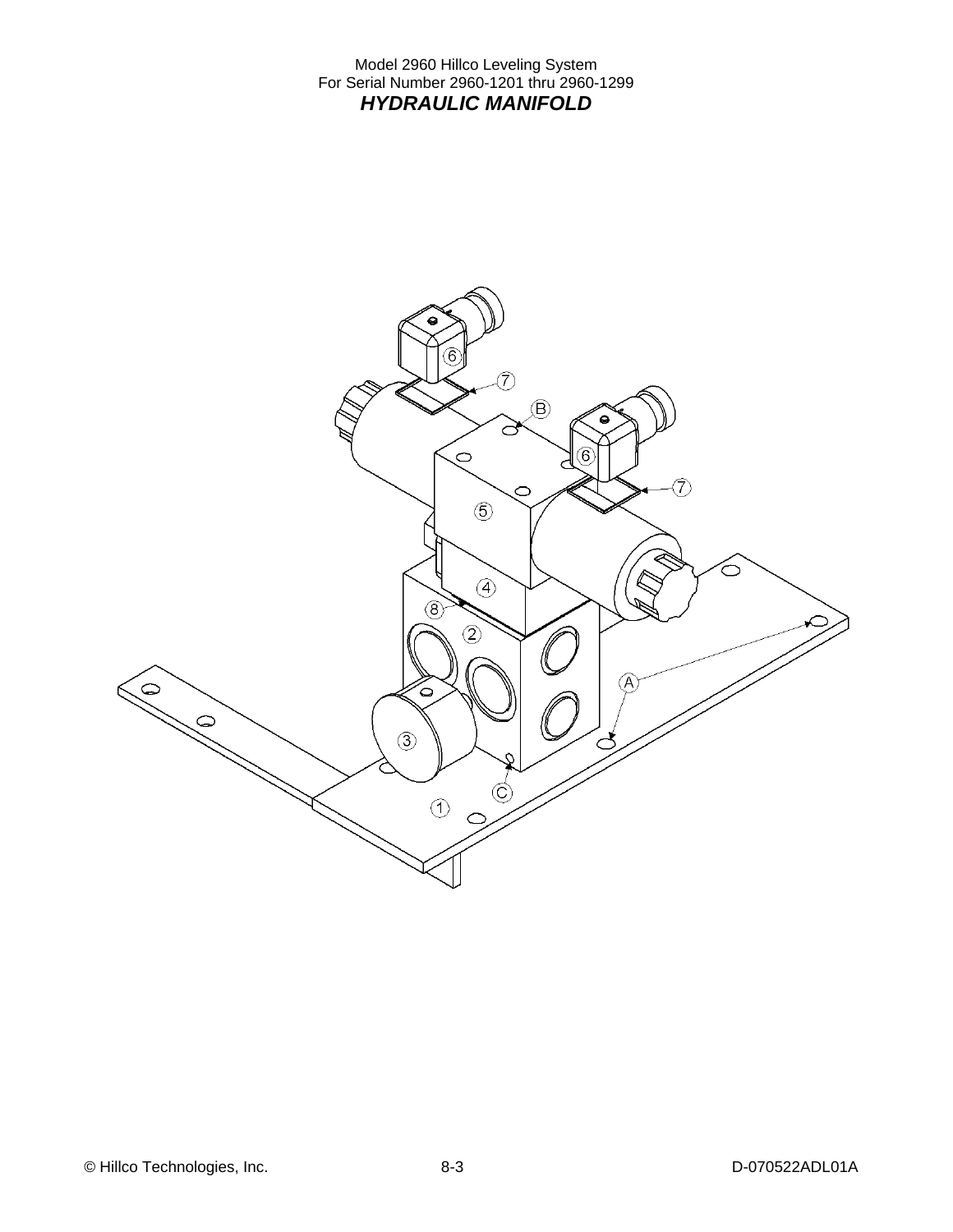|                      | <b>MANIFOLD COMPONENTS</b> |                |                                               |                                      |  |  |
|----------------------|----------------------------|----------------|-----------------------------------------------|--------------------------------------|--|--|
| REF.                 | <b>PART NO.</b>            | <b>NOTES</b>   |                                               |                                      |  |  |
| <b>ASM</b>           | LA-257291                  | 1              | MANIFOLD ASM, SINGLE STATION                  |                                      |  |  |
| $\mathbf{1}$         | LA-229292                  | $\mathbf{1}$   | HM MOUNT ASM, MANIFOLD                        |                                      |  |  |
| 2                    | HC-138861                  | 1              | MANIFOLD, SINGLE STATION                      |                                      |  |  |
| 3                    | HC-101019                  | $\mathbf{1}$   | 3000 PSI PRESSURE GUAGE W/ 1/4" MPT           |                                      |  |  |
| $\overline{4}$       | HC-101264                  | 1              | <b>LOAD SENSE SHUTTLE ASM</b>                 |                                      |  |  |
| $\ddotsc$            | HC-101021                  | 1              | CARTRIDGE, LOAD SENSE VALVE                   |                                      |  |  |
| $\ddot{\phantom{1}}$ | HC-101022                  | 1              | BODY, LOAD SENSE VALVE                        |                                      |  |  |
| <b>NS</b>            | HC-102082                  | 1              | SEAL KIT, LOAD SENSE SHUTTLE ASM              |                                      |  |  |
| 5                    | HC-140411                  | 1              | VALVE, DIRECT CONTROL,<br><b>PROPORTIONAL</b> |                                      |  |  |
| <b>NS</b>            | HC-142731                  | $\mathbf{1}$   | SEAL KIT, DIRECTIONAL CONTROL VALVE           |                                      |  |  |
| 6                    | HC-140291                  | $\overline{2}$ | PLUG, DIN LIGHTED                             |                                      |  |  |
| $\overline{7}$       | HC-142971                  | 3              | GASKET, DIN CONNECTOR                         | COILS ON DIR CONTROL<br><b>VALVE</b> |  |  |
| 8                    | HC-142761                  | 1              | <b>SUBPLATE</b>                               |                                      |  |  |
| <b>NS</b>            | HC-143971                  | 8              | O-RINGS DO3 SUBPLATE                          | <b>JD P/N A3917R</b>                 |  |  |
|                      |                            |                |                                               |                                      |  |  |
|                      |                            |                | <b>MANIFOLD FASTENERS</b>                     |                                      |  |  |
| REF.                 | PART NO.                   | QTY.           | <b>PART NAME</b>                              | <b>WHERE USED</b>                    |  |  |
| A                    | F-HC-08M020F               | 8              | HC-8.8 M8 X 1.25 X 20                         | <b>MANIFOLD BRACKET</b>              |  |  |
| A                    | F-HNF-08MF                 | 8              | FLHN-8.8 M8 X 1.25                            | <b>MANIFOLD BRACKET</b>              |  |  |
| B                    | F-SHC-#10C52               | $\overline{4}$ | SHCS 10-24 X 3-1/4                            | <b>LEVELING STATION OF</b>           |  |  |
|                      |                            |                |                                               | <b>MANIFOLD</b>                      |  |  |
| B                    | $F-I W-#10$                | $\overline{4}$ | $LW$ #10                                      | <b>LEVELING STATION OF</b>           |  |  |
|                      |                            |                |                                               | <b>MANIFOLD</b>                      |  |  |
| C                    | F-HCF-05C08                | 4              | HC5 5/16 X 1/2 FLNG                           | <b>MANIFOLD TO BRACKET</b>           |  |  |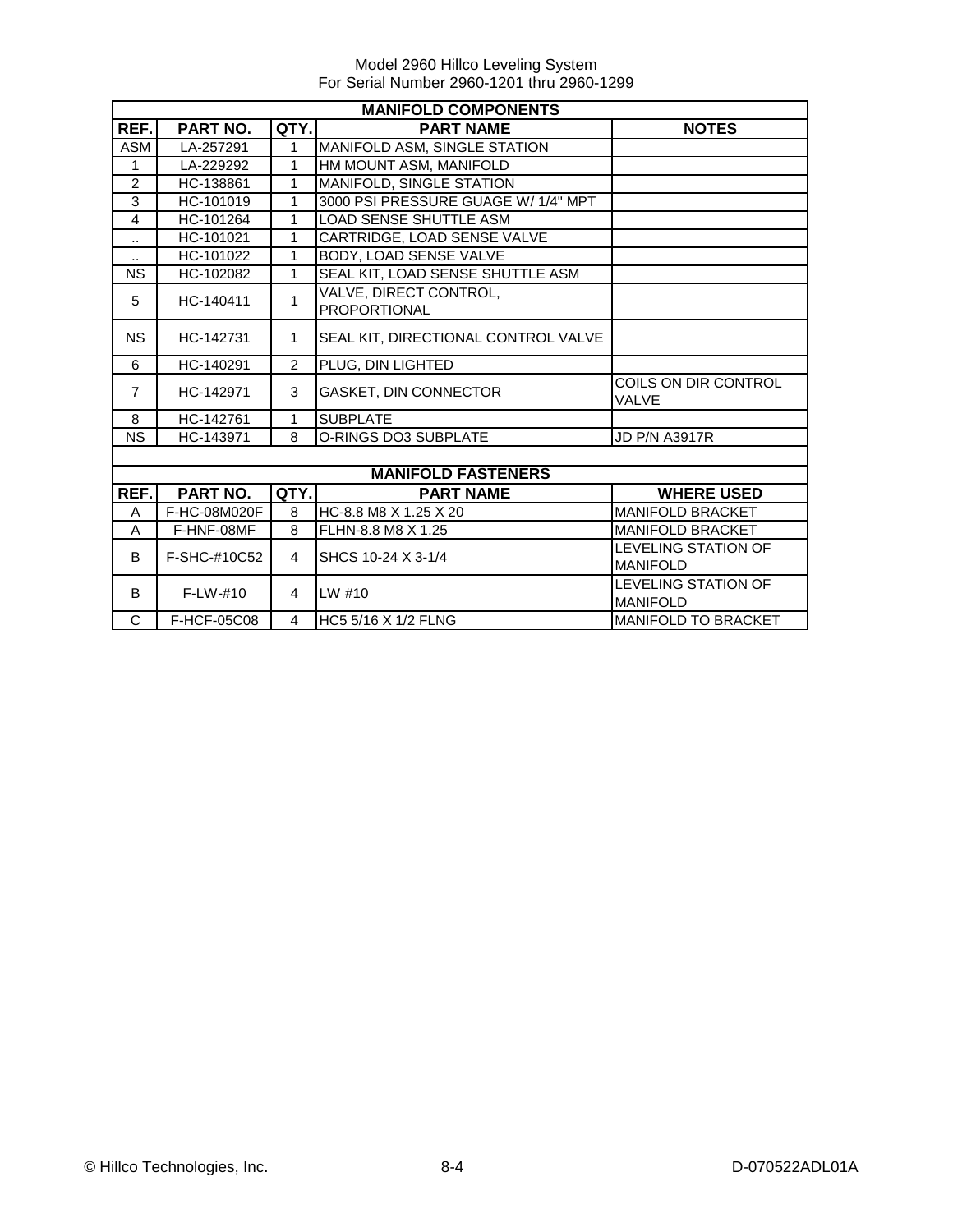Model 2960 Hillco Leveling System For Serial Number 2960-1201 thru 2960-1299  *HYDRAULIC PUMP* 

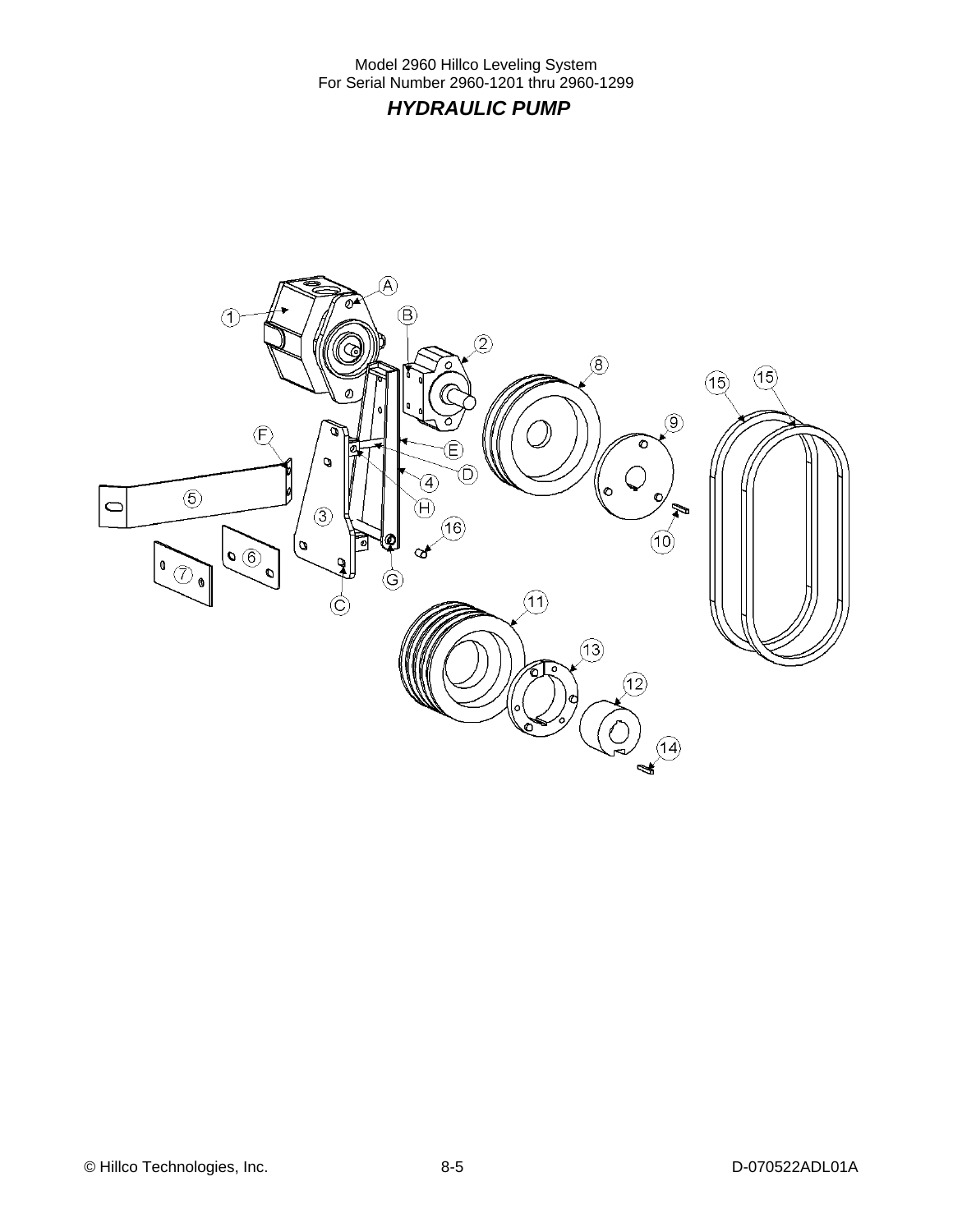|                  | <b>PUMP COMPONENTS</b> |                |                               |                           |  |  |
|------------------|------------------------|----------------|-------------------------------|---------------------------|--|--|
| REF.             | <b>PART NO.</b>        | QTY.           | <b>PART NAME</b>              | <b>DESCRIPTION</b>        |  |  |
| 1                | HC-133151              | 1.             | PUMP, HYDRAULIC PFC-116       |                           |  |  |
| .,               | HC-135231              | 1              | SEAL KIT, PUMP                |                           |  |  |
|                  | HC-135241              | 1              | <b>SEAK, PUMP MAIN SHAFT</b>  |                           |  |  |
|                  | HC-135251              | $\overline{2}$ | <b>SEAL, PINTLE SHAFT</b>     |                           |  |  |
| ٠.               | HC-103099              | 1              | <b>COMPENSATOR #2</b>         |                           |  |  |
|                  | HC-137061              | $\mathbf{1}$   | KEY, HYDRAULIC PUMP SHAFT     |                           |  |  |
|                  |                        |                | ADAPTER, OVER-HUNG LOAD (300  |                           |  |  |
| 2                | HC-141531              | 1              | SERIES)                       |                           |  |  |
| <b>NS</b>        | LA-259551              | $\mathbf{1}$   | REBUILD KIT, 300 OHLA         |                           |  |  |
| 3                | LA-235371              | $\mathbf{1}$   | HM PUMP DR, ASM MNT           |                           |  |  |
| 4                | LA-235381              | 1              | HM PUMP DR, PUMP MNT ASM      |                           |  |  |
| 5                | LM-235821              | 1              | HM PUMP DR, GUSSET            |                           |  |  |
| 6                | LP-235311              | 1              | HM PUMP DR, SPACER PLT        |                           |  |  |
| $\overline{7}$   | LM-235831              | $\mathbf 1$    | HM PUMP DR, STIFFENER PLT     |                           |  |  |
| 8                | MC-134331              | 1              | SHIEVE, 2 GROOVE, 8.5"        |                           |  |  |
| $\boldsymbol{9}$ | MC-134341              | 1              | <b>BUSHING, SF1</b>           |                           |  |  |
| 10               | LS-235291              | 1              | HM KEY, OHLA                  |                           |  |  |
| 11               | MC-134321              | 1              | SHIEVE, 4 GROOVE, 8"          |                           |  |  |
| 12               | LM-235281              | 1              | HM PUMP DR, HUB               |                           |  |  |
| 13               | MC-134351              | 1              | BUSHING, 3-1/2 TAPER LOCK     |                           |  |  |
| 14               | LM-236611              | 1              | KEY 3-1/2 QD HUB              |                           |  |  |
| 15               | MC-134361              | $\overline{2}$ | BELT, V C46                   |                           |  |  |
| 16               | MC-136251              | $\overline{2}$ | <b>BUSHING, PLANE OILLITE</b> | PUMP DRIVE PIVOT BUSHING  |  |  |
|                  |                        |                | <b>BRONZE</b>                 |                           |  |  |
| <b>NS</b>        | LA-262131              | $\mathbf{1}$   | KIT, LUBRICATION 2960 OHLA    |                           |  |  |
|                  |                        |                |                               |                           |  |  |
|                  |                        |                | <b>PUMP FASTENERS</b>         |                           |  |  |
| REF.             | PART NO.               | QTY.           | <b>PART NAME</b>              | <b>WHERE USED</b>         |  |  |
| Α                | F-HC-10M110E           | 2              | HC-10.9 M10 X 1.50 X 110      | PUMP TO ADAPTER MOUNT     |  |  |
| Α                | F-HNF-10ME             | 2              | FLHN-10.9 M10 X 1.50          | PUMP TO ADAPTER MOUNT     |  |  |
| B                | F-HC8-06C20            | 4              | HC8 3/8-16 X 1-1/4            | <b>OHLA MOUNT</b>         |  |  |
| B                | <b>F-LW-06A</b>        | $\overline{4}$ | LW 3/8 HD                     | <b>OHLA MOUNT</b>         |  |  |
| С                | F-HC-12M040E           | 4              | HC-10.9 M12 X 1.75 X 40       | PUMP MNT TO GRAIN TANK    |  |  |
| С                | F-HNS-12ME             | 4              | HN-10.9 M12 X 1.75 STV        | PUMP MNT TO GRAIN TANK    |  |  |
| C                | F-FWH-08               | 8              | <b>FW 1/2 HD</b>              | PUMP MNT TO GRAIN TANK    |  |  |
| D                | F-EYB-12M100F          | 1              | EYE BOLT-8.8 M12 X 1.75 X 100 | <b>BELT TIGHTENER</b>     |  |  |
| E                | F-HNN-12MF             | 1              | HN-8.8 M12 X 1.75 NYLOCK      | <b>BELT TIGHTENER</b>     |  |  |
| E                | F-FWH-08               | 1              | FW 1/2 HD                     | <b>BELT TIGHTENER</b>     |  |  |
| F                | F-HCF-10M040E          | 1              | FLHC-10.9 M10 X 1.50 X 40     | <b>GRAINTANK GUSSET</b>   |  |  |
| F                | F-HNF-10ME             | 1              | FLHN-10.9 M10 X 1.50          | <b>GRAINTANK GUSSET</b>   |  |  |
| G                | F-HC-10M200E           | 1              | HC-10.9 M10 X 1.5 X 200       | PUMP MNT SWING BOLT       |  |  |
| G                | F-HNN-10MF             | 1              | HN-8.8 M10 X 1.5 NYLOCK       | PUMP MNT SWING BOLT       |  |  |
| H                | F-HC-12M060F           | 1              | HC-8.8 M12 X 1.75 X 60        | BELT TIGHTENER PIVOT BOLT |  |  |
| H                | F-HNN-12MF             | 1              | HN-8.8 M12 X 1.75 NYLOCK      | BELT TIGHTENER PIVOT BOLT |  |  |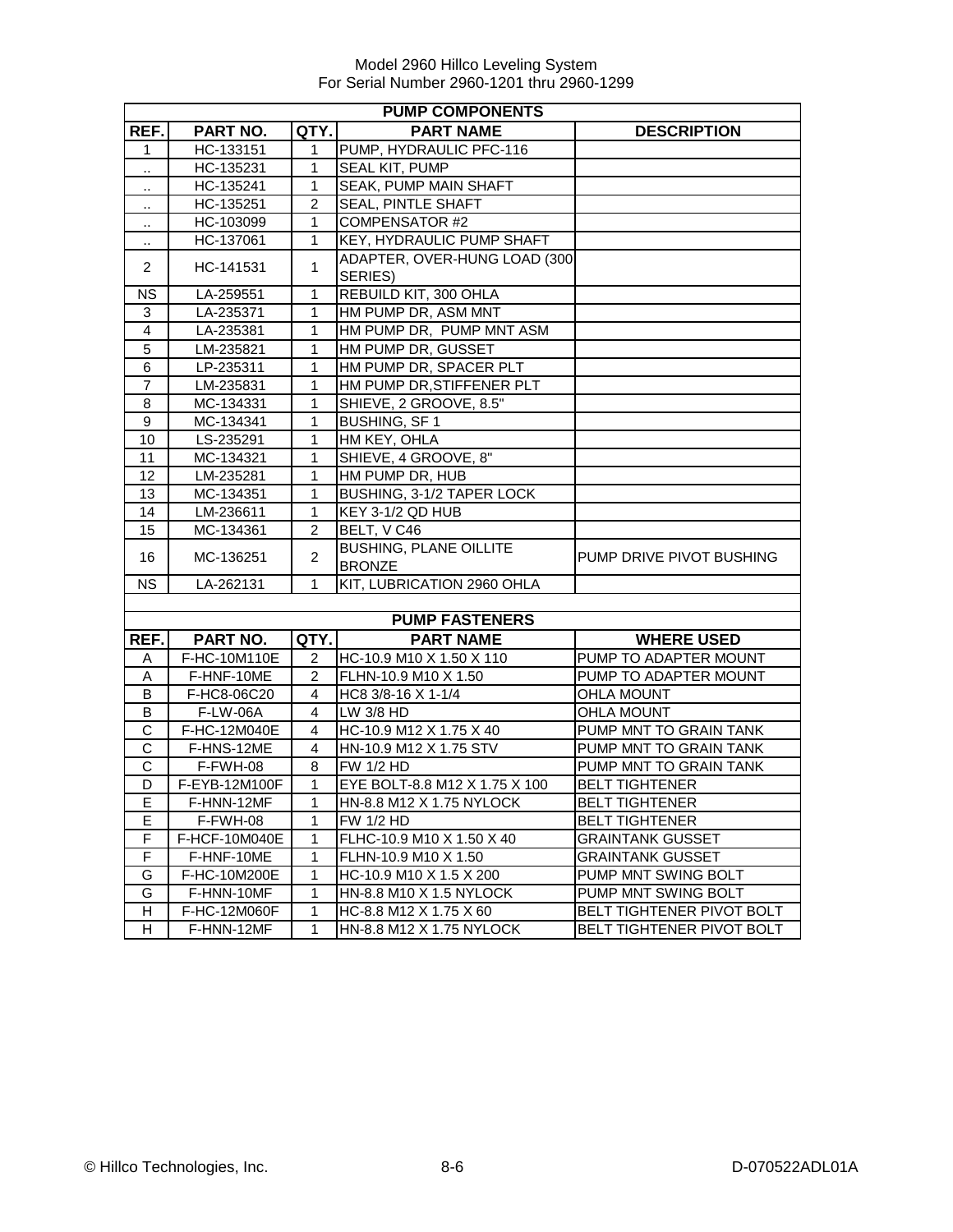Model 2960 Hillco Leveling System For Serial Number 2960-1201 thru 2960-1299 *HEADER TILT VALVE* 

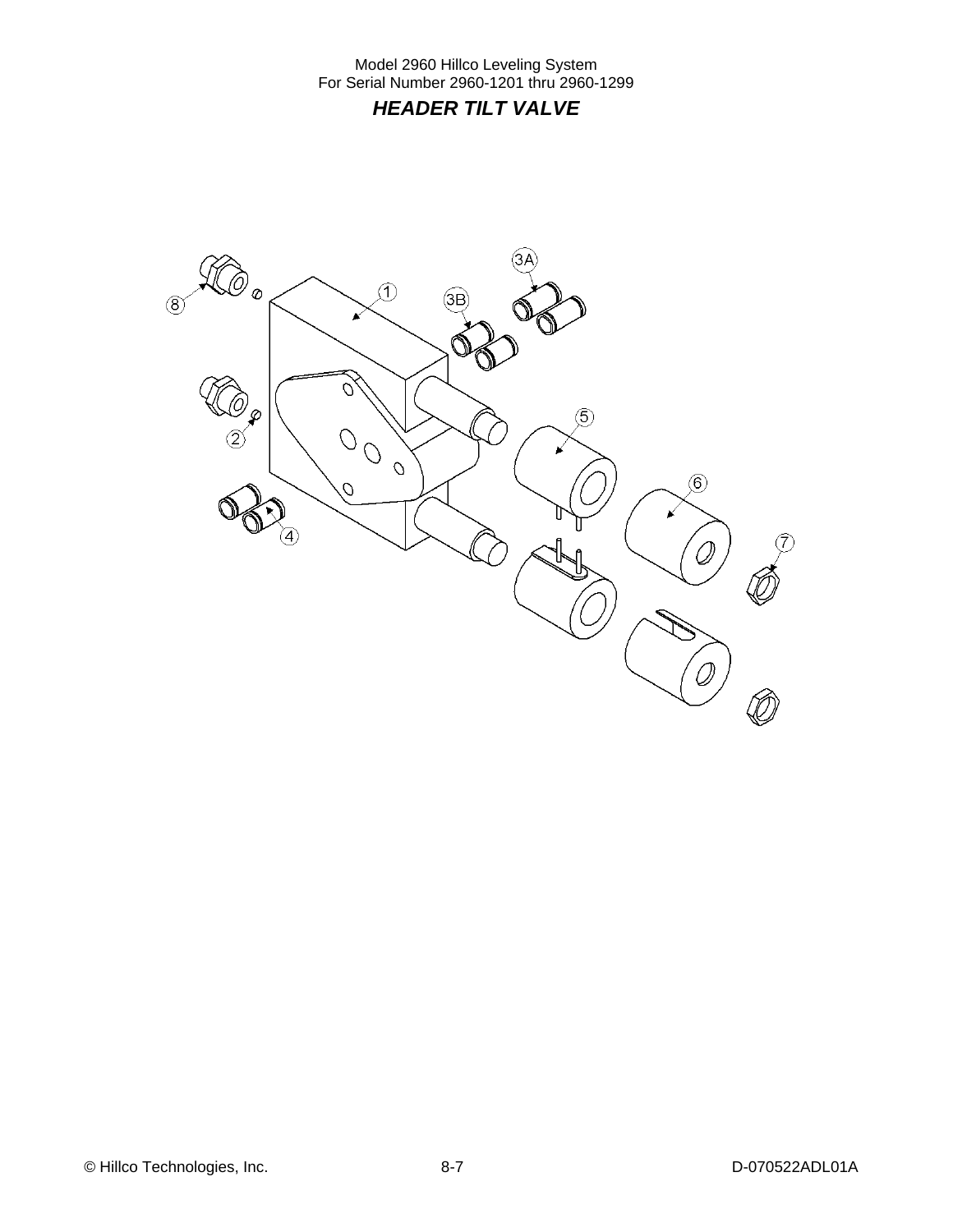| <b>HEADER TILT VALVE COMPONENTS</b> |                 |                |                                                   |                                |
|-------------------------------------|-----------------|----------------|---------------------------------------------------|--------------------------------|
| REF.I                               | <b>PART NO.</b> | QTY.           | <b>PART NAME</b>                                  | <b>NOTES</b>                   |
|                                     |                 |                | <b>FOR COMBINES WITHOUT CONTOUR MASTER:</b>       |                                |
| ASM                                 | LA-256321       | 1              | HM VALVE ASM, LATERAL TILT                        |                                |
|                                     |                 |                | 2960H                                             |                                |
| $\mathbf{1}$                        | HC-136511       | 1              | <b>LATERAL TILT VALVE</b>                         |                                |
| $\overline{2}$                      | LM-254541       | $\overline{2}$ | ORIFICE (DRILLED TO .040)                         |                                |
| 3A                                  | HC-136541       | $\mathfrak{p}$ | <b>LONG THROUGH TUBES</b>                         |                                |
| 3B                                  | HC-136551       | $\overline{c}$ | <b>SHORT THROUGH TUBES</b>                        | 9650                           |
| $\overline{4}$                      | HC-136551       | $\overline{2}$ | <b>SHORT THROUGH TUBES</b>                        |                                |
| 5                                   | HC-136561       | $\overline{2}$ | <b>COILS</b>                                      |                                |
| 6                                   | HC-136571       | $\overline{2}$ | <b>COIL COVERS</b>                                |                                |
| $\overline{7}$                      | HC-136581       | $\overline{2}$ | <b>COIL COVER NUTS</b>                            |                                |
| 8                                   | HA-S-8MO4MF     | $\overline{2}$ | #8 MORB X #4 MORS STR                             |                                |
| <b>NS</b>                           | HC-136591       | 1              | <b>COVER</b>                                      |                                |
|                                     |                 |                | <b>MISCELLANEOUS HEADER TILT VALVE COMPONENTS</b> |                                |
| <b>NS</b>                           | LA-130343       | 1              | 1/4 100R2 22" #4 FORS BOTH                        | CM VALVE REAR PORT TO          |
|                                     |                 |                | <b>ENDS</b>                                       | <b>RELIEF VALVE PORT#1</b>     |
| <b>NS</b>                           | LA-130343       | $\mathbf{1}$   | 1/4 100R2 22" #4 FORS BOTH                        | CM VALVE FRONT PORT TO         |
|                                     |                 |                | <b>ENDS</b>                                       | <b>RELIEF VAVLE PORT #2</b>    |
| <b>NS</b>                           | LA-142351       | $\mathbf{1}$   | 1/4 100R2 160" #4 FORS BOTH                       | RELIEF VALVE PORT#1 TO         |
|                                     |                 |                | <b>ENDS</b>                                       | <b>MASTER ROD</b>              |
| <b>NS</b>                           | LA-142351       | 1              | 1/4 100R2 160" #4 FORS BOTH                       | <b>RELIEF VALVE PORT #2 TO</b> |
|                                     |                 |                | <b>ENDS</b>                                       | <b>MASTER BASE</b>             |
| <b>NS</b>                           | LA-142361       | $\mathbf{1}$   | 1/4 100R2 321" #4 FORS 90° X                      | RELIEF VALVE PORT #1 TO        |
|                                     |                 |                | #6 FORS STR                                       | <b>SLAVE ROD</b>               |
| <b>NS</b>                           | LA-142361       | 1              | 1/4 100R2 321" #4 FORS 90° X                      | RELIEF VALVE PORT #2 TO        |
|                                     |                 |                | #6 FORS STR                                       | <b>SLAVE BASE</b>              |
| NS.                                 | HA-S-4MF4MO     | $\overline{2}$ | #4MORB X #4MORS STR                               | LATERAL TILT RELIEF VALVE      |
|                                     |                 |                |                                                   |                                |
| <b>NS</b>                           | HA-T-4MF4MO     | $\overline{2}$ | #4 MORB X #4 MORS STR                             | LATERAL TILT RELIEF VALVE      |
|                                     |                 |                | <b>THREAD RUN TEE</b>                             |                                |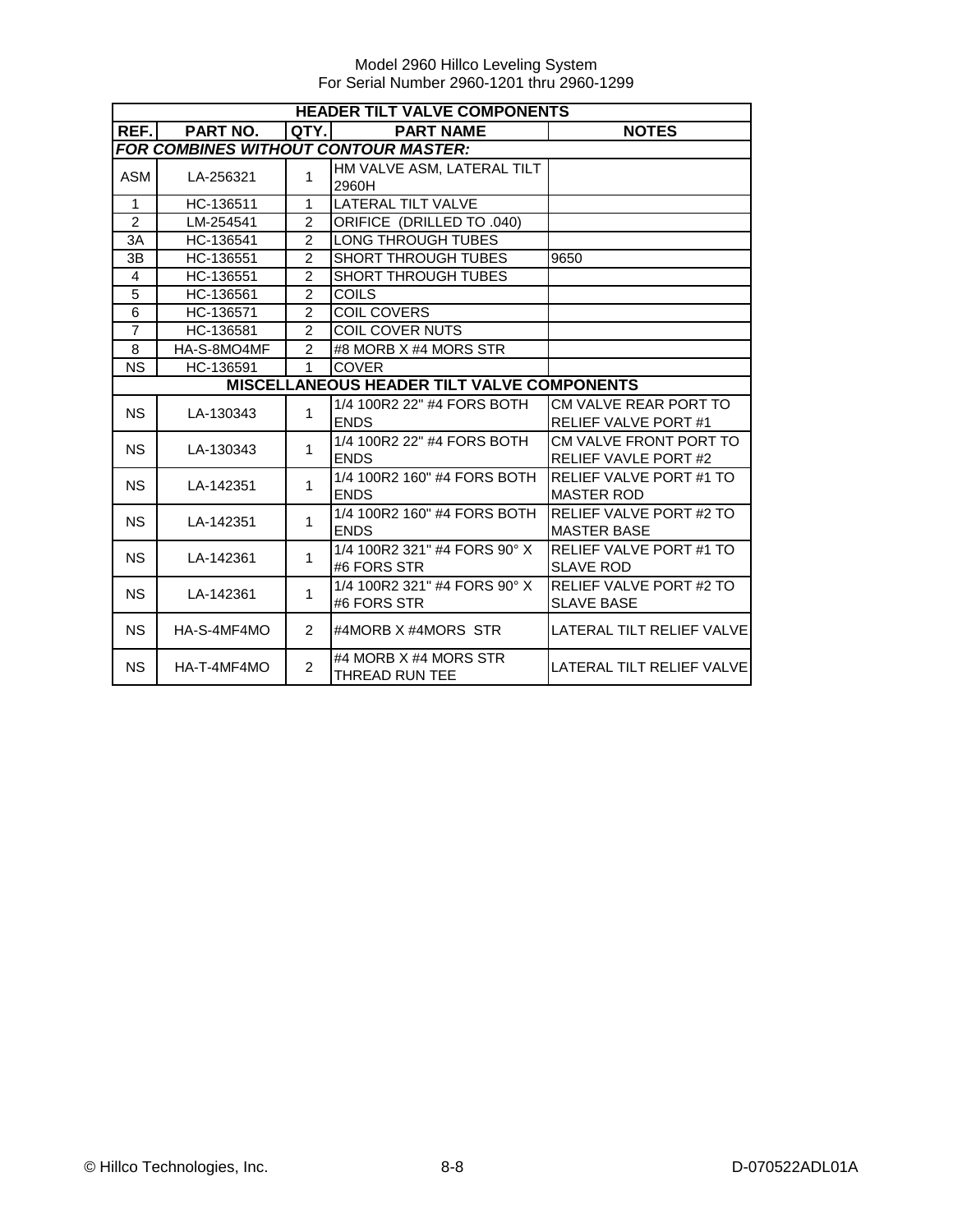#### Model 2960 Hillco Leveling System For Serial Number 2960-1201 thru 2960-1299 *HYDRAULIC HOSES*

| REF.                                                                    | PART NO.                | QTY.           | <b>PART NAME</b>                                                             | <b>DESCRIPTION</b>                                  |
|-------------------------------------------------------------------------|-------------------------|----------------|------------------------------------------------------------------------------|-----------------------------------------------------|
|                                                                         |                         |                | <b>GREASE</b>                                                                |                                                     |
|                                                                         | <b>FOR ALL COMBINES</b> |                |                                                                              |                                                     |
| <b>NS</b>                                                               | LA-133672               | $\mathbf{1}$   | 3/16 100R7 70" 1/8 MP X 1/8 MP                                               | LEFT LEV CYL BASE TO GREASE<br><b>BULKHEAD#1</b>    |
| NS.                                                                     | LA-133672               | 1              | 3/16 100R7 70" 1/8 MP X 1/8 MP                                               | <b>MASTER ROD TO GREASE</b><br><b>BULKHEAD#2</b>    |
| <b>NS</b>                                                               | LA-133692               | 1              | 3/16 100R7 29.25" 1/8 MP X 1/8 MP                                            | <b>MASTER BASE TO GREASE</b><br><b>BULKHEAD#3</b>   |
| <b>NS</b>                                                               | LA-133692               | 1              | 3/16 100R7 29.25" 1/8 MP X 1/8 MP                                            | RIGHT LEV CYL BASE TO GREASE<br><b>BULKHEAD #4</b>  |
| <b>NS</b>                                                               | LA-135611               | 1              | 3/16 100R7 57" 1/8 MP X 1/8 MP                                               | MAIN PIVOT PIN TO BULKHEAD #5                       |
| <b>NS</b>                                                               | HC-138011               | 5              | 1/4-28 STRAIGHT ZERK                                                         | ALL GREASE LINES                                    |
| <b>NS</b>                                                               | HA-S-2MN2FP             | 5              | 1/8 NPSM X 1/8 FPT BULKHEAD<br>CONNECTOR                                     | <b>BULKHEAD CONNECTOR</b>                           |
| <b>NS</b>                                                               | HA-NJ-2FN               | 5              | 1/8 NPSM BULKHEAD LOCKNUT                                                    | <b>BULKHEAD CONNECTOR</b>                           |
| <b>NS</b>                                                               | HA-L-2FP2MP             | 1              | 1/8 MPT 90 STREET EL                                                         | <b>MAIN PIVOT PIN</b>                               |
| NS.                                                                     | HC-135761               | $\overline{2}$ | 1/4-28 MALE X 1/8 FPT 45°                                                    | LEFT MAIN AND MASTER CYLINDER<br><b>BASE</b>        |
| NS.                                                                     | HC-135881               | $\overline{2}$ | 1/4-28 MALE X 1/8 FPT STR                                                    | RIGHT MAIN CYLINDER BASE AND<br><b>MASTER ROD</b>   |
|                                                                         |                         |                | <b>BRAKE</b>                                                                 |                                                     |
|                                                                         | <b>FOR ALL COMBINES</b> |                |                                                                              |                                                     |
| <b>NS</b>                                                               | LA-130371               | $\mathbf 1$    | #4 TITE FLEX 31" #4 FORS X #4 MORS BRAKE LINE LEFT                           |                                                     |
| <b>NS</b>                                                               | LA-130371               | 1              | #4 TITE FLEX 31" #4 FORS X #4 MORS BRAKE LINE RIGHT                          |                                                     |
| NS.                                                                     | HA-133131               | $\overline{2}$ | <b>TEFLON O-RING</b>                                                         | LEFT AND RIGHT BRAKE HOSE                           |
|                                                                         |                         |                | <b>FOR COMBINES WITH SERIAL NUMBERS: 9600 (</b><br>-640301)                  |                                                     |
| <b>NS</b>                                                               | LA-136191               | 1              | 1/4 100R2 135" #6 FORS X #6 FORS<br>$90^\circ$                               | PARK BRAKE LINE                                     |
|                                                                         |                         |                | <b>PUMP</b>                                                                  |                                                     |
|                                                                         | <b>FOR ALL COMBINES</b> |                |                                                                              |                                                     |
| <b>NS</b>                                                               | LA-133932               | $\mathbf{1}$   | 1/2 100R2 138" #10 FORS BOTH ENDS                                            | <b>PRESSURE PUMP TO MANIFOLD "P"</b><br><b>PORT</b> |
| <b>NS</b>                                                               | LA-133952               | $\mathbf 1$    | 1/4 100R2 126" #4 FORS 90 X #6 FORS<br><b>STR</b>                            | LOAD SENSE PUMP TO MANIFOLD                         |
| <b>NS</b>                                                               | LA-133912               | 1              | 1 100R1 96" #16 FORS X #16 FORS 90° SUCTION RESERVOIR TO PUMP                |                                                     |
| NS.                                                                     | LA-133922               | 1              | 3/8 100R2 96" #6 FORS X #6 FORS 90° RESERVOIR TO PUMP CASE DRAIN             |                                                     |
|                                                                         |                         |                | <b>HYDROSTAT</b>                                                             |                                                     |
|                                                                         | <b>FOR ALL COMBINES</b> |                |                                                                              |                                                     |
| <b>NS</b>                                                               | LA-130762               | $\mathbf 1$    | 3/4" 100R1 135" #12 FORS X #12<br>FORS 45°                                   | HYDROSTAT RETURN HOSE                               |
| <b>FOR COMBINES WITH SERIAL NUMBERS: 9600 (</b><br>-655300) STEEL LINES |                         |                |                                                                              |                                                     |
| <b>NS</b>                                                               | LA-135011               | $\mathbf{1}$   | 1 100R15 119" CODE 62 SPLT FLNG<br>STR X CODE 62 SPLT FLNG 180°              | <b>HYDROSTAT HIGH PRESSURE HOSE</b>                 |
| NS.                                                                     | LA-136181               | $\mathbf 1$    | 1 100R15 114" CODE 62 SPLT FLNG<br>STR X CODE 62 SPLT FLNG 180°              | <b>HYDROSTAT HIGH PRESSURE HOSE</b>                 |
|                                                                         |                         |                | FOR COMBINES WITH SERIAL NUMBERS: 9600 (655301-                              | ); 9610 COMBINES NO STEEL LINES                     |
| <b>NS</b>                                                               | LA-130771               | $\mathbf 1$    | 1 100R15 49" CODE 62 SLT FLNG STR.<br>X CODE 62 SLT FLNG 90° (SHORT<br>DROP) | <b>HYDROSTAT HIGH PRESSURE HOSE</b>                 |
| <b>NS</b>                                                               | LA-137881               | 1              | 1 100R15 78" CODE 62 SLT FLNG STR.<br>X CODE 62 SLT FLNG 90° (SHORT<br>DROP) | <b>HYDROSTAT HIGH PRESSURE HOSE</b>                 |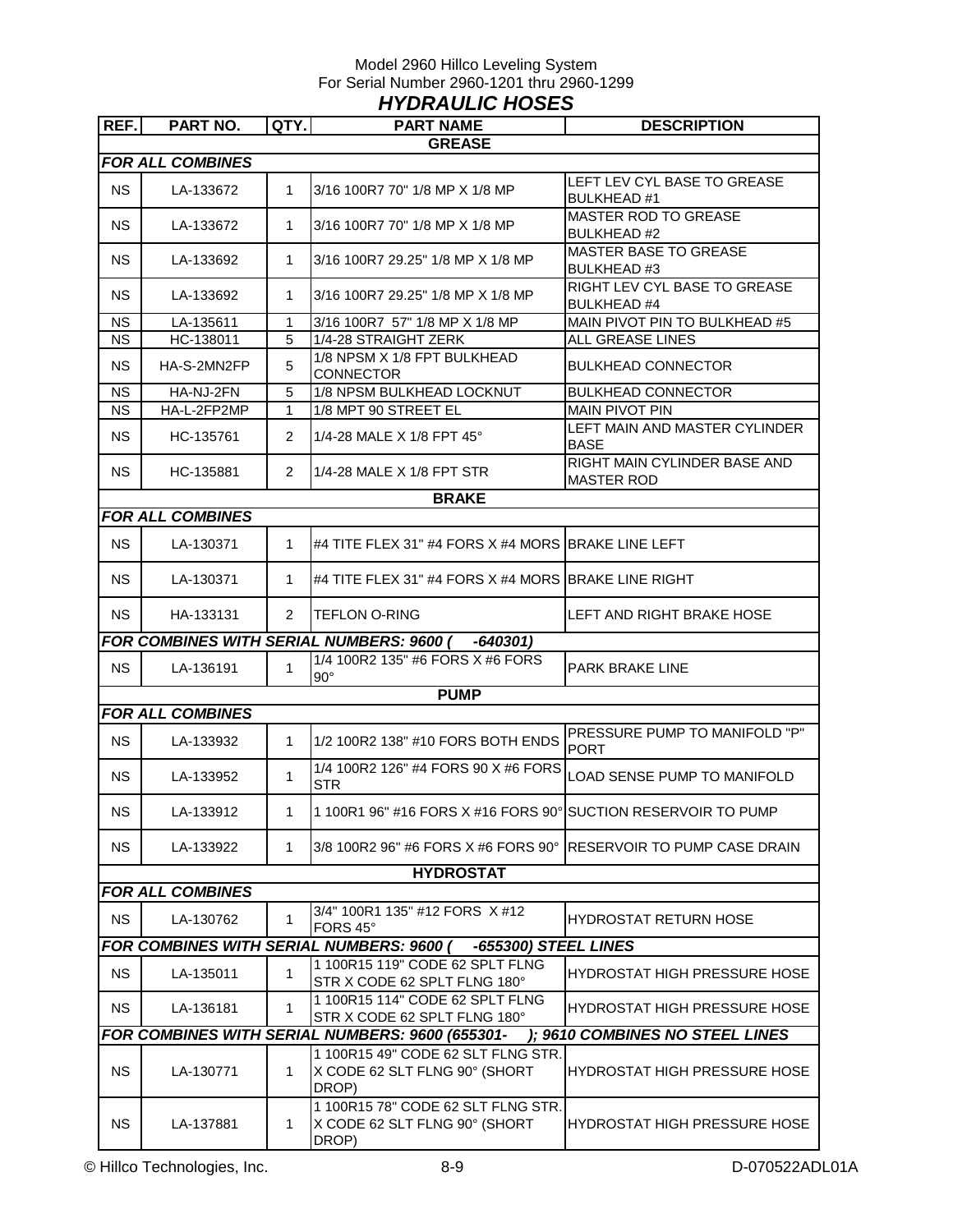#### Model 2960 Hillco Leveling System For Serial Number 2960-1201 thru 2960-1299 *HYDRAULIC HOSES (CONTINUED)*

|           |                         |                | <b>LEVELING MANIFOLD</b>                                                  |                                                                  |  |  |
|-----------|-------------------------|----------------|---------------------------------------------------------------------------|------------------------------------------------------------------|--|--|
|           | <b>FOR ALL COMBINES</b> |                |                                                                           |                                                                  |  |  |
| <b>NS</b> | LA-130312               | $\mathbf{1}$   | 3/4 100R1 50" #10 FORS X #12 FORS                                         | MANIFOLD "T" PORT TO RETURN<br>LINE                              |  |  |
| ΝS        | LA-142331               | $\mathbf{1}$   | 1/2 100R2 99" #8 FORS BOTH ENDS                                           | LEVELING VALVE "A" PORT TO ROD<br>END OF LEFT MAIN LEV CYLINDER  |  |  |
| <b>NS</b> | LA-142341               | $\mathbf{1}$   | 1/2 100R2 108" #8 FORS BOTH ENDS                                          | LEVELING VALVE "B" PORT TO BASE<br>END OF LEFT MAIN LEV CYLINDER |  |  |
|           |                         |                | <b>FEEDER HOUSE</b>                                                       |                                                                  |  |  |
|           | <b>FOR ALL COMBINES</b> |                |                                                                           |                                                                  |  |  |
| <b>NS</b> | LA-135051               | $\mathbf{1}$   | 1/2 100R2 30" #8 MORS X #8 FORS                                           | FEEDER HOUSE HOSE EXTENSIONS                                     |  |  |
| ΝS        | LA-135061               | $\mathbf{1}$   | 3/8 100R2 30" #6 MORS X #6 FORS                                           | FEEDER HOUSE HOSE EXTENSIONS                                     |  |  |
| ΝS        | LA-135071               | $\mathbf{1}$   | 1/2 100R2 136-3/4" #8 MORB X #8<br><b>FORS</b>                            | FEEDER HOUSE HOSE EXTENSIONS                                     |  |  |
| <b>NS</b> | LA-135081               | $\mathbf{1}$   | 1/2 100R2 139-3/4" #8 MORB X #10<br><b>FORS</b>                           | FEEDER HOUSE HOSE EXTENSIONS                                     |  |  |
| NS.       | LA-135091               | 1              | 3/8 100R2 154" #6 FORS X #4 FORS                                          | FEEDER HOUSE HOSE EXTENSIONS                                     |  |  |
| (695301-  |                         |                | *NO FEEDERHOUSE HOSES ARE REQUIRED FOR 9650W COMBINES WITH SERIAL NUMBERS |                                                                  |  |  |
|           |                         |                | <b>HEADER LIFT CYLINDER HOSES</b>                                         |                                                                  |  |  |
|           | <b>FOR ALL COMBINES</b> |                |                                                                           |                                                                  |  |  |
| NS.       | LA-133631               | $\mathbf{1}$   | 1/2 100R2 82" #8 FORS BOTH ENDS                                           | RIGHT HDR LFT CYLINDER TO<br><b>BULKHEAD #1 RIGHT</b>            |  |  |
| NS        | LA-133631               | $\mathbf{1}$   | 1/2 100R2 82" #8 FORS BOTH ENDS                                           | LEFT HDR LFT CYLINDER TO<br><b>BULKHEAD #1 LEFT</b>              |  |  |
| <b>NS</b> | LA-136071               | $\mathbf{1}$   | 1/2 100 R2 105" #8 FORS BOTH ENDS                                         | TEE AT ACCUMULATOR VALVE TO<br><b>BULKHEAD#1</b>                 |  |  |
|           |                         |                | <b>MAIN CYLINDER</b>                                                      |                                                                  |  |  |
|           | <b>FOR ALL COMBINES</b> |                |                                                                           |                                                                  |  |  |
| <b>NS</b> | LA-130383               | $\mathbf{1}$   | 1/2" 100R2 HOSE 57" #8 FORS X #8<br>FORS 90°                              | LEFT MAIN ROD TO RIGHT POCV #2                                   |  |  |
| NS.       | LA-130383               | 1              | 1/2" 100R2 HOSE 57" #8 FORS X #8<br>FORS 90°                              | RIGHT MAIN ROD TO LEFT POCV #2                                   |  |  |
| ΝS        | LA-130483               | 1              | 3/8" 100R2 HOSE 19-1/2" #6 FORS X<br>#8 FORS 90°                          | RIGHT POCV #3 TO RIGHT MAIN ROD                                  |  |  |
| ΝS        | LA-130483               | $\mathbf{1}$   | 3/8" 100R2 HOSE 19-1/2" #6 FORS X<br>#8 FORS 90°                          | LEFT POCV #3 TO LEFT MAIN ROD                                    |  |  |
| ΝS        | HC-142271               | $\overline{2}$ | ABRASION SLEEVE, NYLON -- 1.81" ID<br>X 8"                                | 1/2" HOSES BETWEEN LEVELING<br><b>CYLINDERS</b>                  |  |  |
|           | <b>MISCELLANEOUS</b>    |                |                                                                           |                                                                  |  |  |
|           |                         |                | FOR COMBINES WITH REAR WHEEL ASSIST AND A JOHN DEERE CHAFF SPREADER       |                                                                  |  |  |
| <b>NS</b> | LA-143651               | 1              | 3/4" 100R1 HOSE 44" #12 FORS X #12<br>FORS 90°                            | <b>REPLACES STEEL LINE AT BOTTOM</b><br>OF UNION                 |  |  |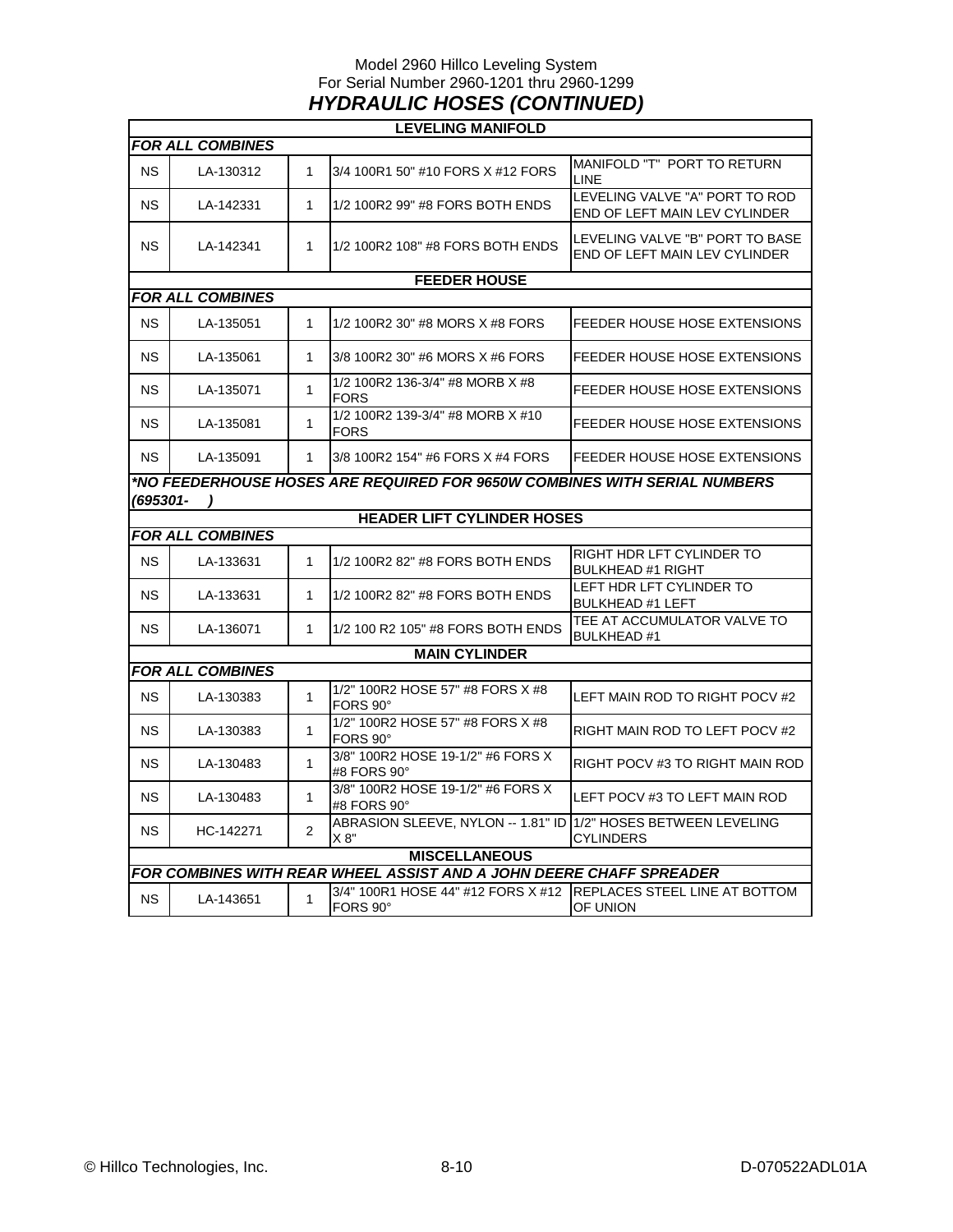#### Model 2960 Hillco Leveling System For Serial Number 2960-1201 thru 2960-1299 *HYDRAULIC ADAPTERS*

| REF.                    | PART NO.                | QTY.           | <b>PART NAME</b>                                                           | <b>DESCRIPTION</b>            |  |  |  |  |
|-------------------------|-------------------------|----------------|----------------------------------------------------------------------------|-------------------------------|--|--|--|--|
|                         |                         |                | <b>PUMP</b>                                                                |                               |  |  |  |  |
|                         | <b>FOR ALL COMBINES</b> |                |                                                                            |                               |  |  |  |  |
| <b>NS</b>               | HA-S-10MF10MO           | 1              | #10 MORB X #10 MORS                                                        | <b>PUMP PRESSURE</b>          |  |  |  |  |
| <b>NS</b>               | HA-L-6MF4MO             | $\mathbf{1}$   | #4 MORB X #6 MORS 90°                                                      | PUMP LOAD SENSE               |  |  |  |  |
| <b>NS</b>               | HA-L-6MF6MO             | $\overline{2}$ | #6 MORS X #6 MORB 90°                                                      | PUMP CASE DRAIN               |  |  |  |  |
| <b>NS</b>               | HA-S-12MO16MF           | 1              | #12 MORB X #16 MORS                                                        | <b>PUMP SUCTION</b>           |  |  |  |  |
|                         |                         |                | <b>HEADER LIFT CYLINDERS</b>                                               |                               |  |  |  |  |
|                         | <b>FOR ALL COMBINES</b> |                |                                                                            |                               |  |  |  |  |
| <b>NS</b>               | HA-L-8FF8MF             | $\overline{2}$ | #8 FORS X #8 MORS 90                                                       | <b>HEADER LIFT CYLINDERS</b>  |  |  |  |  |
| <b>MAIN CYLINDERS</b>   |                         |                |                                                                            |                               |  |  |  |  |
| <b>FOR ALL COMBINES</b> |                         |                |                                                                            |                               |  |  |  |  |
| <b>NS</b>               | HA-L-8MO8MO             | 2              | 8 MORB X 8 MORB 90°                                                        | LEFT AND RIGHT POCV #1        |  |  |  |  |
|                         |                         |                | #8 MORB X #8 MORS STR THREAD                                               |                               |  |  |  |  |
| <b>NS</b>               | HA-T-8MF8MO             | $\mathbf{1}$   | <b>RUN TEE</b>                                                             | LEFT POCV #2                  |  |  |  |  |
|                         |                         |                | #8 MORB X #8 MORS STR THREAD                                               |                               |  |  |  |  |
| <b>NS</b>               | HA-Q-8MF8MO             | 2              | <b>BRANCH TEE</b>                                                          | LEFT AND RIGHT MAIN ROD       |  |  |  |  |
| <b>NS</b>               | HA-M-8F                 | 1              | #8 ORS SWIVEL NUT RUN TEE                                                  | <b>LEFT MAIN ROD</b>          |  |  |  |  |
| <b>NS</b>               | HA-L-6MF6MO             | $\overline{2}$ | #6 MORS X #6 MORB 90°                                                      | LEFT AND RIGHT POCV #3        |  |  |  |  |
| <b>NS</b>               | HA-L-8MF8MO             | 1              | #8 MORS X #8 MORB 90°                                                      | RIGHT POCV #2                 |  |  |  |  |
|                         |                         |                | <b>MASTER CYLINDER</b>                                                     |                               |  |  |  |  |
|                         | <b>FOR ALL COMBINES</b> |                |                                                                            |                               |  |  |  |  |
| <b>NS</b>               | HA-L-4MF6MO             | 1              | #4 MORS X #6 MORB 90°                                                      | <b>MASTER ROD</b>             |  |  |  |  |
| <b>NS</b>               | HA-L-4MF6MO             | $\mathbf{1}$   | #4 MORS X #6 MORB 90°                                                      | <b>MASTER BASE</b>            |  |  |  |  |
|                         |                         |                | <b>BULKHEAD MOUNT</b>                                                      |                               |  |  |  |  |
|                         | <b>FOR ALL COMBINES</b> |                |                                                                            |                               |  |  |  |  |
|                         |                         |                | #8MORS X #8MORS X #8 MORS                                                  |                               |  |  |  |  |
| <b>NS</b>               | HA-J-8MF8MF             | $\mathbf{1}$   | <b>BULKHEAD RUN TEE</b>                                                    | BULKHEAD #1 POINTED UP        |  |  |  |  |
|                         |                         |                | #8 ORS STR THREAD BULKHEAD                                                 |                               |  |  |  |  |
| <b>NS</b>               | HA-NB-8FF               | 1              | <b>LOCKNUT</b>                                                             | <b>BULKHEAD #1</b>            |  |  |  |  |
|                         |                         |                | <b>RESERVOIR</b>                                                           |                               |  |  |  |  |
|                         | <b>FOR ALL COMBINES</b> |                |                                                                            |                               |  |  |  |  |
|                         |                         |                | #6 MORB X #6 MORS STR THREAD                                               |                               |  |  |  |  |
| <b>NS</b>               | HA-T-6MF6MO             | $\mathbf{1}$   | <b>RUN TEE</b>                                                             | CASE DRAIN AT RESERVOIR       |  |  |  |  |
| <b>NS</b>               | $HA-C-6F$               | 1              | #6 FORS CAP                                                                | CASE DRAIN AT RESERVOIR       |  |  |  |  |
| <b>NS</b>               | <b>HA-M-16F</b>         | $\mathbf{1}$   | #16 ORS SWIVEL NUT RUN TEE                                                 | SUCTION BY JD FILTER          |  |  |  |  |
|                         |                         |                | <b>MANIFOLD</b>                                                            |                               |  |  |  |  |
|                         |                         |                |                                                                            |                               |  |  |  |  |
| <b>NS</b>               | HA-A-10MO               | 1              | #10 MORB ALLEN HEAD PLUG                                                   | "T" PORT                      |  |  |  |  |
| <b>NS</b>               | HA-S-4FP10MO            | 1              | #10 MORB X #4 FNPT STR                                                     | "P" PORT FOR PRESSURE GUAGE   |  |  |  |  |
| <b>NS</b>               | HA-S-10MF10MO           | 2              | 10 MORB X 10 MORS STR                                                      | "P" & "T" PORTS               |  |  |  |  |
| <b>NS</b>               | HA-L-10FF10MF           | 2              | 10 FORS X 10 MORS 90°                                                      | "P" & "T" PORTS               |  |  |  |  |
| <b>NS</b>               | HA-L-8MF8MO             | $\overline{2}$ | #8 MORB X #8 MORS 90°                                                      | "A" & "B" PORTS               |  |  |  |  |
| <b>NS</b>               | HA-L-4MF4M0             | 1              | #4 MORS X #4 MORB 90°                                                      | <b>LOAD SENSE SHUTTLE</b>     |  |  |  |  |
| <b>NS</b>               | HA-S-10MF10MO           | 1              | 10 MORB X 10 MORS STR                                                      | PRESSURE IN                   |  |  |  |  |
| <b>NS</b>               | HA-L-10FF10MF           | 1              | 10 FORS X 10 MORS 90°                                                      | <b>PRESSURE IN</b>            |  |  |  |  |
| <b>NS</b>               | HA-L-4MF4MO             | 1              | #4 MORS X #4 MORB 90°                                                      | <b>LOAD SENSE SHUTTLE</b>     |  |  |  |  |
| <b>NS</b>               | HA-A-10MO               | 1              | #10 MORB ALLEN HEAD PLUG                                                   | "T" PORT                      |  |  |  |  |
| <b>NS</b>               | HA-S-10MF10MO           | 1              | 10 MORB X 10 MORS STR                                                      | <b>TANK OUT</b>               |  |  |  |  |
| <b>NS</b>               | HA-L-10FF10MF           | 1              | 10 FORS X 10 MORS 90°                                                      | <b>TANK OUT</b>               |  |  |  |  |
| <b>NS</b>               | HA-S-4FP10MO            | $\mathbf{1}$   | #10 MORB X #4 FNPT STR                                                     | PRESSURE GUAGE                |  |  |  |  |
| <b>NS</b>               | HA-L-8MF8MO             | $\overline{2}$ | 8 MORB X 8 MORS 90°                                                        | LEV A&B                       |  |  |  |  |
|                         |                         |                | <b>MISCELLANEOUS</b>                                                       |                               |  |  |  |  |
|                         |                         |                | <b>FOR COMBINES WITH REAR WHEEL ASSIST AND A JOHN DEERE CHAFF SPREADER</b> |                               |  |  |  |  |
| <b>NS</b>               | HA-M-12MF12MF           | 1              | #12 ORS SWIVEL NUT RUN TEE                                                 | AT TEE UNION BY RETURN FILTER |  |  |  |  |
| <b>NS</b>               | HA-S-4MF8MO             | 2              | #8 MORB X #4 MORS STR                                                      |                               |  |  |  |  |
| <b>NS</b>               | HA-E-4MF                | $\overline{2}$ | #4 MORS PLUG                                                               |                               |  |  |  |  |
| <b>NS</b>               | HA-E-6MF                | 2              | #6 MORS PLUG                                                               |                               |  |  |  |  |
|                         |                         |                |                                                                            |                               |  |  |  |  |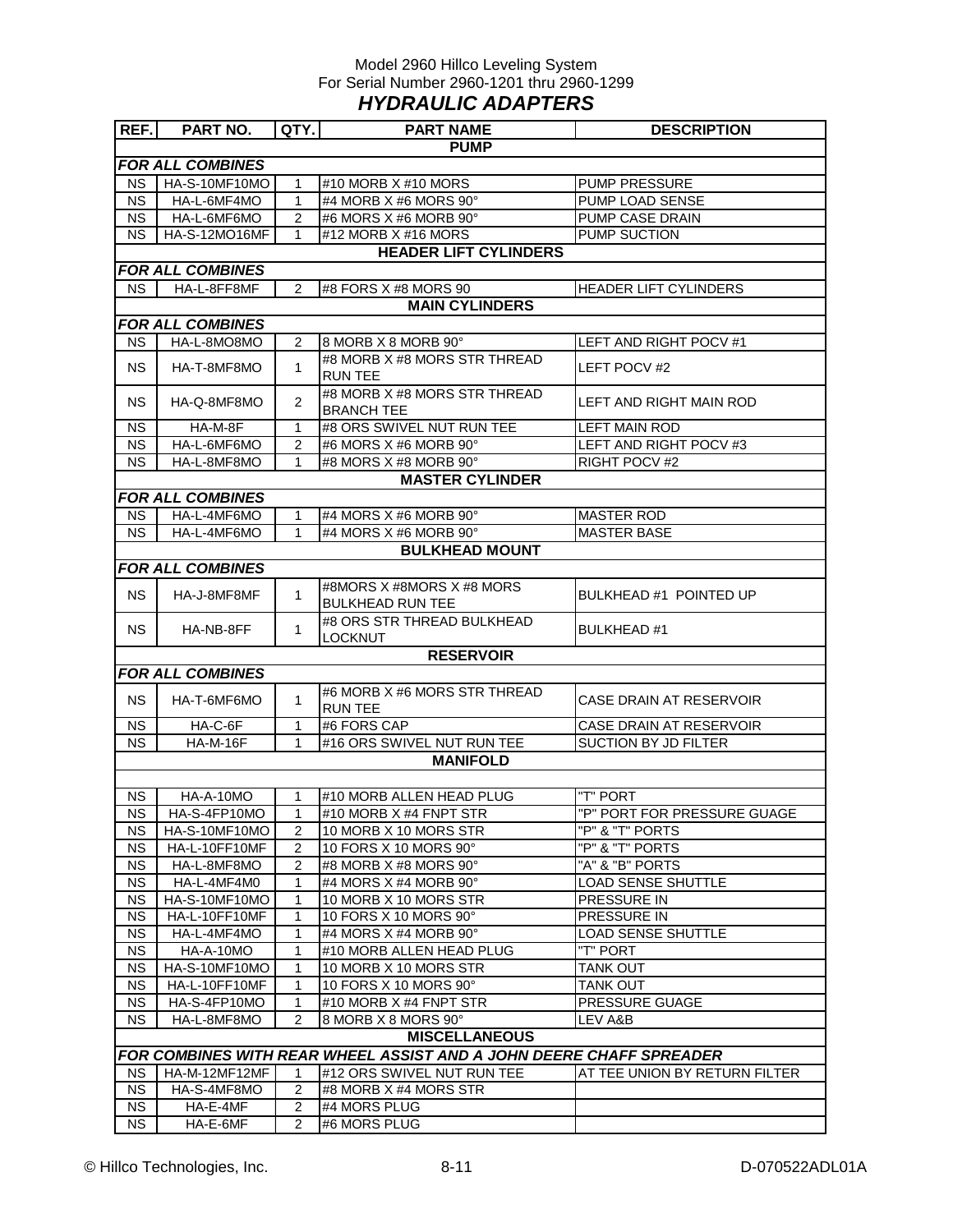# **9** *MISCELLANEOUS*

|           | <b>DOCUMENTS AND LABELS</b> |                |                                                      |                                                    |  |  |
|-----------|-----------------------------|----------------|------------------------------------------------------|----------------------------------------------------|--|--|
| REF.      | PART NO.                    | QTY.           | <b>PART NAME</b>                                     | <b>DESCRIPTION</b>                                 |  |  |
| <b>NS</b> | LL-142091                   | $\overline{2}$ | DECAL, JD HILLSIDE LEVELING<br><b>SYSTEM</b>         |                                                    |  |  |
| <b>NS</b> | LL-133731                   | 5              | LABEL, GREASE 10 HR                                  |                                                    |  |  |
| <b>NS</b> | LL-138441                   | 1              | DECAL, CAB CONTROL BOX                               |                                                    |  |  |
| <b>NS</b> | LL20-100786                 | 1              | LABEL, SAFETY                                        | WARNING, ELECTRONIC CRUSHING<br><b>HAZARD</b>      |  |  |
| <b>NS</b> | LL20-100785                 | $\mathbf{1}$   | LABEL, SAFETY                                        | CAUTION, MOVING STEP                               |  |  |
| <b>NS</b> | LL20-100782                 | $\mathbf{1}$   | LABEL, SAFETY                                        | <b>CAUTION, LEVELING SYSTEM CAB</b>                |  |  |
| <b>NS</b> | LL20-100784                 | $\overline{2}$ | LABEL, SAFETY                                        | DANGER, PINCH POINT                                |  |  |
| <b>NS</b> | LL20-100787                 | 2              | LABEL, SAFETY                                        | CAUTION, LEVELING SYSTEM<br><b>HAZARD</b>          |  |  |
| <b>NS</b> | LL20-100788                 | 3              | LABEL, SAFETY                                        | DANGER, HYDRAULIC HAZARD                           |  |  |
| <b>NS</b> | LL20-100783                 | 6              | LABEL, SAFETY                                        | DANGER, CRUSHING HAZARD                            |  |  |
| <b>NS</b> | LL-143621                   | $\overline{c}$ | LABEL, SAFETY                                        | DANGER, AVOID CRUSHING INJURY                      |  |  |
| <b>NS</b> | LL20-100790                 | $\mathbf{1}$   | <b>SERIAL NUMBER PLATE</b>                           | REAR OF UNDERCARRIAGE                              |  |  |
| <b>NS</b> | D-020830DJC01               | $\mathbf{1}$   | JD 2950/2960 INSTALLATION<br>MANUAL                  |                                                    |  |  |
| <b>NS</b> | D-020903CLA01               | 1              | JD 2950/2960 OPERATOR'S<br><b>MANUAL</b>             |                                                    |  |  |
| <b>NS</b> | D-070522ADL01               | $\mathbf{1}$   | MANUAL, PARTS                                        |                                                    |  |  |
|           |                             |                | <b>HOSE CLAMPS AND FASTENERS</b>                     |                                                    |  |  |
| REF.      | PART NO.                    | QTY.           | <b>PART NAME</b>                                     | <b>WHERE USED</b>                                  |  |  |
| <b>NS</b> | F-HC-08M120F                | $\mathbf{1}$   | HC-8.8 M8 X 1.25 X 120                               | TRIM RELIEF VALVE TO<br><b>BEHRINGER CLAMP</b>     |  |  |
| <b>NS</b> | F-HNN-08MF                  | 1              | HN-8.8 M08 X 1.25 NYLOCK                             | TRIM RELIEF VALVE TO<br><b>BEHRINGER CLAMP</b>     |  |  |
| <b>NS</b> | MC-137521                   | $\overline{2}$ | BEHRINGER TWIN CLAMP (1.500<br>DIAMETER)             | <b>HYDROSTAT HOSES</b>                             |  |  |
| <b>NS</b> | MC-137531                   | $\overline{c}$ | BEHRINGER TWIN COVER PLATE<br>(FOR 1.500)            | <b>HYDROSTAT HOSES</b>                             |  |  |
| <b>NS</b> | HC-140461                   | 1              | <b>BEHRINGER TWIN CLAMP .875"</b><br><b>DIAMETER</b> | ON OC HOSES BETWEEN<br><b>CYLINDERS</b>            |  |  |
| <b>NS</b> | HC-142281                   | $\mathbf{1}$   | BEHRINGER STACK BOLT (FOR<br>.875)                   | ON OC HOSES BETWEEN<br><b>CYLINDERS</b>            |  |  |
| <b>NS</b> | HC-139501                   | 1              | BEHRINGER TWIN COVER PLATE<br>(FOR .620)             | ON OC HOSES BETWEEN<br>CYLINDERS                   |  |  |
| <b>NS</b> | HC-139511                   | 1              | BEHRINGER TWIN BOLT (FOR .620)                       | ON OC HOSES BETWEEN<br><b>CYLINDERS</b>            |  |  |
| <b>NS</b> | HC-139481                   | 1              | <b>BEHRINGER TWIN CLAMP .620"</b><br><b>DIAMETER</b> | ON OC HOSES BETWEEN CYL FOR<br><b>MASTER HOSES</b> |  |  |
| <b>NS</b> | MC-141551                   | 1              | 9600 SHIFT CABLE                                     | JD PART NUMBER AH128356                            |  |  |
| <b>NS</b> | F-HCF-8M030E                | 4              | FLHC-10.9 M8 X 1.25 X 30                             | RUBBER MOUNT                                       |  |  |
| NS.       | F-HNF-8ME                   | 4              | FLHN-10.9 M8 X 1.25                                  | <b>RUBBER MOUNT</b>                                |  |  |
| <b>NS</b> | F-HCF-10M030E               | 2              | FLHC-10.9 M10 X 1.50 X 30                            | PUMP TO ANTI-ROTATION<br><b>BRACKET</b>            |  |  |
| <b>NS</b> | F-HNF-10ME                  | 2              | FLHN-10.9 M10 X 1.50                                 | PUMP TO ANTI-ROTATION<br><b>BRACKET</b>            |  |  |
| <b>NS</b> | MC-135781                   | $\overline{c}$ | 2" R/C HOSE CLAMP 3/8" HOLE                          | HEADER LIFT CYLINDER HOSES                         |  |  |
| <b>NS</b> | MC-135791                   | 5              | 7/8" R/C HOSE CLAMP 3/8" HOLE                        | HEADER LIFT CYLINDER HOSES                         |  |  |
| <b>NS</b> | MC-135231                   | 3              | 1/2" R/C HOSE CLAMP 3/8" HOLE                        | <b>GREASE HOSE MNTS</b>                            |  |  |
| <b>NS</b> | MC-135631                   | 1              | 1-1/2" R/C HOSE CLAMP 3/8" HOLE                      | <b>GREASE HOSE MNTS</b>                            |  |  |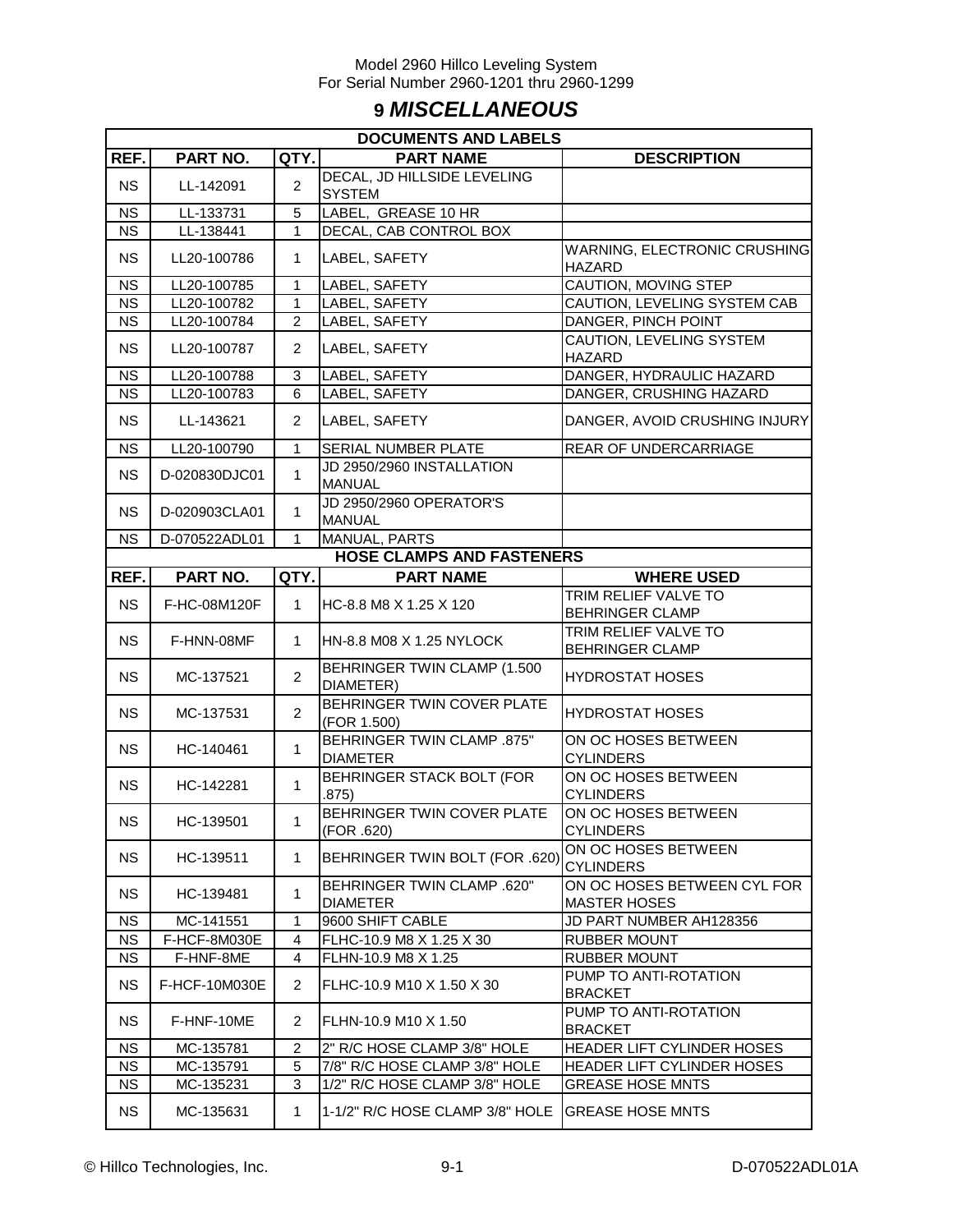# **10** *PART NUMBER INDEX*

| <b>VIBER</b>  | Æ<br>ш<br>PAGI |
|---------------|----------------|
| D-020830DJC01 | $9 - 1$        |
| D-020903CLA01 | $9 - 1$        |
| D-070522ADL01 | $9 - 1$        |
| EC-100557     | $7-2$          |
| EC-100692     | 7-2            |
| EC-133281     | $7 - 4$        |
|               |                |
| EC-136211     | 7-2            |
| EC-136221     | 7-2            |
| EC-136621     | 7-4            |
| EC-136631     | $7 - 4$        |
| EC-136651     | 7-4            |
| EC-136661     | $7-4$          |
| EC-136681     | 7-4            |
| EC-136711     | $7 - 4$        |
|               |                |
| EC-136731     | $7 - 4$        |
| EC-136741     | $7 - 4$        |
| EC-138781     | $7-2$          |
| EC-138791     | $7 - 2$        |
| EC-138801     | 7-2            |
| EC-139631     | $7 - 4$        |
| EC-139641     | $7 - 4$        |
| EC-140751     |                |
|               | 7-2            |
| EC-140761     | 7-2            |
| EC-140771     | 7-2            |
| EC-140871     | $7 - 2$        |
| EC-140891     | $7 - 4$        |
| EC-141741     | $7 - 4$        |
| EC-141751     | $7 - 4$        |
| EC-141761     |                |
|               | 7-4            |
| EC-141771     | 7-4            |
| EC-141781     | $7-4$          |
| EC-141791     | 7-4            |
| EC-141801     | $7 - 4$        |
| EC-141811     | $7 - 4$        |
| EC-141821     | $7 - 4$        |
| EC-141831     | $7 - 2$        |
|               |                |
| EC-142121     | $7 - 2$        |
| ET-ST-20#10   | 7-4            |
| ET-ST-2004    | $7-4$          |
| ET-ST-2005    | $7-4$          |
| F-CB-10M030F  | $2 - 4$        |
| F-CB-12M040F  | $2 - 4$        |
| F-EB-04C20    | 2-4            |
| F-EYB-12M100F | 8-8            |
|               |                |
| F-FHS-8M015E  | 2-4            |
| F-FWF-06020   | $3 - 4$        |
| F-FWH-08      | 2-4, 8-8       |
| F-FWH-10      | 3-4, 4-2       |
| F-HC-06M020F  | $2 - 4$        |
| F-HC-08M020F  | 8-4, 8-6       |
| F-HC-08M025F  | $6 - 2$        |
|               |                |
| F-HC-08M035F  | $6 - 2$        |
| F-HC-08M090F  | 3-4            |
| F-HC-08M120F  | $9 - 1$        |
| F-HC-10M025F  | $3-4, 7-2$     |
| F-HC-10M040F  | $3 - 4$        |
| F-HC-10M110E  | 8-8            |
| F-HC-10M200E  | 8-8            |
| F-HC-12M030F  | $6 - 2$        |
|               |                |
| F-HC-12M040E  | 8-8            |
| F-HC-12M050E  | 2-4            |
| F-HC-12M050F  | 6-2            |
| F-HC-12M060F  | 8-8            |
| F-HC-12M065F  | 6-2            |
| F-HC-12M080E  | $4 - 2$        |
|               |                |
| F-HC-16M050E  | 2-4            |
| F-HC-16M060E  | $3-4$          |
| F-HC-16M120E  | 2-4            |
| F-HC-16M140E  | $4 - 2$        |

| <b>NUMBER</b><br>PART        | <b>PAGE<br/>NUMBER</b> | <b>NUMBER</b><br>PART          | <b>NUMBER</b><br>PAGE         | <b>NUMBER</b><br>PART                 | <b>NUMBER</b><br>PAGE |
|------------------------------|------------------------|--------------------------------|-------------------------------|---------------------------------------|-----------------------|
| D-020830DJC01                | $9-1$                  | F-HC-24M070E                   | $4 - 2$                       | HA-E-6MF                              | $8 - 14$              |
| D-020903CLA01                | $9 - 1$                | F-HC-24M110E                   | $4 - 2$                       | HA-J-8MF8MF                           | $8 - 13$              |
| D-070522ADL01                | $9 - 1$                | F-HC5-04C12                    | $7 - 2$                       | HA-L-10FF10MF                         | $8 - 14$              |
| EC-100557                    | $7 - 2$                | F-HC8-06C20                    | $8 - 8$                       | HA-L-12FF12MF                         | $8 - 14$              |
| EC-100692                    | $7 - 2$                | F-HC8-07C44                    | $8 - 2$                       | HA-L-12MF16MO                         | $8 - 14$              |
| EC-133281<br>EC-136211       | $7 - 4$<br>$7 - 2$     | F-HC8-08F20<br>F-HC8-12C240    | $2 - 6$<br>$3 - 4$            | HA-L-16FF12MF<br>HA-L-16MF16MO        | $8 - 12$<br>$8 - 13$  |
| EC-136221                    | $7 - 2$                | F-HCF-05C08                    | $8-4, 8-6$                    | HA-L-2FP2MP                           | $8 - 11$              |
| EC-136621                    | $7 - 4$                | F-HCF-06M045F                  | $5 - 2$                       | HA-L-4MF4MO                           | $8 - 14$              |
| EC-136631                    | $7 - 4$                | F-HCF-10M020E                  | $2 - 4, 3 - 4$                | HA-L-4MF6MO                           | $8 - 13$              |
| EC-136651                    | $7 - 4$                | F-HCF-10M020F                  | $2-4, 2-4$                    | HA-L-6MF4MO                           | $8 - 13$              |
| EC-136661                    | $7 - 4$                | F-HCF-10M020F                  | $2 - 4$                       | HA-L-6MF6MO                           | $8 - 13$              |
| EC-136681                    | $7 - 4$                | F-HCF-10M025E                  | $2 - 4$                       | HA-L-8FF8MF                           | $8 - 13$              |
| EC-136711                    | $7 - 4$                | F-HCF-10M025F                  | $6 - 2$                       | HA-L-8MF8MO                           | $8-13, 8-14$          |
| EC-136731<br>EC-136741       | $7 - 4$<br>$7 - 4$     | F-HCF-10M030E<br>F-HCF-10M040E | $9 - 1$<br>$8 - 8$            | HA-L-8MO8MO<br>HA-M-12MF12MF          | $8 - 13$<br>$8 - 14$  |
| EC-138781                    | $7 - 2$                | F-HCF-12M025F                  | $3 - 4$                       | <b>HA-M-16F</b>                       | $8 - 13$              |
| EC-138791                    | $7 - 2$                | F-HCF-12M040E                  | $2 - 4$                       | HA-M-8F                               | $8 - 13$              |
| EC-138801                    | $7 - 2$                | F-HCF-12M080E                  | $2 - 4$                       | HA-NB-8FF                             | $8 - 13$              |
| EC-139631                    | $7 - 4$                | F-HCF-16M040E                  | $2 - 4$                       | HA-NJ-2FN                             | $8 - 11$              |
| EC-139641                    | $7 - 4$                | F-HCF-16M080E                  | $3 - 4$                       | HA-Q-8MF8MO                           | $8 - 13$              |
| EC-140751                    | $7 - 2$                | F-HCF-8M030E                   | $9 - 1$                       | HA-S-10FO12MO                         | $8 - 14$              |
| EC-140761                    | $7-2$                  | F-HN-#10C                      | $7 - 2$                       | HA-S-10MF10MO                         | 8-13, 8-14            |
| EC-140771                    | $7 - 2$                | F-HN8-07C                      | $8 - 2$                       | HA-S-10MF12MO                         | $8 - 14$              |
| EC-140871<br>EC-140891       | $7 - 2$<br>$7 - 4$     | F-HNF-#10C<br>F-HNF-#6C        | $7 - 2$<br>$7 - 2$            | HA-S-12MF12MF<br><b>HA-S-12MF12MO</b> | $8 - 12$<br>$8 - 14$  |
| EC-141741                    | $7 - 4$                | F-HNF-04C                      | $2 - 4.7 - 2$                 | HA-S-12MO16MF                         | $8 - 13$              |
| EC-141751                    | $7 - 4$                | F-HNF-06MF                     | $2 - 4$                       | HA-S-2MN2FP                           | $8 - 11$              |
| EC-141761                    | $7 - 4$                | F-HNF-08MF                     | 3-4, 6-2, 8-4, 8-6            | HA-S-4FP10MO                          | $8 - 14$              |
| EC-141771                    | $7 - 4$                | F-HNF-10ME                     | 2-4, 3-4, 8-8, 9-1            | HA-S-4MF4MO                           | $8 - 10$              |
| EC-141781                    | $7 - 4$                | F-HNF-10MF                     | 2-4, 3-4, 6-2, 7-2            | HA-S-4MF8MO                           | $8-10, 8-14$          |
| EC-141791                    | $7 - 4$                | F-HNF-12MF                     | $2 - 4$                       | HA-T-16MF16MO                         | $8 - 12$              |
| EC-141801                    | $7 - 4$                | F-HNF-8ME                      | $9 - 1$                       | HA-T-4MF4MO                           | $8 - 10$              |
| EC-141811<br>EC-141821       | $7 - 4$<br>$7 - 4$     | F-HNJ-05C<br>F-HNJ-12MF        | $6 - 2$<br>$2 - 4$            | HA-T-6MF6MO<br>HA-T-8MF8MO            | $8 - 13$<br>$8 - 13$  |
| EC-141831                    | $7 - 2$                | F-HNN-08MF                     | $9 - 1$                       | HC-100706                             | $2-2, 8-2$            |
| EC-142121                    | $7 - 2$                | F-HNN-10MF                     | $8 - 8$                       | HC-101019                             | 8-4                   |
| ET-ST-20#10                  | $7 - 4$                | F-HNN-12MF                     | $8 - 8$                       | HC-101021                             | $8 - 4$               |
| ET-ST-2004                   | $7 - 4$                | F-HNS-12C                      | $3 - 4$                       | HC-101022                             | $8 - 4$               |
| ET-ST-2005                   | $7 - 4$                | F-HNS-12ME                     | $2-4, 4-2, 6-2, 8-8$          | HC-101264                             | $8 - 4$               |
| F-CB-10M030F                 | $2 - 4$                | F-HNS-16ME                     | $2-4, 3-4, 4-2$               | HC-101842                             | $3-2, 8-2$            |
| F-CB-12M040F                 | $2 - 4$                | F-HNS-20ME<br>F-HNS-24ME       | $5 - 2$                       | HC-101843<br>HC-102082                | $8 - 2$               |
| F-EB-04C20<br>F-EYB-12M100F  | $2 - 4$<br>$8 - 8$     | F-HNSF-12ME                    | $4 - 2$<br>$\overline{2} - 4$ | HC-103099                             | $8 - 4$<br>$8 - 8$    |
| F-FHS-8M015E                 | $2 - 4$                | F-LW-#10                       | $8-4, 8-6$                    | HC-103228                             | $3-2, 8-2$            |
| F-FWF-06020                  | $3 - 4$                | F-LW-04                        | $7 - 2$                       | HC-133151                             | $8 - 8$               |
| F-FWH-08                     | $2-4, 8-8$             | F-LW-05                        | 6-2                           | HC-134191                             | $2-2, 8-2$            |
| F-FWH-10                     | 3-4, 4-2               | F-LW-06A                       | 8-8                           | HC-134201                             | $8-2$                 |
| F-HC-06M020F                 | 2-4                    | <b>F-LW-08A</b>                | 2-6                           | HC-134251                             | 8-2                   |
| F-HC-08M020F                 | 8-4, 8-6               | F-MB-10NR20                    | 3-4                           | HC-134911                             | 8-2                   |
| F-HC-08M025F                 | 6-2                    | F-MB-14NR40                    | $2 - 4$                       | HC-135231                             | 8-8                   |
| F-HC-08M035F<br>F-HC-08M090F | 6-2<br>3-4             | F-MB-18NR24<br>F-PCT-05X48     | 4-2<br>$3 - 4$                | HC-135241<br>HC-135251                | 8-8<br>$8 - 8$        |
| F-HC-08M120F                 | 9-1                    | F-PHM-#10C16                   | $7-2$                         | HC-135761                             | 8-11                  |
| F-HC-10M025F                 | $3-4, 7-2$             | F-PHM-#10C28                   | $7-2$                         | HC-135881                             | 8-11                  |
| F-HC-10M040F                 | 3-4                    | F-PHM-#6C06                    | $7-2$                         | HC-136511                             | 8-10                  |
| F-HC-10M110E                 | 8-8                    | F-PHM-#6C12                    | $7-2$                         | HC-136541                             | $8 - 10$              |
| F-HC-10M200E                 | 8-8                    | F-PHM-04C24                    | $7-2$                         | HC-136551                             | 8-10                  |
| F-HC-12M030F                 | $6 - 2$                | F-PHM-04C36                    | $7-2$                         | HC-136561                             | $8 - 10$              |
| F-HC-12M040E                 | 8-8                    | F-PSL-04X48                    | $3-4$                         | HC-136571                             | $8 - 10$              |
| F-HC-12M050E                 | $2 - 4$                | F-SHC-#10C32                   | 8-6                           | HC-136581                             | $8 - 10$              |
| F-HC-12M050F<br>F-HC-12M060F | $6 - 2$<br>$8 - 8$     | F-SHC-#10C52<br>F-SHC-04C28    | 8-4<br>8-6                    | HC-136591<br>HC-137061                | $8 - 10$<br>$8 - 8$   |
| F-HC-12M065F                 | 6-2                    | F-SHC-10M070F                  | 2-4                           | HC-137891                             | $8 - 2$               |
| F-HC-12M080E                 | 4-2                    | F-SSS-04F04                    | 8-2                           | HC-137901                             | 8-2                   |
| F-HC-16M050E                 | $2 - 4$                | F-SSS-06C08                    | 2-6                           | HC-138011                             | $8 - 11$              |
| F-HC-16M060E                 | 3-4                    | F-UDS-#7X06                    | 3-4                           | HC-138691                             | 8-2                   |
| F-HC-16M120E                 | 2-4                    | HA-133131                      | $8 - 11$                      | HC-138861                             | 8-4                   |
| F-HC-16M140E                 | 4-2                    | HA-A-10MO                      | 8-14                          | HC-139151                             | 3-2, 8-2              |

| ≃<br>ш<br>عاً<br>ৰ   | ≃<br>ш<br>ш<br>তৃ  |
|----------------------|--------------------|
| HA-E-6MF             | $8 - 14$           |
| HA-J-8MF8MF          | $8 - 13$           |
| HA-L-10FF10MF        | $8 - 14$           |
| HA-L-12FF12MF        | $8 - 14$           |
|                      |                    |
| HA-L-12MF16MO        | $8 - 14$           |
| HA-L-16FF12MF        | $8 - 12$           |
| HA-L-16MF16MO        | $8 - 13$           |
| HA-L-2FP2MP          | $8 - 11$           |
| HA-L-4MF4MO          | $8 - 14$           |
| HA-L-4MF6MO          | $8 - 13$           |
| HA-L-6MF4MO          | $8 - 13$           |
|                      | $\overline{8}$ -13 |
| HA-L-6MF6MO          |                    |
| HA-L-8FF8MF          | $8 - 13$           |
| HA-L-8MF8MO          | $8-13, 8-14$       |
| HA-L-8MO8MO          | $8 - 13$           |
| HA-M-12MF12MF        | $8 - 14$           |
| <b>HA-M-16F</b>      | $8 - 13$           |
| HA-M-8F              | $8 - 13$           |
|                      |                    |
| HA-NB-8FF            | $8 - 13$           |
| HA-NJ-2FN            | $8 - 11$           |
| HA-Q-8MF8MO          | $8 - 13$           |
| HA-S-10FO12MO        | $8 - 14$           |
| HA-S-10MF10MO        | 8-13, 8-14         |
| HA-S-10MF12MO        | $8 - 14$           |
| HA-S-12MF12MF        | $8 - 12$           |
| <b>HA-S-12MF12MO</b> | $8 - 14$           |
|                      |                    |
| HA-S-12MO16MF        | $8 - 13$           |
| HA-S-2MN2FP          | 8-11               |
| HA-S-4FP10MO         | $8 - 14$           |
| HA-S-4MF4MO          | $8 - 10$           |
| HA-S-4MF8MO          | $8-10, 8-14$       |
| HA-T-16MF16MO        | $8 - 12$           |
| HA-T-4MF4MO          | $8 - 10$           |
|                      |                    |
| HA-T-6MF6MO          | $8 - 13$           |
| HA-T-8MF8MO          | $8 - 13$           |
| HC-100706            | $2-2, 8-2$         |
| HC-101019            | $8 - 4$            |
| HC-101021            | $8 - 4$            |
| HC-101022            | $8 - 4$            |
| HC-101264            | $8 - 4$            |
| HC-101842            | $3-2, 8-2$         |
| HC-101843            | $8-2$              |
| HC-102082            | 8-4                |
|                      |                    |
| HC-103099            | $8 - 8$            |
| HC-103228            | 3-2, 8-2           |
| HC-133151            | 8-8                |
| HC-134191            | $2-2, 8-2$         |
| HC-134201            | 8-2                |
| HC-134251            | $8-2$              |
| HC-134911            | $\overline{8} - 2$ |
| HC-135231            | 8-8                |
| HC-135241            | $8 - 8$            |
|                      |                    |
| HC-135251            | $8 - 8$            |
| HC-135761            | 8-11               |
| HC-135881            | $8 - 11$           |
| HC-136511            | $8 - 10$           |
| HC-136541            | $8 - 10$           |
| HC-136551            | 8-10               |
| HC-136561            | 8-10               |
| HC-136571            | 8-10               |
| HC-136581            | 8-10               |
|                      |                    |
| HC-136591            | 8-10               |
| HC-137061            | 8-8                |
| HC-137891            | 8-2                |
| HC-137901            | $8-2$              |
| HC-138011            | 8-11               |
| HC-138691            | $8 - 2$            |
| HC-138861            | 8-4                |
| HC-139151            | $3-2, 8-2$         |
|                      |                    |

© Hillco Technologies, Inc. 10-1 10-1 CHILCO Technologies, Inc.